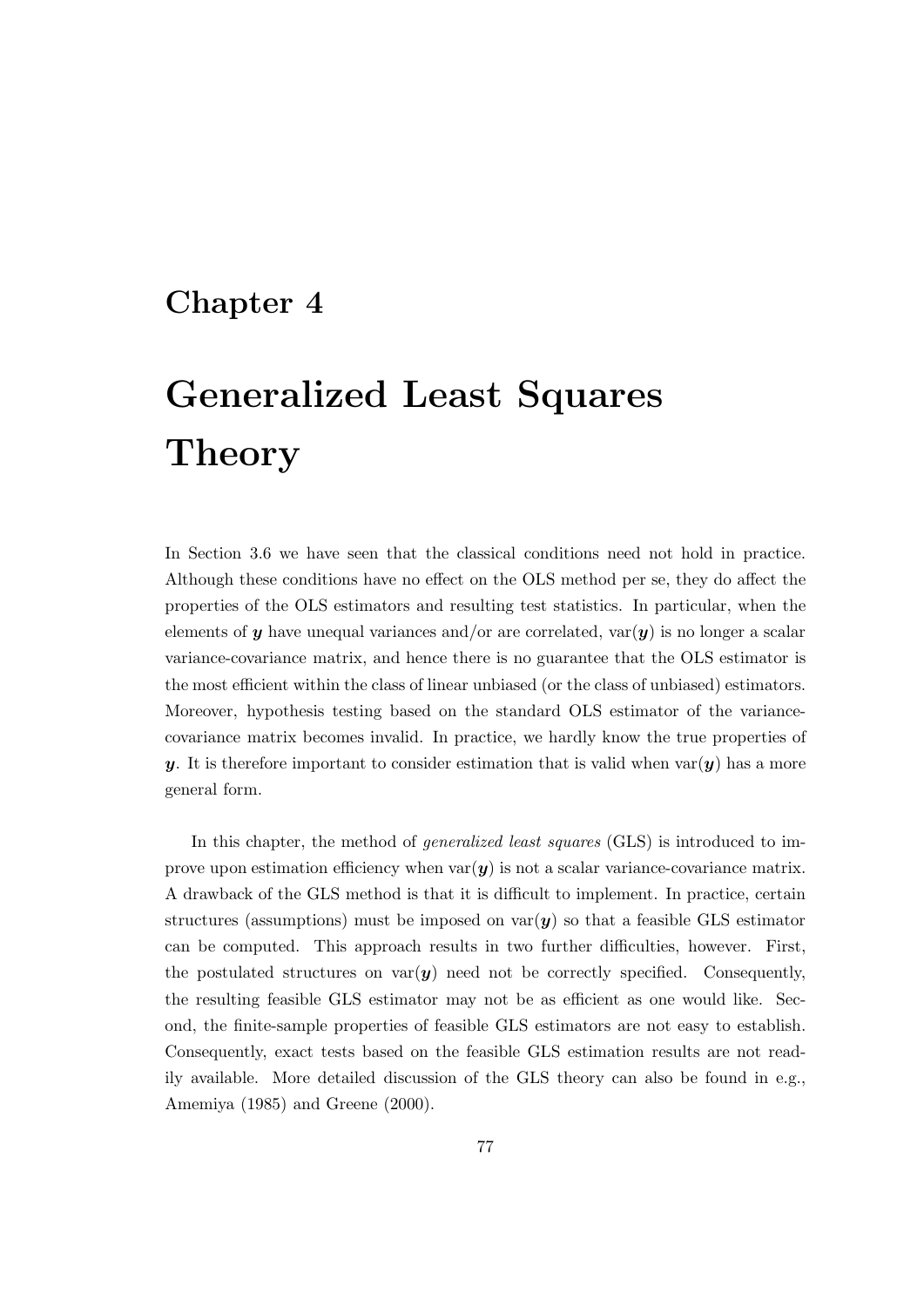## **4.1 The Method of Generalized Least Squares**

#### **4.1.1 When** *y* **Does Not Have a Scalar Covariance Matrix**

Given the linear specification  $(3.1)$ :

$$
y = X\beta + e,
$$

suppose that, in addition to the conditions  $[A1]$  and  $[A2](i)$ ,

$$
var(\mathbf{y}) = \mathbf{\Sigma}_o,
$$

where  $\Sigma_o$  is a positive definite matrix but cannot be written as  $\sigma_o^2 \mathbf{I}_T$  for any positive number  $\sigma_o^2$ . That is, the elements of **y** may not have a constant variance, nor are they required to be uncorrelated. As [A1] and [A2](i) remains valid, the OLS estimator  $\hat{\beta}_T$ is still unbiased by Theorem  $3.4(a)$ . It is also straightforward to verify that, in contrast with Theorem  $3.4(c)$ , the variance-covariance matrix of the OLS estimator is

$$
\text{var}(\hat{\boldsymbol{\beta}}_T) = (\boldsymbol{X}'\boldsymbol{X})^{-1}\boldsymbol{X}'\boldsymbol{\Sigma}_o\boldsymbol{X}(\boldsymbol{X}'\boldsymbol{X})^{-1}.
$$
\n(4.1)

In view of Theorem 3.5, there is no guarantee that the OLS estimator is the BLUE for *β*o. Similarly, when [A3] fails such that

 $y \sim \mathcal{N}(X\beta_o, \Sigma_o),$ 

we have

$$
\hat{\boldsymbol{\beta}}_T \sim \mathcal{N}(\boldsymbol{\beta}_o, (\boldsymbol{X}'\boldsymbol{X})^{-1}\boldsymbol{X}'\boldsymbol{\Sigma}_o\boldsymbol{X}(\boldsymbol{X}'\boldsymbol{X})^{-1});
$$

cf. Theorem 3.7(a). In this case, the OLS estimator  $\hat{\beta}_T$  need not be the BUE for  $\beta_o$ .

Apart from efficiency, a more serious consequence of the failure of [A3] is that the statistical tests based on the standard OLS estimation results become invalid. Recall that the OLS estimator for var $(\hat{\boldsymbol{\beta}}_T)$  is

$$
\widehat{\text{var}}(\hat{\boldsymbol{\beta}}_T) = \hat{\sigma}_T^2 (\boldsymbol{X}'\boldsymbol{X})^{-1},
$$

which is, in general, a biased estimator for  $(4.1)$ . As the t and F statistics depend on the elements of  $\widehat{\text{var}}(\hat{\boldsymbol{\beta}}_T)$ , they no longer have the desired t and F distributions under the null hypothesis. Consequently, the inferences based on these tests become invalid.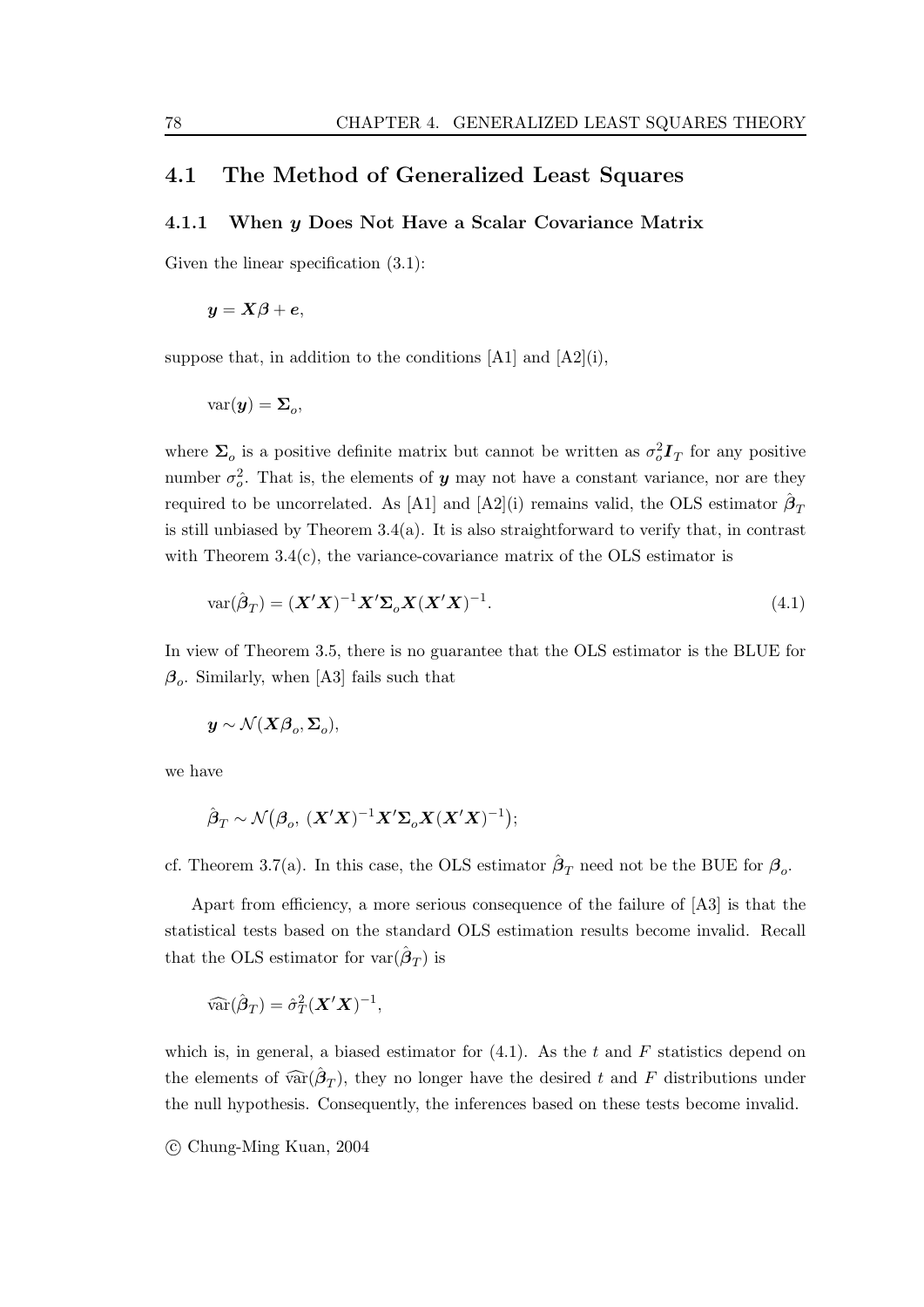#### **4.1.2 The GLS Estimator**

The GLS method focuses on the efficiency issue resulted from the failure of the classical condition  $[A2]$ (ii). Let *G* be a  $T \times T$  non-stochastic matrix. Consider the "transformed" specification

$$
Gy = GX\beta + Ge,
$$

where *Gy* denotes the transformed dependent variable and *GX* is the matrix of transformed explanatory variables. It can be seen that *GX* also has full column rank k provided that *G* is nonsingular. Thus, the identification requirement for the specification (3.1) carries over under nonsingular transformations. It follows that  $\beta$  can still be estimated by the OLS method using these transformed variables. The resulting OLS estimator is

$$
b(G) = (X'G'GX)^{-1}X'G'Gy,\tag{4.2}
$$

where the notation  $b(G)$  indicates that this estimator is a function of  $G$ .

Given that the original variables  $y$  and  $X$  satisfy [A1] and [A2](i), it is easily seen that the transformed variables *Gy* and *GX* also satisfy these two conditions because *GX* is still non-stochastic and  $E(Gy) = GX\beta_o$ . Thus, the estimator  $b(G)$  must be unbiased for any nonstochastic and nonsingular *G*. A natural question then is: Can we find a transformation matrix that yields the most efficient estimator among all linear unbiased estimators? Observe that when  $var(y) = \sum_{\alpha}$ 

$$
\text{var}(\boldsymbol{G}\boldsymbol{y}) = \boldsymbol{G}\boldsymbol{\Sigma}_o\boldsymbol{G}'.
$$

If *G* is such that  $G\Sigma_o G' = \sigma_o^2 I_T$  for some positive number  $\sigma_o^2$ , the condition [A2](ii) would also hold for the transformed specification. Given this *G*, it is now readily seen that the OLS estimator (4.2) is the BLUE for  $\beta_0$  by Theorem 3.5. This shows that, as far as efficiency is concerned, one should choose  $G$  as a nonstochastic and nonsingular matrix such that  $\mathbf{G}\mathbf{\Sigma}_o\mathbf{G}' = \sigma_o^2\mathbf{I}_T$ .

To find the desired transformation matrix G, note that  $\Sigma_o$  is symmetric and positive definite so that it can be orthogonally diagonalized as  $C'\Sigma_o C = \Lambda$ , where *C* is the matrix of eigenvectors corresponding to the matrix of eigenvalues **Λ**. For  $\Sigma_o^{-1/2}$  =  $C**Λ**<sup>-1/2</sup>**C**'$  (or **), we have** 

$$
\boldsymbol{\Sigma}_{o}^{-1/2}\boldsymbol{\Sigma}_{o}\boldsymbol{\Sigma}_{o}^{-1/2\prime}=\boldsymbol{I}_T.
$$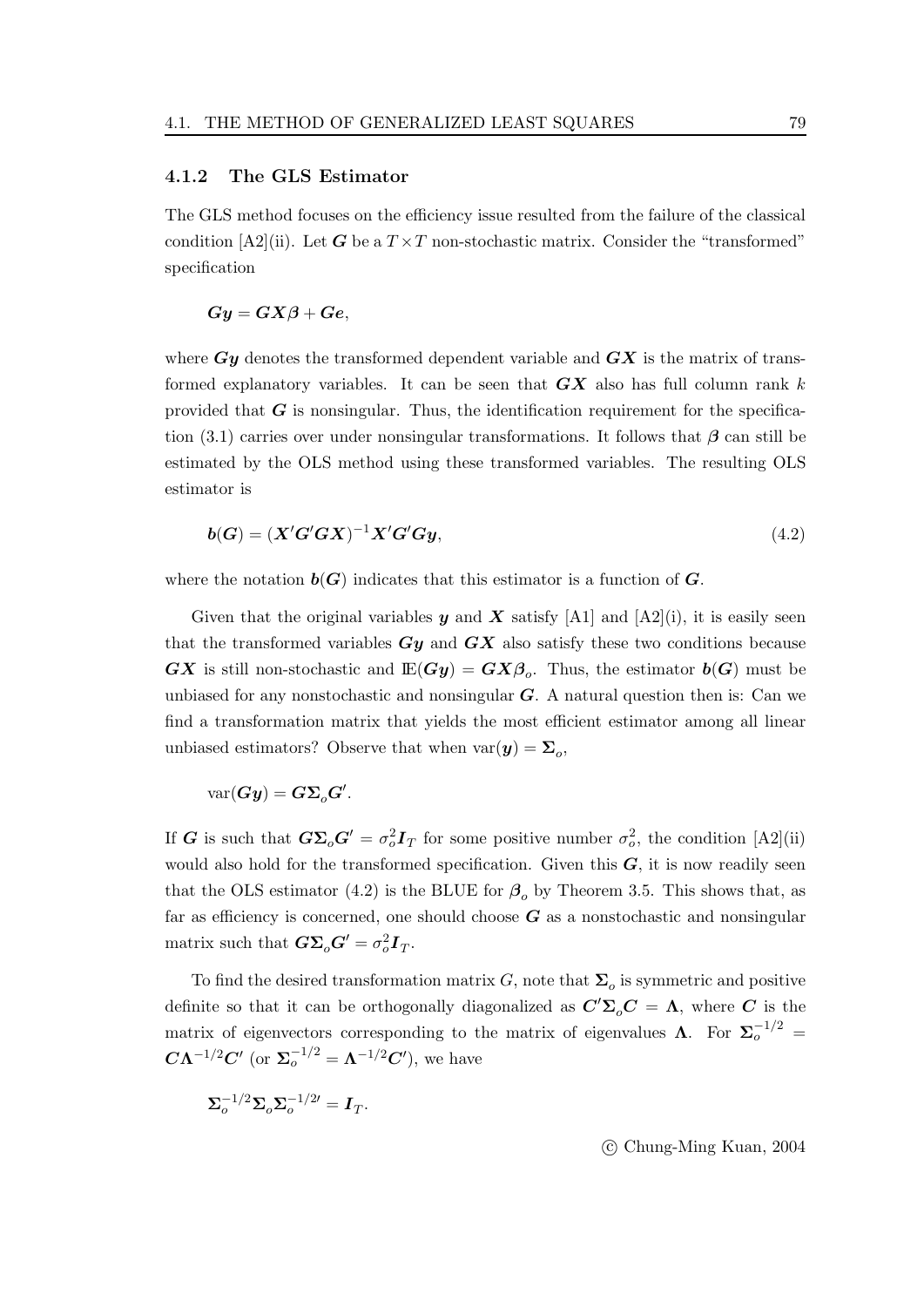This result immediately suggests that *G* should be proportional to  $\Sigma_o^{-1/2}$ , i.e., *G* =  $c \sum_{n=0}^{\infty} c^{n-1/2}$  for some constant c. Given this choice of G, we have

$$
\text{var}(\boldsymbol{G}\boldsymbol{y}) = \boldsymbol{G}\boldsymbol{\Sigma}_o\boldsymbol{G}' = c^2\boldsymbol{I}_T,
$$

a scalar covariance matrix, so that [A2](ii) holds. The estimator (4.2) with  $G = c \sum_{o}^{-1/2}$ is known as the GLS estimator and can be expressed as

$$
\hat{\boldsymbol{\beta}}_{\text{GLS}} = (c^2 \mathbf{X}' \Sigma_o^{-1} \mathbf{X})^{-1} (c^2 \mathbf{X}' \Sigma_o^{-1} \mathbf{y}) = (\mathbf{X}' \Sigma_o^{-1} \mathbf{X})^{-1} \mathbf{X}' \Sigma_o^{-1} \mathbf{y}.
$$
(4.3)

This estimator is, by construction, the BLUE for  $\beta_o$  under [A1] and [A2](i). The GLS and OLS estimators are not equivalent in general, except in some exceptional cases; see, e.g., Exercise 4.1.

As the GLS estimator does not depend on  $c$ , it is without loss of generality to set  $G = \Sigma_o^{-1/2}$ . Given this choice of *G*, let  $y^* = Gy$ ,  $X^* = GX$ , and  $e^* = Ge$ . The transformed specification is

$$
\mathbf{y}^* = \mathbf{X}^* \boldsymbol{\beta} + \boldsymbol{e}^*,\tag{4.4}
$$

and the OLS estimator for this specification is the GLS estimator (4.3). Clearly, the GLS estimator is a minimizer of the following GLS criterion function:

$$
Q(\boldsymbol{\beta}; \boldsymbol{\Sigma}_o) = \frac{1}{T} (\boldsymbol{y}^* - \boldsymbol{X}^* \boldsymbol{\beta})' (\boldsymbol{y}^* - \boldsymbol{X}^* \boldsymbol{\beta}) = \frac{1}{T} (\boldsymbol{y} - \boldsymbol{X} \boldsymbol{\beta})' \boldsymbol{\Sigma}_o^{-1} (\boldsymbol{y} - \boldsymbol{X} \boldsymbol{\beta}). \tag{4.5}
$$

This criterion function is the average of a weighted sum of squared errors and hence a generalized version of the standard OLS criterion function (3.2).

Similar to the OLS method, define the vector of GLS fitted values as

$$
\hat{\boldsymbol{y}}_{\mathrm{GLS}} = \boldsymbol{X} (\boldsymbol{X}' \boldsymbol{\Sigma}_o^{-1} \boldsymbol{X})^{-1} \boldsymbol{X}' \boldsymbol{\Sigma}_o^{-1} \boldsymbol{y}.
$$

The vector of GLS residuals is

$$
\hat{\boldsymbol{e}}_{\text{GLS}} = \boldsymbol{y} - \hat{\boldsymbol{y}}_{\text{GLS}}.
$$

The fact that  $X(X^{\prime}\Sigma_{o}^{-1}X)^{-1}X^{\prime}\Sigma_{o}^{-1}$  is idempotent but not symmetric immediately implies that  $\hat{\mathbf{y}}_{\text{GLS}}$  is an *oblique* (but not orthogonal) projection of *y* onto span(*X*). It can also be verified that the vector of GLS residuals is not orthogonal to *X* or any linear combination of the column vectors of *X*; i.e.,

$$
\hat{\boldsymbol{e}}_{\mathrm{GLS}}' \boldsymbol{X} = \boldsymbol{y}' [\boldsymbol{I}_T - \boldsymbol{\Sigma}_o^{-1} \boldsymbol{X} (\boldsymbol{X}' \boldsymbol{\Sigma}_o^{-1} \boldsymbol{X})^{-1} \boldsymbol{X}'] \boldsymbol{X} \neq \boldsymbol{0}.
$$

In fact,  $\hat{\mathbf{e}}_{\text{GLS}}$  is orthogonal to span $(\mathbf{\Sigma}_o^{-1} \mathbf{X})$ . It follows that

 $\hat{\boldsymbol{e}}'\hat{\boldsymbol{e}} \leq \hat{\boldsymbol{e}}'_\mathrm{GLS}\hat{\boldsymbol{e}}_\mathrm{GLS}.$ 

That is, the OLS method still yields a better fit of original data.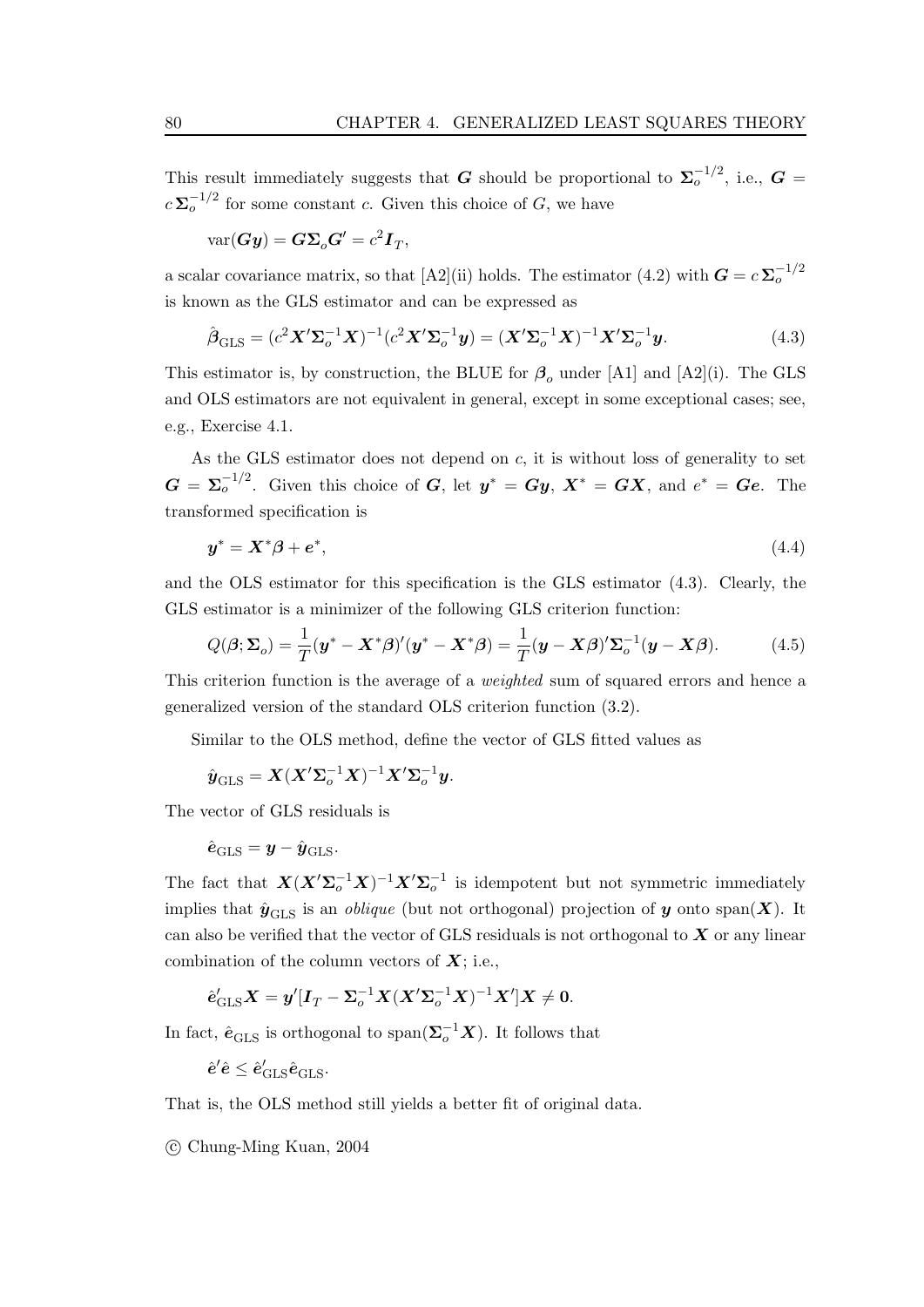#### **4.1.3 Properties of the GLS Estimator**

We have seen that the GLS estimator is, by construction, the BLUE for  $\beta_o$  under [A1] and [A2](i). Its variance-covariance matrix is

$$
\text{var}(\hat{\boldsymbol{\beta}}_{\text{GLS}}) = \text{var}\big((\boldsymbol{X}'\boldsymbol{\Sigma}_o^{-1}\boldsymbol{X})^{-1}\boldsymbol{X}'\boldsymbol{\Sigma}_o^{-1}\boldsymbol{y}\big) = (\boldsymbol{X}'\boldsymbol{\Sigma}_o^{-1}\boldsymbol{X})^{-1}.
$$
\n(4.6)

These results are summarized below.

**Theorem 4.1 (Aitken)** Given the specification  $(3.1)$ , suppose that  $[A1]$  and  $[A2](i)$ hold and that var $(y) = \Sigma_o$  is a positive definite matrix. Then  $\hat{\beta}_{\text{GLS}}$  is the BLUE for  $\beta_o$ with the variance-covariance matrix  $(\mathbf{X}'\mathbf{\Sigma}_{o}^{-1}\mathbf{X})^{-1}$ .

It follows from Theorem 4.1 that  $var(\hat{\boldsymbol{\beta}}_T) - var(\hat{\boldsymbol{\beta}}_{\text{GLS}})$  must be a positive semi-definite matrix. This result can also be verified directly; see Exercise 4.3.

For convenience, we introduce the following condition.

**[A3'**]  $\mathbf{y} \sim \mathcal{N}(\mathbf{X}\boldsymbol{\beta}_o, \boldsymbol{\Sigma}_o)$ , where  $\boldsymbol{\Sigma}_o$  is a positive definite matrix.

The following result is an immediate consequence of Theorem 3.7(a).

**Theorem 4.2** Given the specification  $(3.1)$ , suppose that  $[A1]$  and  $[A3']$  hold. Then

$$
\hat{\boldsymbol{\beta}}_{\mathrm{GLS}} \sim \mathcal{N}(\boldsymbol{\beta}_o, (\boldsymbol{X}'\boldsymbol{\Sigma}_o^{-1}\boldsymbol{X})^{-1}).
$$

Moreover, if we believe that  $[A3']$  is true, the log-likelihood function is

$$
\log L(\boldsymbol{\beta}; \boldsymbol{\Sigma}_o) = -\frac{T}{2} \log(2\pi) - \frac{1}{2} \log(\det(\boldsymbol{\Sigma}_o)) - \frac{1}{2} (\boldsymbol{y} - \boldsymbol{X}\boldsymbol{\beta})' \boldsymbol{\Sigma}_o^{-1} (\boldsymbol{y} - \boldsymbol{X}\boldsymbol{\beta}). \tag{4.7}
$$

The first order condition of maximizing this log-likelihood function with respect to *β* is

$$
\boldsymbol{X}' \boldsymbol{\Sigma}_o^{-1} (\boldsymbol{y} - \boldsymbol{X} \boldsymbol{\beta}) = \boldsymbol{0},
$$

so that the MLE is

$$
\tilde{\boldsymbol{\beta}}_T = (\boldsymbol{X}' \boldsymbol{\Sigma}_o^{-1} \boldsymbol{X})^{-1} \boldsymbol{X}' \boldsymbol{\Sigma}_o^{-1} \boldsymbol{y},
$$

which is exactly the same as the GLS estimator. The information matrix is

$$
\mathop{\mathrm{I\!E}}[X'\pmb{\Sigma}^{-1}_o(y-X\beta)(y-X\beta)'\pmb{\Sigma}^{-1}_oX]\bigg|_{\pmb{\beta}=\pmb{\beta}_o}=X'\pmb{\Sigma}^{-1}_oX,
$$

and its inverse (the Crámer-Rao lower bound) is the variance-covariance matrix of the GLS estimator. We have established the following result.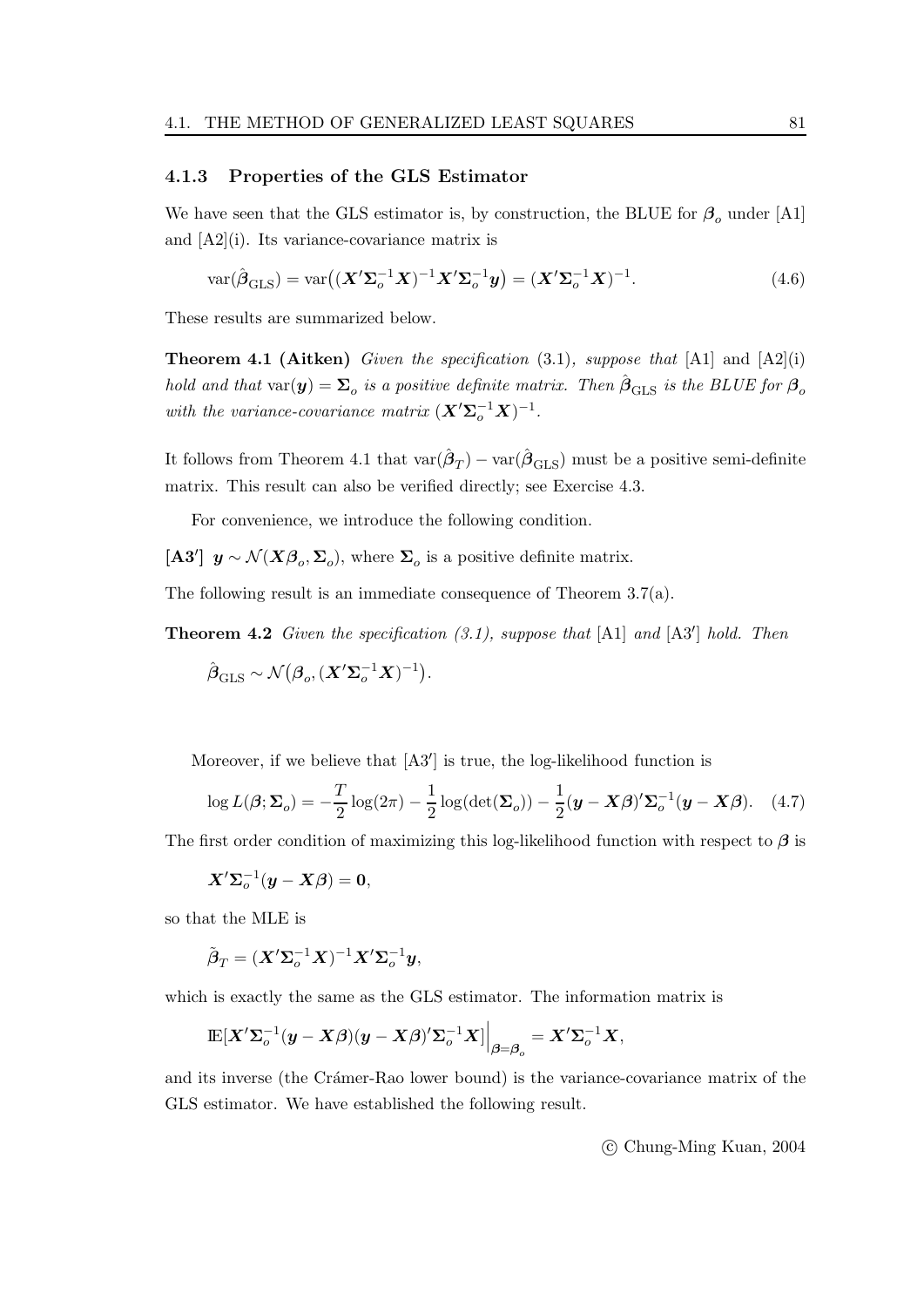**Theorem 4.3** Given the specification  $(3.1)$ , suppose that  $[A1]$  and  $[A3']$  hold. Then  $\beta_{\text{GLS}}$  is the BUE for  $\beta_o$ .

Under the null hypothesis  $\mathbb{R}\beta_o = r$ , it is readily seen from Theorem 4.2 that

$$
(\mathbf{R}\hat{\boldsymbol{\beta}}_{\mathrm{GLS}}-\mathbf{r})'[\mathbf{R}(\mathbf{X}'\boldsymbol{\Sigma}_o^{-1}\mathbf{X})^{-1}\mathbf{R}']^{-1}(\mathbf{R}\hat{\boldsymbol{\beta}}_{\mathrm{GLS}}-\mathbf{r})\sim\chi^2(q).
$$

The left-hand side above can serve as a test statistic for the linear hypothesis  $\mathbf{R}\beta_o = \mathbf{r}$ .

#### **4.1.4 FGLS Estimator**

In practice,  $\Sigma_o$  is typically unknown so that the GLS estimator is not available. Substituting an estimator  $\hat{\Sigma}_T$  for  $\Sigma_o$  in (4.3) yields the *feasible generalized least squares* (FGLS) estimator

$$
\hat{\boldsymbol{\beta}}_{\text{FGLS}} = (\boldsymbol{X}' \hat{\boldsymbol{\Sigma}}_T^{-1} \boldsymbol{X})^{-1} \boldsymbol{X}' \hat{\boldsymbol{\Sigma}}_T^{-1} \boldsymbol{y}.
$$

which is readily computed from data. Note, however, that  $\Sigma_o$  contains too many  $(T(T+1)/2)$  parameters. Proper estimation of  $\Sigma<sub>o</sub>$  would not be possible unless further restrictions on the elements of  $\Sigma_o$  are imposed. Under different assumptions on var $(y)$ ,  $\Sigma_o$  has a simpler structure with much fewer (say,  $p \ll T$ ) unknown parameters and may be properly estimated; see Sections 4.2 and 4.3. The properties of FGLS estimation crucially depend on these assumptions.

A clear disadvantage of the FGLS estimator is that its finite sample properties are usually unknown. Note that  $\Sigma_T$  is, in general, a function of *y*, so that  $\beta_{\text{FGLS}}$  is a complex function of the elements of *y*. It is therefore difficult, if not impossible, to derive the finite-sample properties, such as expectation and variance, of  $\hat{\beta}_{\text{FGLS}}$ . Consequently, the efficiency gain of an FGLS estimator is not at all clear. Deriving exact tests based on the FGLS estimator is also a formidable job. One must rely on the asymptotic properties of  $\hat{\beta}_{\text{FGLS}}$  to draw statistical inferences.

## **4.2 Heteroskedasticity**

In this section, we consider a simpler structure of  $\Sigma_o$  such that  $\Sigma_o$  is diagonal with possibly different diagonal elements:

$$
\Sigma_o = \text{diag}[\sigma_1^2, \dots, \sigma_T^2] = \begin{bmatrix} \sigma_1^2 & 0 & \cdots & 0 \\ 0 & \sigma_2^2 & \cdots & 0 \\ \vdots & \vdots & \ddots & \vdots \\ 0 & 0 & \cdots & \sigma_T^2 \end{bmatrix},
$$
\n(4.8)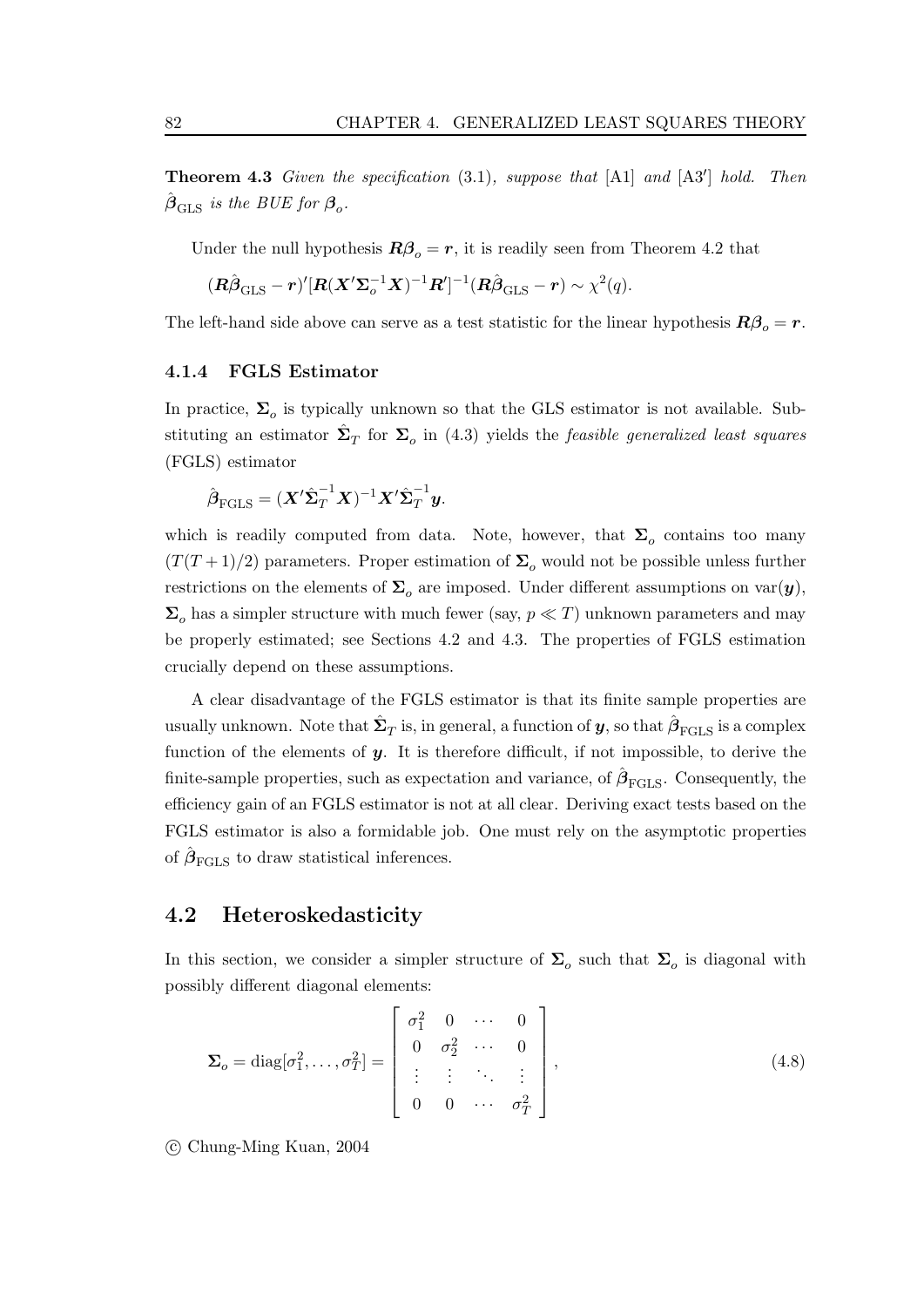where diag is the operator that puts its arguments on the main diagonal of a matrix. Given this  $\Sigma_{\alpha}$ , the elements of *y* are uncorrelated but may have different variances. When  $y_t$ ,  $t = 1, \ldots, T$ , have a constant variance, they are said to be *homoskedastic*; otherwise, they are heteroskedastic.

To compute the GLS estimator, the desired transformation matrix is

$$
\pmb{\Sigma}^{-1/2}_{o} = \left[ \begin{array}{cccc} \sigma_1^{-1} & 0 & \cdots & 0 \\ 0 & \sigma_2^{-1} & \cdots & 0 \\ \vdots & \vdots & \ddots & \vdots \\ 0 & 0 & \cdots & \sigma_T^{-1} \end{array} \right]
$$

As  $\Sigma_o$  still contains T unknown parameters, an even simpler structure of  $\Sigma_o$  is needed to ensure proper FGLS estimation.

.

#### **4.2.1 Tests for Heteroskedasticity**

It is clear that the OLS method would prevail unless there is evidence that  $\Sigma_o \neq \sigma_o^2 \mathbf{I}_T$ . We therefore first study the tests of the null hypothesis of *homoskedasticity* against some form of heteroskedasticity. Such tests are usually based on simplified parametric specifications of  $var(y_t)$ .

The simplest possible form of heteroskedastic  $y_t$  is groupwise heteroskedasticity. Suppose that data can be classified into two groups: group one contains  $T_1$  observations with the constant variance  $\sigma_1^2$ , and group two contains  $T_2$  observations with the constant variance  $\sigma_2^2$ . This assumption simplifies  $\Sigma_o$  in (4.8) to a matrix of only two unknown parameters:

$$
\Sigma_o = \begin{bmatrix} \sigma_1^2 \boldsymbol{I}_{T_1} & \mathbf{0} \\ \mathbf{0} & \sigma_2^2 \boldsymbol{I}_{T_2} \end{bmatrix},\tag{4.9}
$$

The null hypothesis of homoskedasticity is  $\sigma_1^2 = \sigma_2^2 = \sigma_0^2$ ; the alternative hypothesis is, without loss of generality,  $\sigma_1^2 > \sigma_2^2$ .

Consider now two regressions based on the observations of the group one and group two, respectively. Let  $\hat{\sigma}_{T_1}^2$  and  $\hat{\sigma}_{T_2}^2$  denote the resulting OLS variance estimates. Intuitively, whether  $\hat{\sigma}_{T_1}^2$  is "close" to  $\hat{\sigma}_{T_2}^2$  constitutes an evidence for or against the null hypothesis. Under  $[A1]$  and  $[A3']$  with  $(4.9)$ ,

$$
(T_1 - k)\hat{\sigma}_{T_1}^2 / \sigma_1^2 \sim \chi^2 (T_1 - k),
$$
  

$$
(T_2 - k)\hat{\sigma}_{T_2}^2 / \sigma_2^2 \sim \chi^2 (T_2 - k),
$$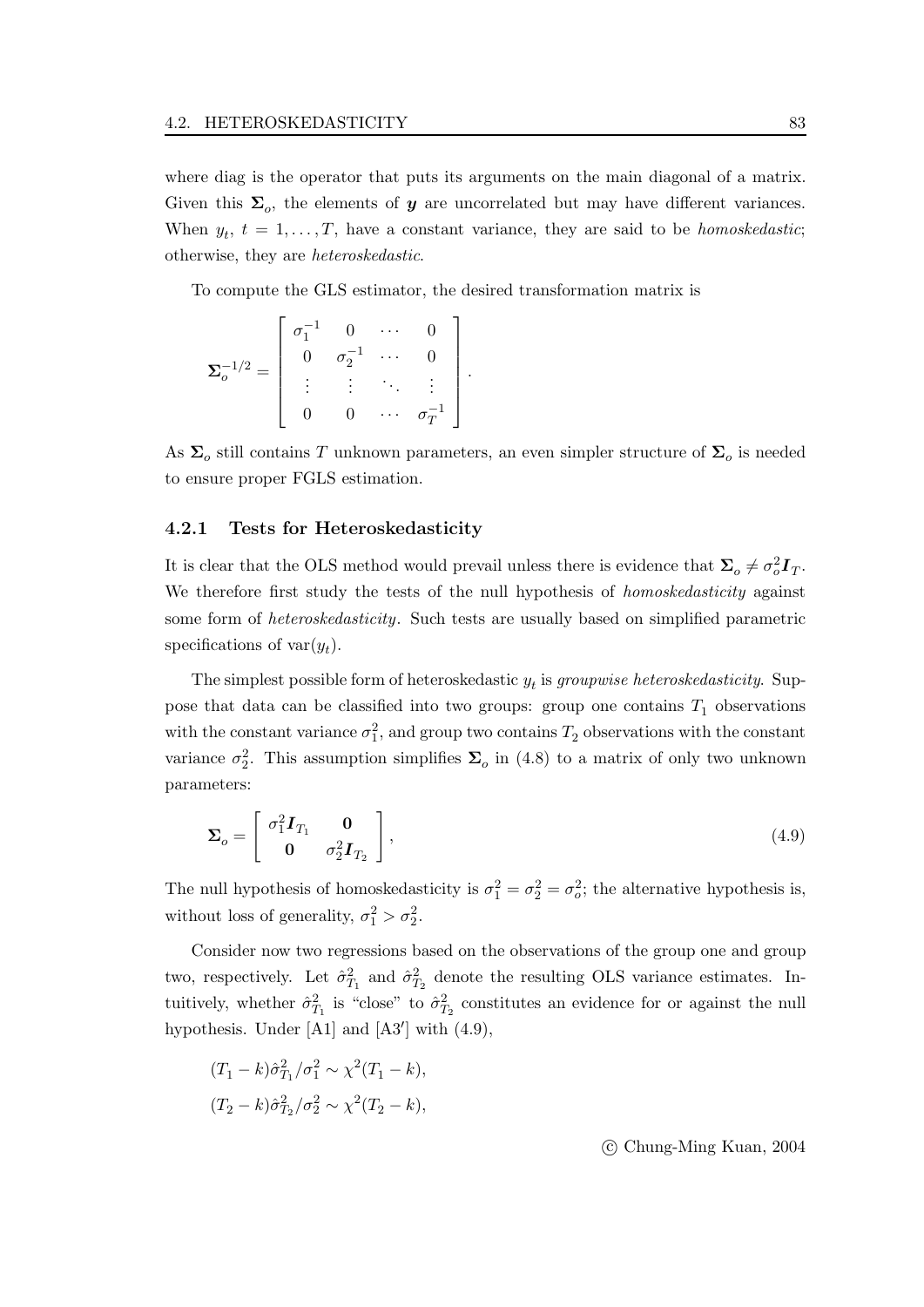by Theorem 3.7(b). When  $y_t$  are independent, these two  $\chi^2$  random variables are also mutually independent. Note that  $\hat{\sigma}_{T_1}^2$  and  $\hat{\sigma}_{T_2}^2$  must be computed from separate regressions so as to ensure independence. Under the null hypothesis,

$$
\varphi:=\frac{\hat{\sigma}_{T_1}^2}{\hat{\sigma}_{T_2}^2}=\frac{(T_1-k)\hat{\sigma}_{T_1}^2}{\sigma_o^2(T_1-k)}\left/\frac{(T_2-k)\hat{\sigma}_{T_2}^2}{\sigma_o^2(T_2-k)}\right.\sim F(T_1-k,T_2-k).
$$

Thus,  $\varphi = \hat{\sigma}_{T_1}^2 / \hat{\sigma}_{T_2}^2$  is the F test for groupwise heteroskedasticity.

More generally, the variances of  $y_t$  may be changing with the values of a particular explanatory variable, say  $x_j$ . That is, for some constant  $c > 0$ ,

$$
\sigma_t^2 = c x_{tj}^2;
$$

the larger the magnitude of  $x_{tj}$ , the greater is  $\sigma_t^2$ . An interesting feature of this specification is that  $\sigma_t^2$  may take distinct values for every t, yet  $\Sigma_o$  contains only one unknown parameter c. The null hypothesis is then  $\sigma_t^2 = \sigma_o^2$  for all t, and the alternative hypothesis is, without loss of generality,

$$
\sigma_{(1)}^2 \geq \sigma_{(2)}^2 \geq \ldots \sigma_{(T)}^2,
$$

where  $\sigma_{(i)}^2$  denotes the *i*<sup>th</sup> largest variance. The so-called *Goldfeld-Quandt test* is of the same form as the  $F$  test for groupwise heteroskedasticity but with the following data grouping procedure.

- (1) Rearrange observations according to the values of some explanatory variable  $x_j$ in a descending order.
- (2) Divide the rearranged data set into three groups with  $T_1$ ,  $T_m$ , and  $T_2$  observations, respectively.
- (3) Drop the  $T_m$  observations in the middle group and perform separate OLS regressions using the data in the first and third groups.
- (4) The statistic is the ratio of the variance estimates:

$$
\hat{\sigma}_{T_1}^2 / \hat{\sigma}_{T_2}^2 \sim F(T_1 - k, T_2 - k).
$$

If the data are rearranged according to the values of  $x_j$  in an ascending order, the resulting statistic should be computed as

$$
\hat{\sigma}_{T_2}^2 / \hat{\sigma}_{T_1}^2 \sim F(T_2 - k, T_1 - k).
$$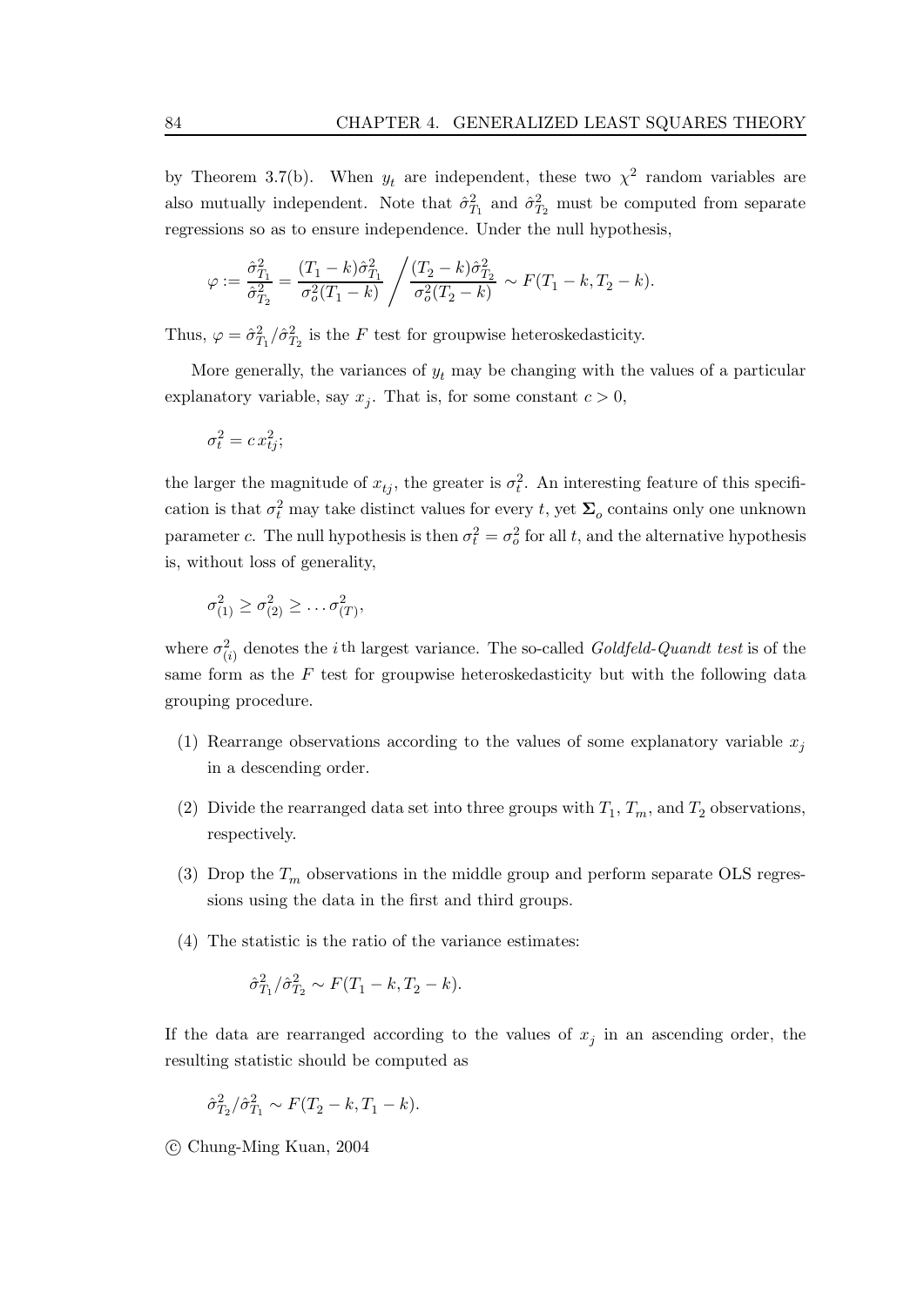In a time-series study, if the variances are conjectured to be decreasing (increasing) over time, data rearrangement would not be needed. In the procedure for computing the Goldfeld-Quandt test, dropping observations in the middle group is to enhance the test's ability of discriminating variances in the first and third groups. A rule of thumb suggests that no more than one third of the observations should be dropped; it is also typical to set  $T_1 \approx T_2$ . Clearly, this test would be powerful provided that one can correctly identify the source of heteroskedasticity (i.e., the explanatory variable that determines variances). On the other hand, finding such a variable may not be an easy job.

An even more general form of heteroskedastic covariance matrix is such that the diagonal elements

$$
\sigma_t^2 = h(\alpha_0 + \mathbf{z}_t' \alpha_1),
$$

where h is some function and  $z_t$  is a  $p \times 1$  vector of exogenous variables affecting the variances of  $y_t$ . This assumption simplifies  $\Sigma_o$  to a matrix of  $p+1$  unknown parameters. Tests against this class of alternatives can be derived under the likelihood framework, and their distributions can only be analyzed asymptotically. This will not be discussed until Chapter 10.

#### **4.2.2 GLS Estimation**

If the test for groupwise heteroskedasticity rejects the null hypothesis, one might believe that  $\Sigma_o$  is given by (4.9). Accordingly, the specified linear specification may be written as:

$$
\left[\begin{array}{c} \boldsymbol{y}_1 \\ \boldsymbol{y}_2 \end{array}\right] = \left[\begin{array}{c} \boldsymbol{X}_1 \\ \boldsymbol{X}_2 \end{array}\right] \boldsymbol{\beta} + \left[\begin{array}{c} \boldsymbol{e}_1 \\ \boldsymbol{e}_2 \end{array}\right],
$$

where  $y_1$  is  $T_1 \times 1$ ,  $y_2$  is  $T_2 \times 1$ ,  $X_1$  is  $T_1 \times k$ , and  $X_2$  is  $T_2 \times k$ . A transformed specification is

$$
\left[\begin{array}{c} \mathbf{y}_1/\sigma_1 \\ \mathbf{y}_2/\sigma_2 \end{array}\right] = \left[\begin{array}{c} \mathbf{X}_1/\sigma_1 \\ \mathbf{X}_2/\sigma_2 \end{array}\right] \boldsymbol{\beta} + \left[\begin{array}{c} \boldsymbol{e}_1/\sigma_1 \\ \boldsymbol{e}_2/\sigma_2 \end{array}\right],
$$

where the transformed  $y_t$ ,  $t = 1, \ldots, T$ , have constant variance one. It follows that the GLS and FGLS estimators are, respectively,

$$
\hat{\beta}_{\text{GLS}} = \left[\frac{\boldsymbol{X}_1'\boldsymbol{X}_1}{\sigma_1^2} + \frac{\boldsymbol{X}_2'\boldsymbol{X}_2}{\sigma_2^2}\right]^{-1} \left[\frac{\boldsymbol{X}_1'\boldsymbol{y}_1}{\sigma_1^2} + \frac{\boldsymbol{X}_2'\boldsymbol{y}_2}{\sigma_2^2}\right],
$$

$$
\hat{\beta}_{\text{FGLS}} = \left[\frac{\boldsymbol{X}_1'\boldsymbol{X}_1}{\hat{\sigma}_1^2} + \frac{\boldsymbol{X}_2'\boldsymbol{X}_2}{\hat{\sigma}_2^2}\right]^{-1} \left[\frac{\boldsymbol{X}_1'\boldsymbol{y}_1}{\hat{\sigma}_1^2} + \frac{\boldsymbol{X}_2'\boldsymbol{y}_2}{\hat{\sigma}_2^2}\right],
$$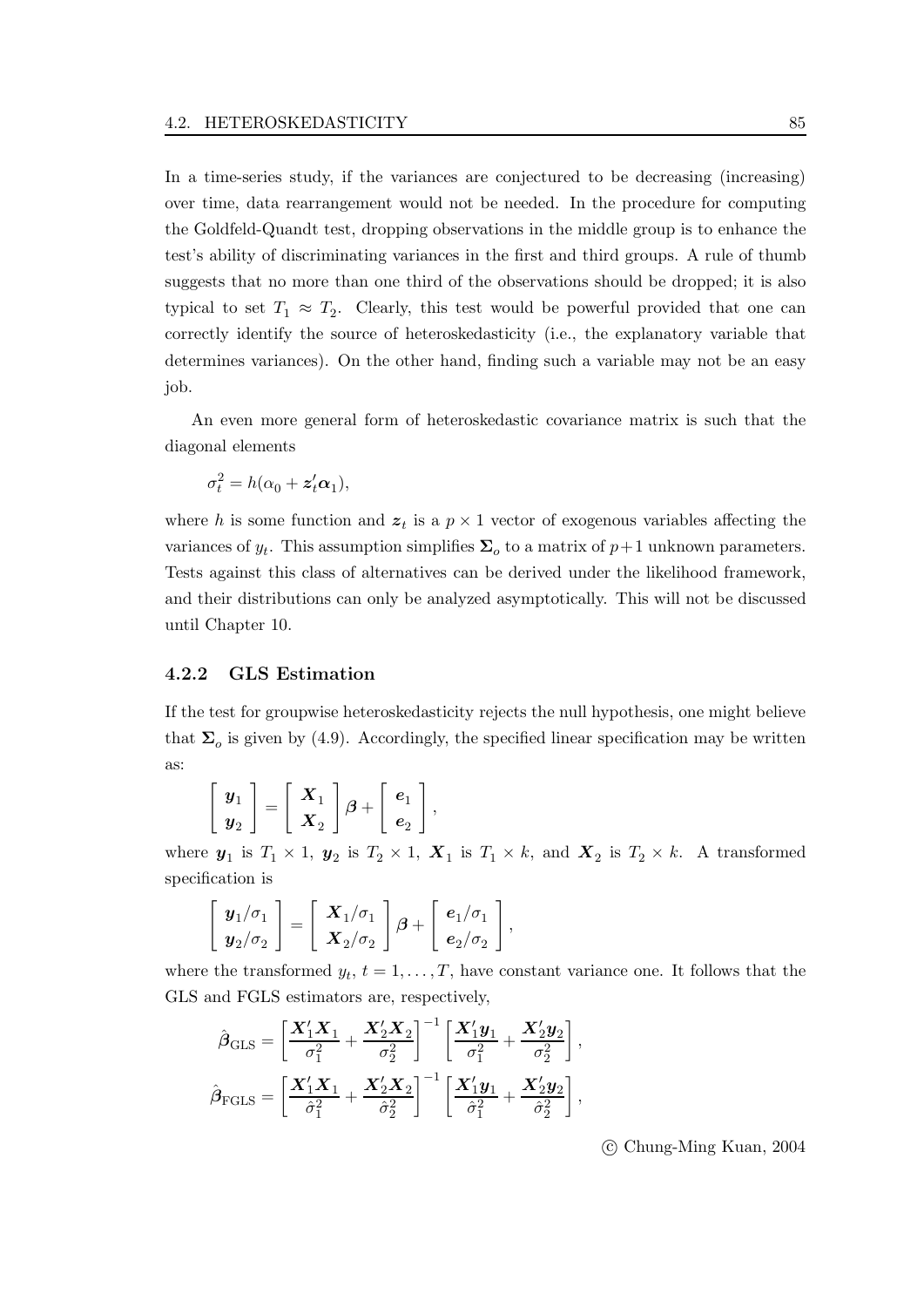where  $\hat{\sigma}_{T_1}^2$  and  $\hat{\sigma}_{T_2}^2$  are, again, the OLS variance estimates obtained from separate regressions using  $T_1$  and  $T_2$  observations, respectively. Observe that  $\beta_{\text{FGLS}}$  is not a linear estimator in *y* so that its finite-sample properties are not known.

If the Goldfeld-Quandt test rejects the null hypothesis, one might believe that  $\sigma_t^2 =$  $c x_{tj}^2$ . A transformed specification is then

$$
\frac{y_t}{x_{tj}} = \beta_j + \beta_1 \frac{1}{x_{tj}} + \dots + \beta_{j-1} \frac{x_{t,j-1}}{x_{tj}} + \beta_{j+1} \frac{x_{t,j+1}}{x_{tj}} + \dots + \beta_k \frac{x_{tk}}{x_{tj}} + \frac{e_t}{x_{tj}},
$$

where  $var(y_t/x_{tj}) = c := \sigma_o^2$ . This is a very special case where the GLS estimator is readily computed as the OLS estimator for the transformed specification. Clearly, the validity of the GLS method crucially depends on whether the explanatory variable  $x_j$ can be correctly identified.

When  $\sigma_t^2 = h(\alpha_0 + z_t^{\prime} \alpha_1)$ , it is typically difficult to implement an FGLS estimator, especially when  $h$  is nonlinear. If  $h$  is the identity function, one may regress the squared OLS residuals  $\hat{e}_t^2$  on  $z_t$  to obtain estimates for  $\alpha_0$  and  $\alpha_1$ . Of course, certain constraint must be imposed to ensure the fitted values are non-negative. The finite-sample properties of this estimator are, again, difficult to analyze.

#### **Remarks:**

- 1. When a test for heteroskedasticity rejects the null hypothesis, there is no guarantee that the alternative hypothesis (say, groupwise heteroskedasticity) must be a correct description of  $var(y_t)$ .
- 2. When a form of heteroskedasticity is incorrectly specified, it is also possible that the resulting FGLS estimator is less efficient than the OLS estimator.
- 3. As discussed in Section 4.1.3, the finite-sample properties of FGLS estimators and hence the exact tests are usually not available. One may appeal to asymptotic theory to construct proper tests.

## **4.3 Serial Correlation**

Another leading example that  $\text{var}(y) \neq \sigma_o^2 \mathbf{I}_T$  is when the elements of  $y$  are correlated so that the off-diagonal elements of  $\Sigma_o$  are non-zero. This phenomenon is more common in time series data, though it is not necessary so. When time series data  $y_t$  are correlated over time, they are said to exhibit serial correlation. For cross-section data, the correlations of  $y_t$  are usually referred to as *spatial correlation*. Our discussion in this section will concentrate on serial correlation only.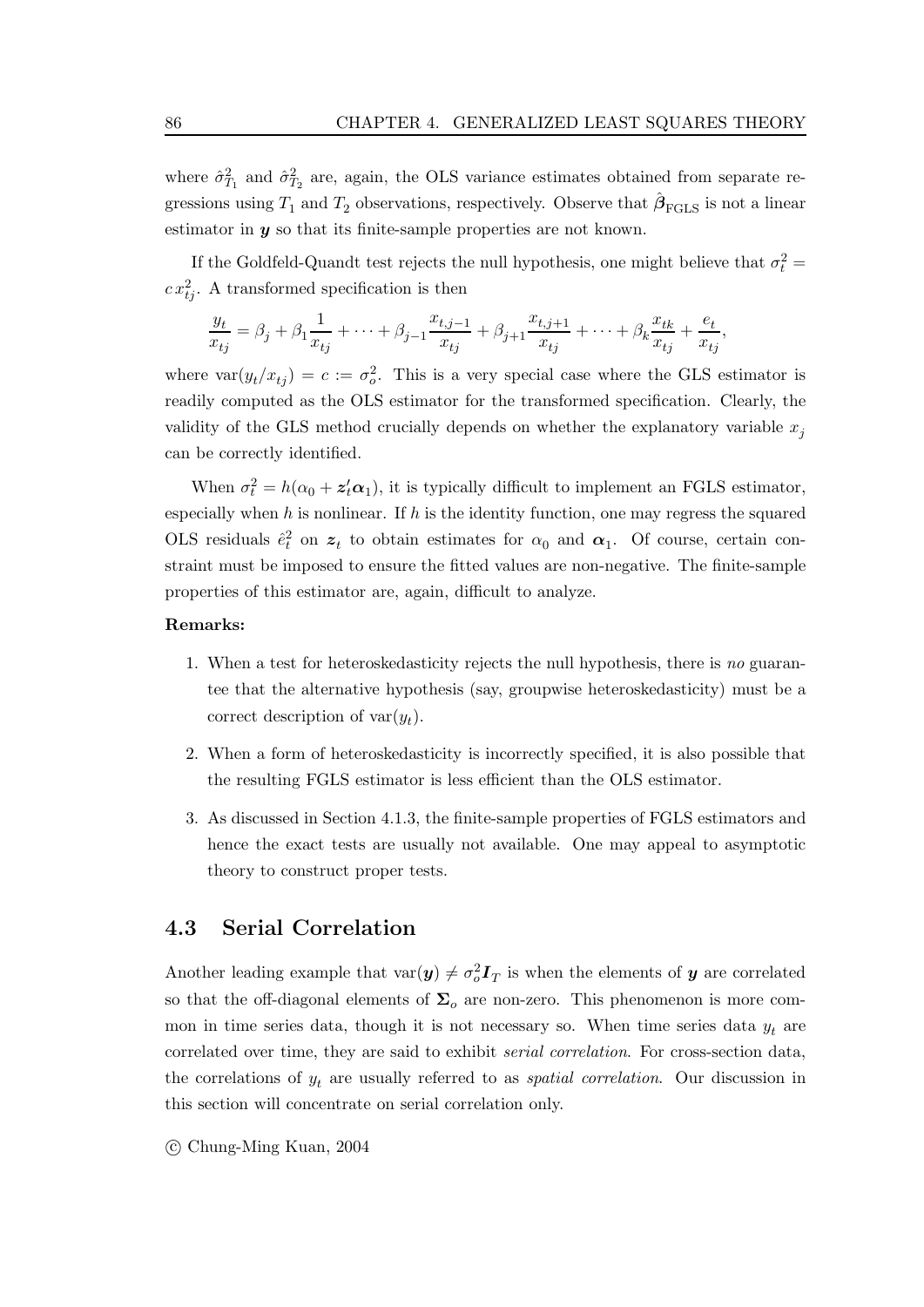#### **4.3.1 A Simple Model of Serial Correlation**

Consider time series  $y_t$ ,  $t = 1, ..., T$ , with the constant variance  $\sigma_o^2$ . The correlation coefficient between  $y_t$  and  $y_{t-i}$  is

$$
corr(y_t, y_{t-i}) = \frac{cov(y_t, y_{t-i})}{\sqrt{var(y_t)}\sqrt{var(y_{t-i})}} = \frac{cov(y_t, y_{t-i})}{\sigma_o^2},
$$

for  $i = 0, 1, 2, \ldots, t-1$ ; in particular,  $corr(y_t, y_t) = 1$ . Such correlations are also known as the *autocorrelations* of  $y_t$ . Similarly,  $cov(y_t, y_{t-i}), i = 0, 1, 2, \ldots, t-1$ , are known as the *autocovariances* of  $y_t$ .

A very simple specification of autocovariances is

$$
cov(y_t, y_{t-i}) = cov(y_t, y_{t+i}) = c^i \sigma_o^2,
$$

where c is a constant such that  $|c| < 1$ . Hence,  $corr(y_t, y_{t-i}) = c^i$ . In this specification, the autocovariances and autocorrelations depend only  $i$ , the time periods between two observations, but not on t. Moreover, the correlations between two observations decay exponentially fast when  $i$  increases. Hence, closer observatins have higher correlations; two observations would have little correlation if they are separated by a sufficiently long period. Equivalently, we may write

$$
cov(yt, yt-i) = c cov(yt, yt-i+1).
$$

Letting corr $(y_t, y_{t-i}) = \rho_i$ , we have

$$
\rho_i = c \,\rho_{i-1}.\tag{4.10}
$$

From this recursion we immediately see that  $c = \rho_1$  which must be bounded between −1 and 1. It follows that var(*y*) is

$$
\Sigma_o = \sigma_o^2 \begin{bmatrix} 1 & \rho_1 & \rho_1^2 & \cdots & \rho_1^{T-1} \\ \rho_1 & 1 & \rho_1 & \cdots & \rho_1^{T-2} \\ \rho_1^2 & \rho_1 & 1 & \cdots & \rho_1^{T-3} \\ \vdots & \vdots & \vdots & \ddots & \vdots \\ \rho_1^{T-1} & \rho_1^{T-2} & \rho_1^{T-3} & \cdots & 1 \end{bmatrix} .
$$
 (4.11)

To avoid singularity,  $\rho_1$  cannot be  $\pm 1$ .

A novel feature of this specification is that it, while permitting non-zero off-diagonal elements of  $\Sigma_o$ , involves only two unknown parameters:  $\sigma_o^2$  and  $\rho_1$ . The transformation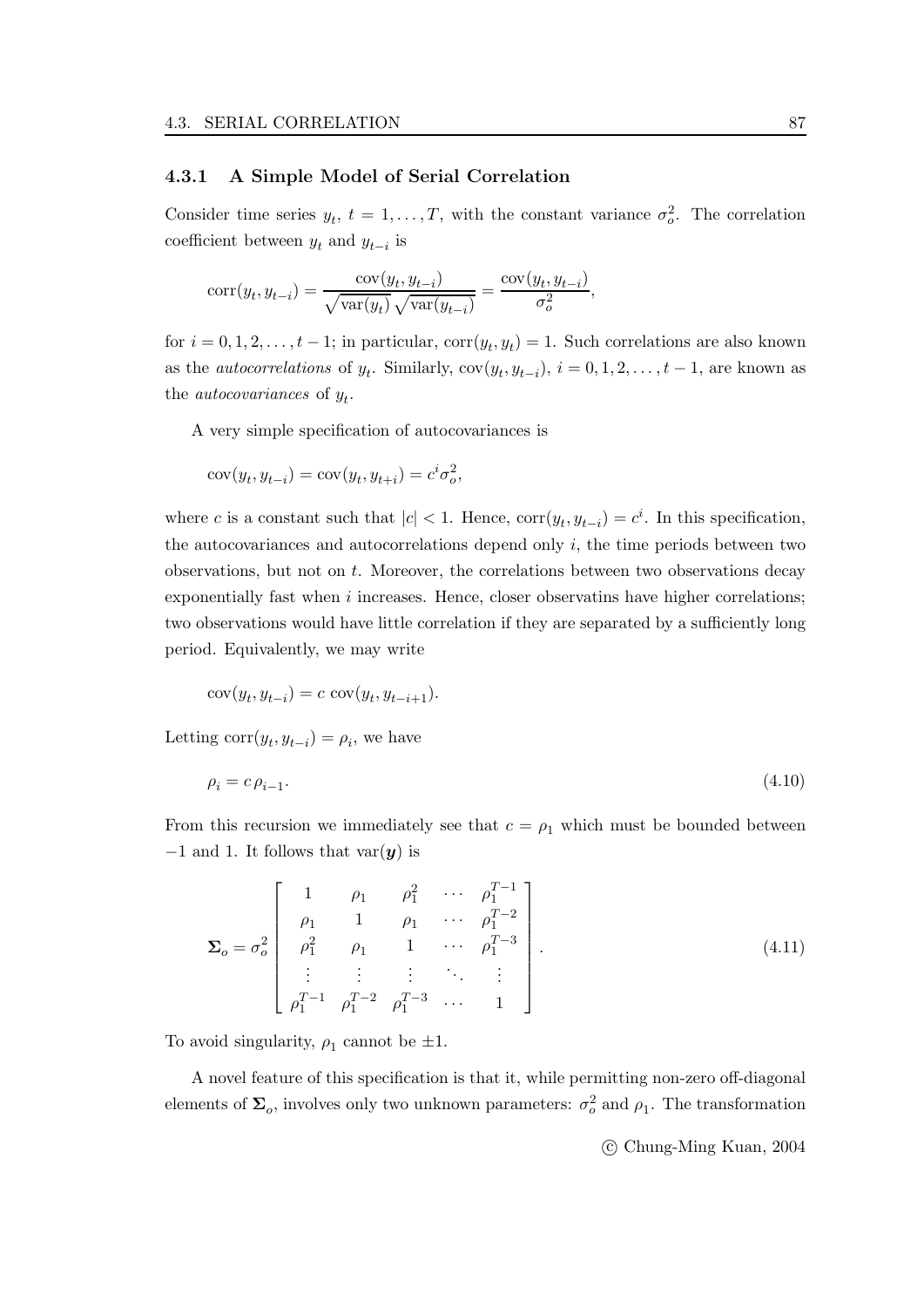.

matrix is then

$$
\mathbf{\Sigma}_{o}^{-1/2} = \frac{1}{\sigma_{o}} \begin{bmatrix} 1 & 0 & 0 & \cdots & 0 & 0 \\ -\frac{\rho_{1}}{\sqrt{1-\rho_{1}^{2}}} & \frac{1}{\sqrt{1-\rho_{1}^{2}}} & 0 & \cdots & 0 & 0 \\ 0 & -\frac{\rho_{1}}{\sqrt{1-\rho_{1}^{2}}} & \frac{1}{\sqrt{1-\rho_{1}^{2}}} & \cdots & 0 & 0 \\ \vdots & \vdots & \vdots & \ddots & \vdots & \vdots \\ 0 & 0 & 0 & \cdots & \frac{1}{\sqrt{1-\rho_{1}^{2}}} & 0 \\ 0 & 0 & 0 & \cdots & -\frac{\rho_{1}}{\sqrt{1-\rho_{1}^{2}}} & \frac{1}{\sqrt{1-\rho_{1}^{2}}} \end{bmatrix}
$$

Note that this choice of  $\Sigma_o^{-1/2}$  is not symmetric. As any matrix that is a constant proportion to  $\Sigma_o^{-1/2}$  can also serve as a transformation matrix for GLS estimation, the so-called Cochrane-Orcutt Transformation is based on

$$
\boldsymbol{V}_o^{-1/2} = \sigma_o \sqrt{1 - \rho_1^2} \, \boldsymbol{\Sigma}_o^{-1/2} = \left[ \begin{array}{ccccc} \sqrt{1 - \rho_1^2} & 0 & 0 & \cdots & 0 & 0 \\ -\rho_1 & 1 & 0 & \cdots & 0 & 0 \\ 0 & -\rho_1 & 1 & \cdots & 0 & 0 \\ \vdots & \vdots & \vdots & \ddots & \vdots & \vdots \\ 0 & 0 & 0 & \cdots & 1 & 0 \\ 0 & 0 & 0 & \cdots & -\rho_1 & 1 \end{array} \right],
$$

which depends only on  $\rho_1$ .

The data from the Cochrane-Orcutt transformation are

$$
y_1^* = (1 - \rho_1^2)^{1/2} y_1,
$$
  $x_1^* = (1 - \rho_1^2)^{1/2} x_1,$   
\n $y_t^* = y_t - \rho_1 y_{t-1},$   $x_t^* = x_t - \rho_1 x_{t-1},$   $t = 2, \dots, T,$ 

where  $x_t$  is the t<sup>th</sup>column of  $X'$ . It is then clear that

$$
\begin{aligned} \n\text{var}(y_1^*) &= (1 - \rho_1^2)\sigma_o^2, \\ \n\text{var}(y_t^*) &= \sigma_o^2 + \rho_1^2 \sigma_o^2 - 2\rho_1^2 \sigma_o^2 = (1 - \rho_1^2)\sigma_o^2, \qquad t = 2, \dots, T. \n\end{aligned}
$$

Moreover, for each  $i$ ,

$$
cov(y_t^*, y_{t-i}^*) = cov(y_t, y_{t-i}) - \rho_1 cov(y_{t-1}, y_{t-i}) - \rho_1 cov(y_t, y_{t-i-1})
$$

$$
+ \rho_1^2 cov(y_{t-1}, y_{t-i-1})
$$

$$
= 0.
$$

Hence, the transformed variable  $y_t^*$  satisfies the classical conditions, as it ought to be. Then provided that  $\rho_1$  is known, regressing  $y_t^*$  on  $x_t^*$  yields the GLS estimator for  $\beta_o$ .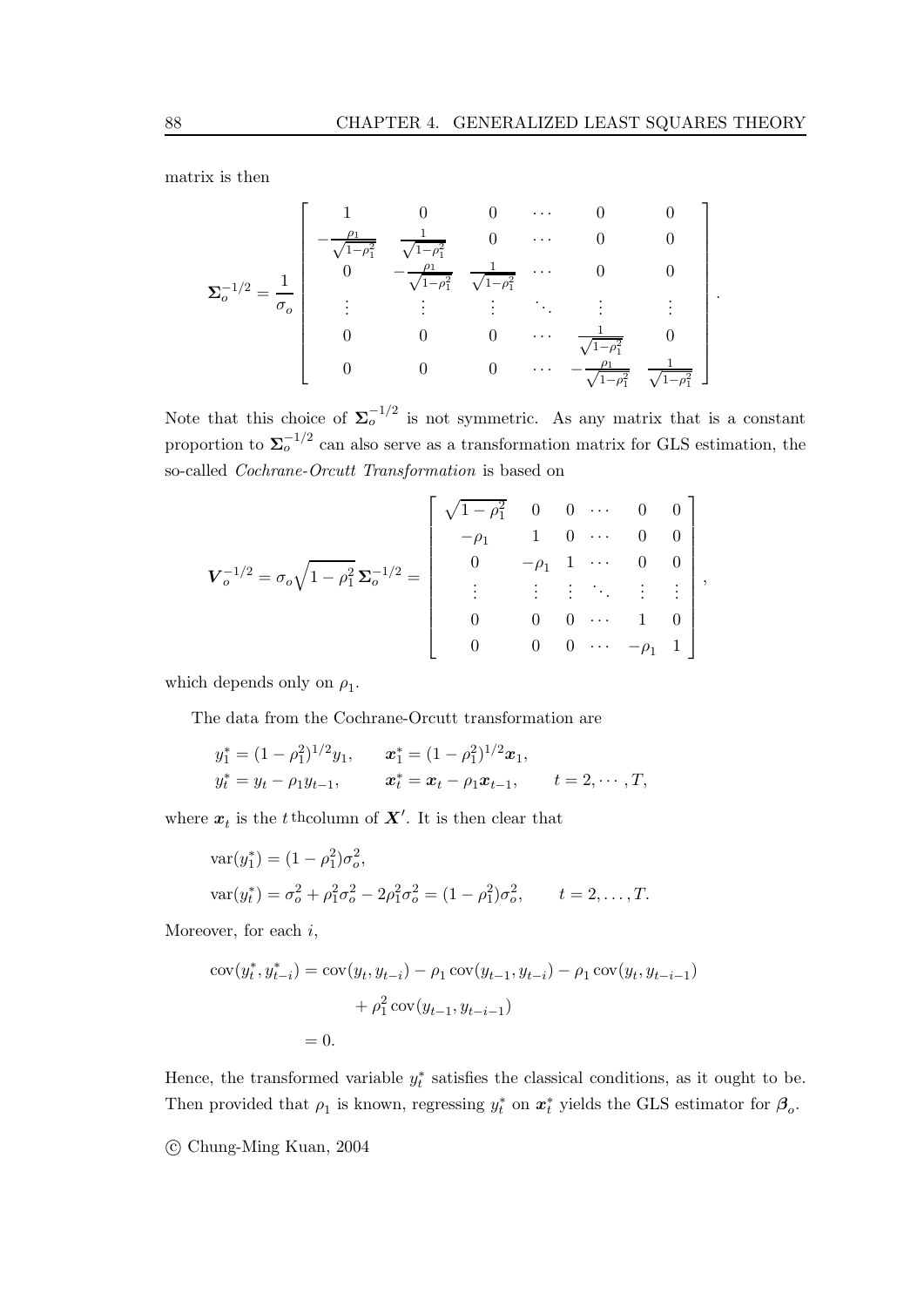#### **4.3.2 An Alternative View**

There is an alternative approach to generating the variance-covariance matrix (4.11). Under [A2](i), let

$$
\boldsymbol{\epsilon} := \boldsymbol{y} - \boldsymbol{X} \boldsymbol{\beta}_o
$$

denote the deviations of *y* from its mean vector. This vector is usually referred to as the vector of *disturbances*. Note that  $\epsilon$  is not the same as the residual vector  $\hat{e}$ . While the former is not observable because  $\beta_o$  is unknown, the later is obtained from OLS estimation and hence observable. Under [A2],  $\mathbb{E}(\epsilon) = 0$  and

$$
var(\boldsymbol{y}) = var(\boldsymbol{\epsilon}) = \mathbb{E}(\boldsymbol{\epsilon}\boldsymbol{\epsilon}').
$$

The variance and covariance structure of  $y$  is thus the same as that of  $\epsilon$ .

A time series is said to be weakly stationary if its mean, variance, and autocovariances are all independent of the time index  $t$ . Thus, a weakly stationary series can not exhibit trending behavior, nor can it generate very large fluctuatinos. In particular, a time series with zero mean, a constant variance, and zero autocovariances is weakly stationary; such a process is also known as a *white noise*. Let  $\{u_t\}$  be a white noise with  $\mathbb{E}(u_t) = 0$ ,  $\mathbb{E}(u_t^2) = \sigma_u^2$ , and  $\mathbb{E}(u_t u_\tau) = 0$  for  $t \neq \tau$ . Now suppose that the elements of  $\epsilon$  is generated as a weakly stationary AR(1) process (*autoregressive process of order 1*):

$$
\epsilon_t = \alpha_1 \epsilon_{t-1} + u_t,\tag{4.12}
$$

with  $\epsilon_0 = 0$ . By recursive substitution, (4.12) can be expressed as

$$
\epsilon_t = \sum_{i=0}^{t-1} \alpha_1^i u_{t-i},\tag{4.13}
$$

a weighted sum of current and previous random innovations (shocks).

It follows from (4.13) that  $\mathbb{E}(\epsilon_t) = 0$  and  $\mathbb{E}(u_t, \epsilon_{t-s}) = 0$  for all t and  $s \geq 1$ . By weak stationarity,  $var(\epsilon_t)$  is a constant, so that for all t,

$$
\text{var}(\epsilon_t) = \alpha_1^2 \, \text{var}(\epsilon_{t-1}) + \sigma_u^2 = \sigma_u^2 / (1 - \alpha_1^2).
$$

Clearly, the right-hand side would not be meaningful unless  $|\alpha_1| < 1$ . The autocovariance of  $\epsilon_t$  and  $\epsilon_{t-1}$  is, by weak stationarity,

$$
\mathbb{E}(\epsilon_t \epsilon_{t-1}) = \alpha_1 \mathbb{E}(\epsilon_{t-1}^2) = \alpha_1 \frac{\sigma_u^2}{1 - \alpha_1^2}.
$$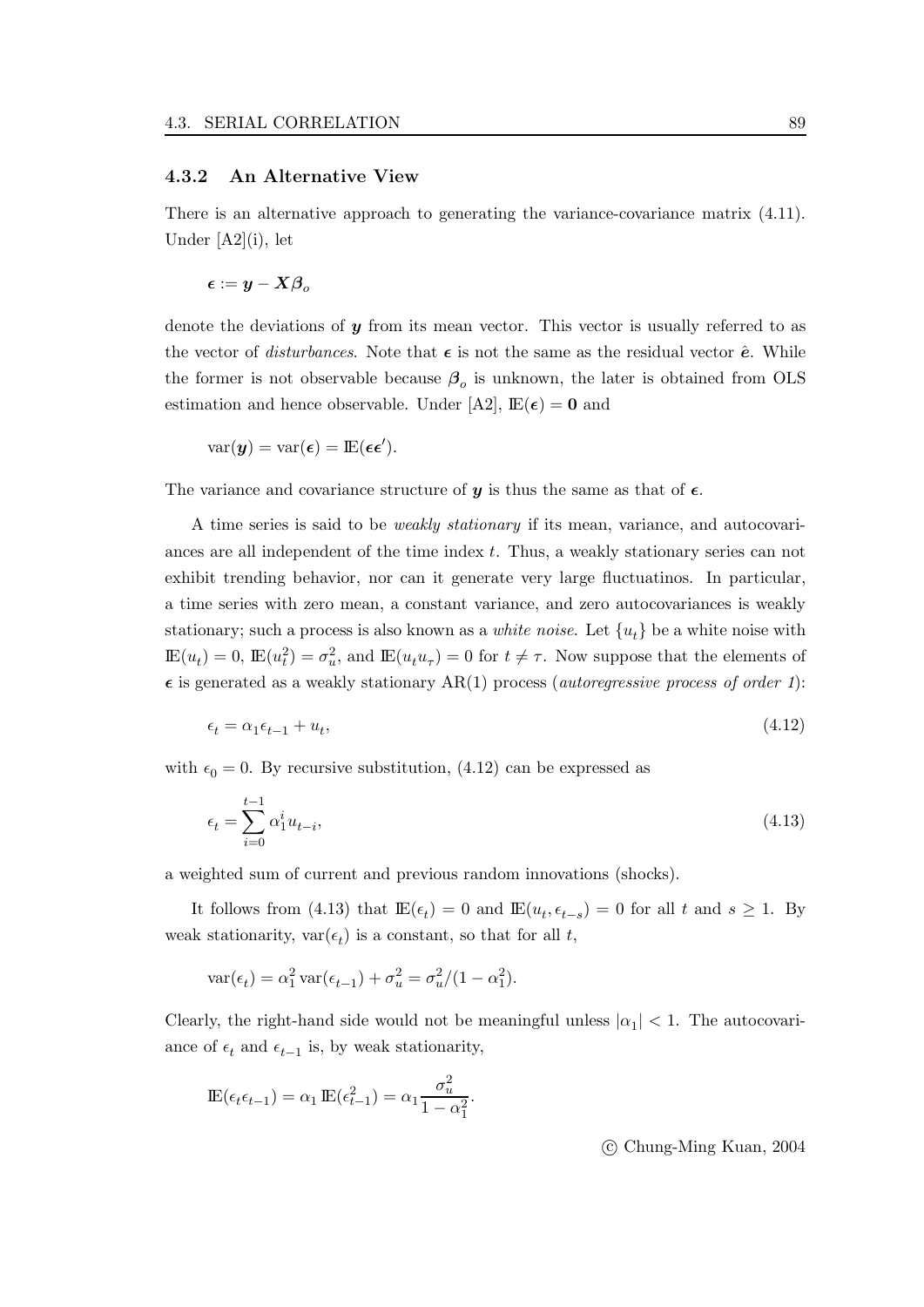This shows that

$$
\alpha_1 = \text{corr}(\epsilon_t, \epsilon_{t-1}) = \text{corr}(y_t, y_{t-1}) = \rho_1.
$$

Similarly,

$$
\mathbb{E}(\epsilon_t \epsilon_{t-2}) = \alpha_1 \mathbb{E}(\epsilon_{t-1} \epsilon_{t-2}) = \alpha_1^2 \frac{\sigma_u^2}{1 - \alpha_1^2},
$$

so that

$$
corr(\epsilon_t, \epsilon_{t-2}) = \alpha_1 \, corr(\epsilon_t, \epsilon_{t-1}) = \rho_1^2.
$$

More generally, we can write for  $i = 1, 2, \ldots$ ,

$$
corr(\epsilon_t, \epsilon_{t-i}) = \rho_1 \, \, corr(\epsilon_t, \epsilon_{t-i+1}) = \rho_1^i,
$$

which depend only on i, the time difference between two  $\epsilon$ 's, but not on t. This is precisely what we postulated in (4.10). The variance-covariance matrix  $\Sigma_o$  under this structure is also (4.11) with  $\sigma_o^2 = \sigma_u^2/(1 - \rho_1^2)$ .

The AR(1) structure of disturbances also permits a straightforward extension. Consider the disturbances that are generated as an  $AR(p)$  process (autoregressive process of order  $p$ :

$$
\epsilon_t = \alpha_1 \epsilon_{t-1} + \dots + \alpha_p \epsilon_{t-p} + u_t,\tag{4.14}
$$

where the coefficients  $\alpha_1, \ldots, \alpha_p$  should also be restricted to ensure weak stationarity; we omit the details. Of course,  $\epsilon_t$  may follow different structures and are still serially correlated. For example,  $\epsilon_t$  may be generated as an MA(1) process (*moving average* process of order 1):

$$
\epsilon_t=u_t+\alpha_1 u_{t-1}, \qquad |\alpha_1|<1,
$$

where  $\{u_t\}$  is a white noise; see e.g., Exercise 4.6.

#### **4.3.3 Tests for AR(1) Disturbances**

As the AR(1) structure of disturbances is one of the most commonly used specification of serial correlation, we now consider the tests of the null hypothesis of no serial correlation  $(\alpha_1 = \rho_1 = 0)$  against AR(1) disturbances. We discuss only the celebrated Durbin-Watson test and Durbin's  $h$  test; the discussion of other large-sample tests will be deferred to Chapter 6.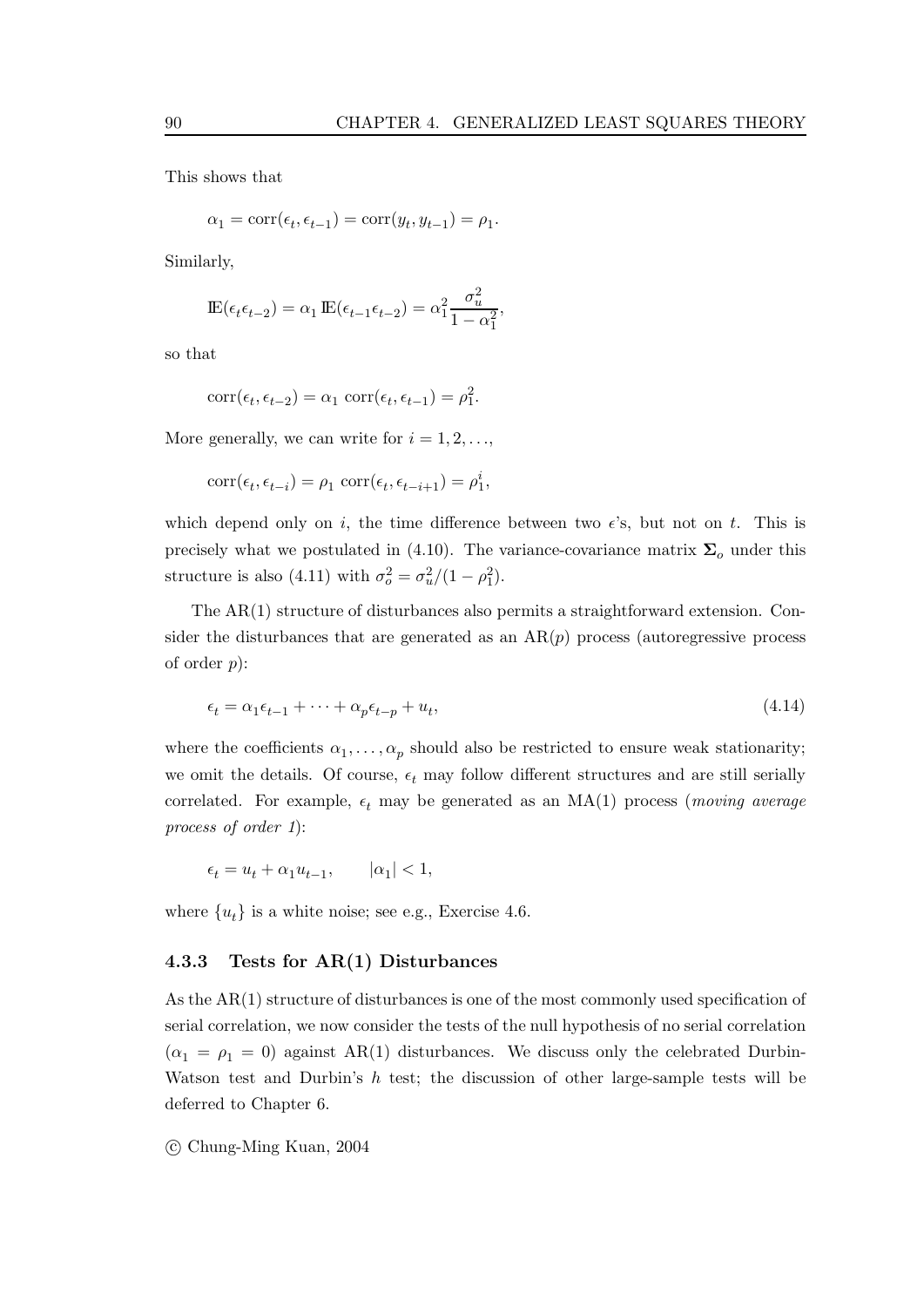In view of the AR(1) structure, a natural estimator of  $\rho_1$  is the OLS estimator of regressing the OLS residual  $\hat{e}_t$  on its immediate lag  $\hat{e}_{t-1}$ :

$$
\hat{\rho}_T = \frac{\sum_{t=2}^T \hat{e}_t \hat{e}_{t-1}}{\sum_{t=2}^T \hat{e}_{t-1}^2}.
$$
\n(4.15)

The Durbin-Watson statistic is

$$
d = \frac{\sum_{t=2}^{T} (\hat{e}_t - \hat{e}_{t-1})^2}{\sum_{t=1}^{T} \hat{e}_t^2}.
$$

When the sample size  $T$  is large, it can be seen that

$$
d = 2 - 2\hat{\rho}_T \frac{\sum_{t=2}^T \hat{e}_{t-1}^2}{\sum_{t=1}^T \hat{e}_t^2} - \frac{\hat{e}_1^2 + \hat{e}_T^2}{\sum_{t=1}^T \hat{e}_t^2}
$$
  

$$
\approx 2(1 - \hat{\rho}_T).
$$

For  $0 < \hat{\rho}_T \leq 1$  (-1  $\leq \hat{\rho}_T < 0$ ), the Durbin-Watson statistic is such that  $0 \leq d < 2$  $(2 < d \leq 4)$ , which suggests that there is some positive (negative) serial correlation. Hence, this test essentially checks whether  $\rho_T$  is sufficiently "close" to zero (i.e., d is close to 2).

A major difficulty of the Durbin-Watson test is that the exact null distribution of d depends on the matrix  $\boldsymbol{X}$  and therefore varies with data. (Recall that the t and  $\boldsymbol{F}$  tests discussed in Section 3.3.1 have, respectively,  $t$  and  $F$  distributions regardless of the data X.) This drawback prevents us from tabulating the critical values of d. Nevertheless, it has been shown that the null distribution of d lies between the distributions of a lower bound  $(d_L)$  and an upper bound  $(d_U)$  in the sense that for any significance level  $\alpha$ ,

$$
d^*_{L,\alpha} < d^*_\alpha < d^*_{U,\alpha},
$$

where let  $d_{\alpha}^*$ ,  $d_{L,\alpha}^*$  and  $d_{U,\alpha}^*$  denote, respectively, the critical values of d,  $d_L$  and  $d_U$ . Although the distribution of d is data dependent, the distributions of  $d<sub>L</sub>$  and  $d<sub>U</sub>$  are not. Thus, the critical values  $d_{L,\alpha}^*$  and  $d_{U,\alpha}^*$  can be tabulated. One may then rely on these critical values to construct a "conservative" decision rule.

Specifically, when the alternative hypothesis is  $\rho_1 > 0$  ( $\rho_1 < 0$ ), the decision rule of the Durbin-Watson test is:

- (1) Reject the null if  $d < d_{L,\alpha}^*$   $(d > 4 d_{L,\alpha}^*).$
- (2) Do not reject the null if  $d > d^*_{U,\alpha}$   $(d < 4 d^*_{U,\alpha})$ .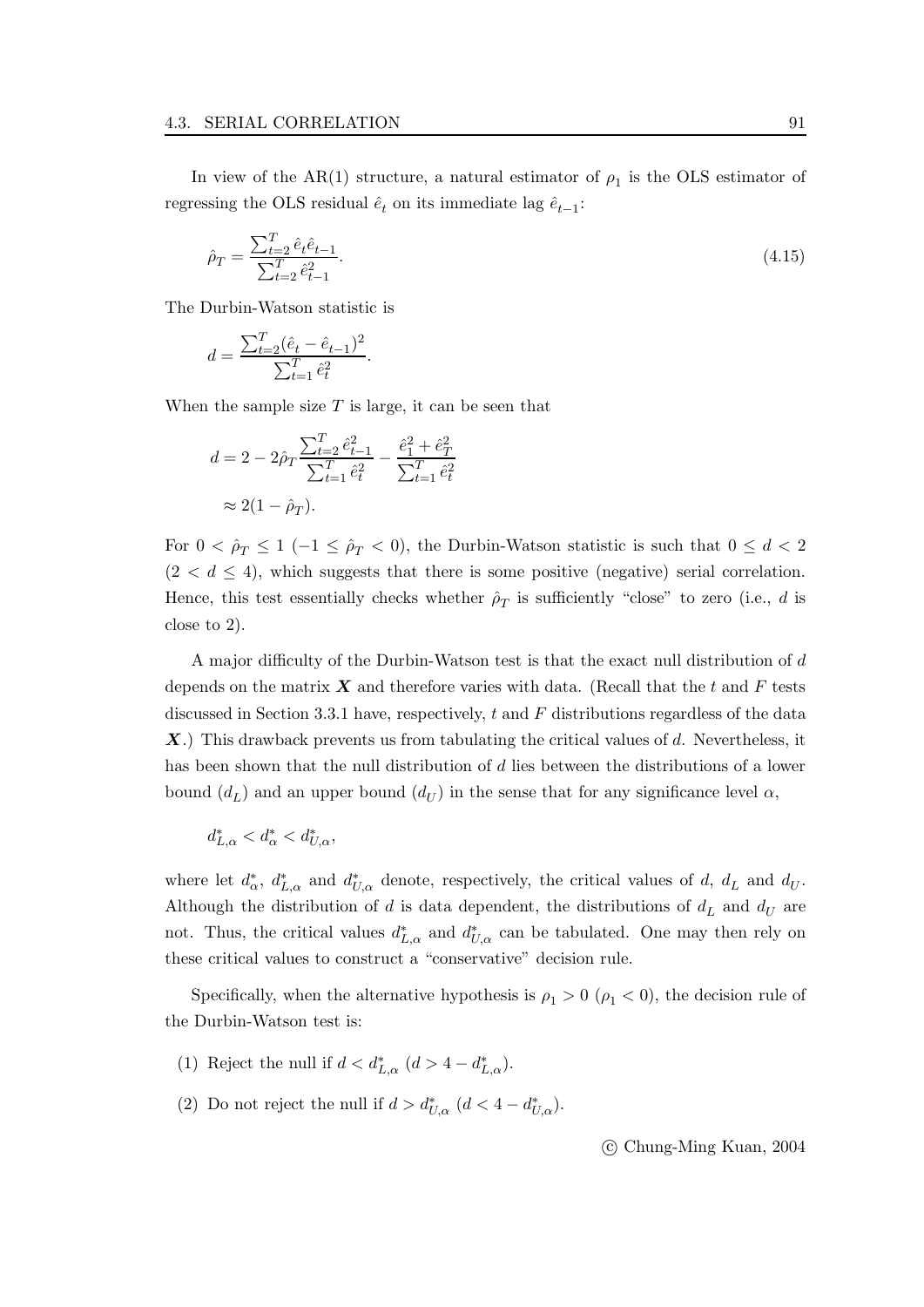(3) Test is inconclusive if  $d^*_{L,\alpha} < d < d^*_{U,\alpha}$   $(4 - d^*_{L,\alpha} > d > 4 - d^*_{U,\alpha})$ .

This is not completely satisfactory because the test may yield no conclusion. Some econometric packages such as SHAZAM now compute the exact Durbin-Watson distribution for each regression and report the exact p-values. When such a program is available, this test does not have to rely on the critical values of  $d_L$  and  $d_U$  and hence must be conclusive. Note that the tabulated critical values of the Durbin-Watson statistic are for the specifications with a constant term; the critical values for the specifications without a constant term can be found in Farebrother (1980).

Another problem with the Durbin-Watson statistic is that its null distribution holds only under the classical conditions [A1] and [A3]. In the time series context, it is quite common to include a lagged dependent variable as a regressor so that [A1] is violated. A leading example is the specification

$$
y_t = \beta_1 + \beta_2 x_{t2} + \dots + \beta_k x_{tk} + \gamma y_{t-1} + e_t.
$$

This model can also be derived from certain behavioral assumptions; see Exercise 4.7. It has been shown that the Durbin-Watson statistic under this specification is biased toward 2. That is, this test would not reject the null hypothesis even when serial correlation is present. On the other hand, Durbin's  $h$  test is designed specifically for the specifications that contain a lagged dependent variable. Let  $\hat{\gamma}_T$  be the OLS estimate of  $\gamma$  and  $\widehat{\text{var}}(\hat{\gamma}_T)$  be the OLS estimate of  $\text{var}(\hat{\gamma}_T)$ . The h statistic is

$$
h = \hat{\rho}_T \sqrt{\frac{T}{1 - T\widehat{\text{var}}(\hat{\gamma}_T)}},
$$

and its asymptotic null distribution is  $\mathcal{N}(0, 1)$ . A clear disadvantage of Durbin's h test is that it can not be calculated when  $\widehat{\text{var}}(\hat{\gamma}_T) \geq 1/T$ . This test can also be derived as a Lagrange Multiplier test under the likelihood framework; see Chapter 10

If we have quarterly data and want to test for the fourth-order serial correlation, the statistic analogous to the Durbin-Watson statistic is

$$
d_4 = \frac{\sum_{t=5}^{T} (\hat{e}_t - \hat{e}_{t-4})^2}{\sum_{t=1}^{T} \hat{e}_t^2};
$$

see Wallis (1972) for corresponding critical values.

#### **4.3.4 FGLS Estimation**

Recall that  $\Sigma_o$  depends on two parameters  $\sigma_o^2$  and  $\rho_1$ . We may use a generic notation  $\Sigma(\sigma^2, \rho)$  to denote this function of  $\sigma^2$  and  $\rho$ . In particular,  $\Sigma_o = \Sigma(\sigma_o^2, \rho_1)$ . Similarly, we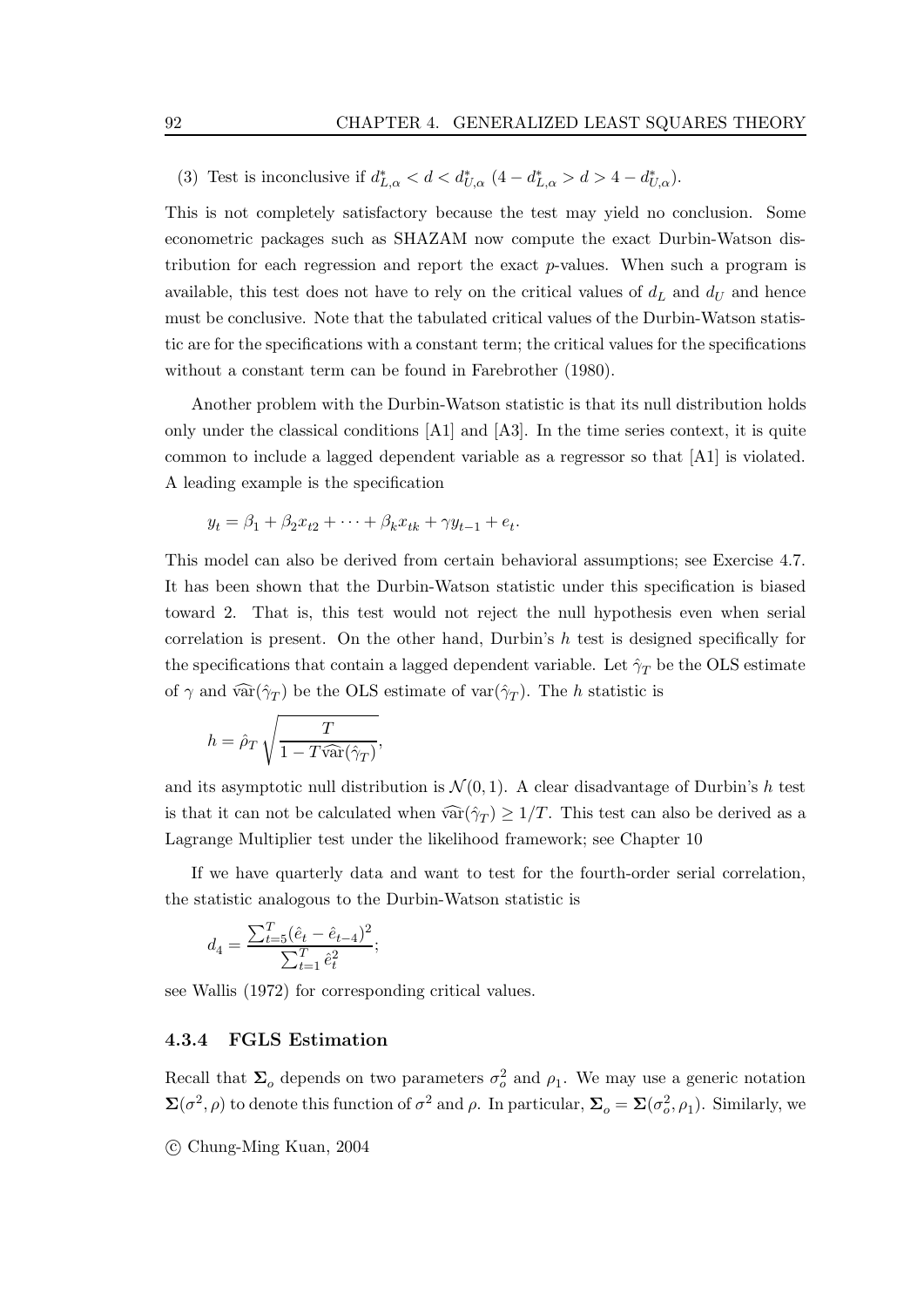may also write  $V(\rho)$  such that  $V_o = V(\rho_1)$ . The transformed data based on  $V(\rho)^{-1/2}$ are

$$
y_1(\rho) = (1 - \rho^2)^{1/2} y_1,
$$
  $x_1(\rho) = (1 - \rho^2)^{1/2} x_1,$   
\n $y_t(\rho) = y_t - \rho y_{t-1},$   $x_t(\rho) = x_t - \rho x_{t-1},$   $t = 2, \dots, T.$ 

Hence,  $y_t^* = y_t(\rho_1)$  and  $\mathbf{x}_t^* = \mathbf{x}_t(\rho_1)$ .

To obtain an FGLS estimator, we must first estimate  $\rho_1$  by some estimator  $\rho_T$  and then construct the transformation matrix as  $\hat{\boldsymbol{V}}_T^{-1/2} = \boldsymbol{V}(\hat{\rho}_T)^{-1/2}$ . Here,  $\hat{\rho}_T$  may be computed as in (4.15); other estimators for  $\rho_1$  may also be used, e.g.,  $\rho_T = \rho_T (T - k)/(T - 1)$ . The transformed data are then  $y_t(\hat{\rho}_T)$  and  $x_t(\hat{\rho}_T)$ . An FGLS estimator is obtained by regressing  $y_t(\hat{\rho}_T)$  on  $\mathbf{x}_t(\hat{\rho}_T)$ . Such an estimator is known as the Prais-Winsten estimator or the Cochrane-Orcutt estimator when the first observation is dropped in computation.

The following iterative procedure is also commonly employed in practice.

- (1) Perform OLS estimation and compute  $\rho_T$  as in (4.15) using the OLS residuals  $\hat{e}_t$ .
- (2) Perform the Cochrane-Orcutt transformation based on  $\hat{\rho}_T$  and compute the resulting FGLS estimate  $\hat{\beta}_{\text{FGLS}}$  by regressing  $y_t(\hat{\rho}_T)$  on  $\mathbf{x}_t(\hat{\rho}_T)$ .
- (3) Compute a new  $\rho_T$  as in (4.15) with  $\hat{e}_t$  replaced by the FGLS residuals

 $\hat{e}_{t,\text{FGLS}} = y_t - \boldsymbol{x}_t' \hat{\boldsymbol{\beta}}_{\text{FGLS}}.$ 

(4) Repeat steps (2) and (3) until  $\rho_T$  converges numerically, i.e., when  $\rho_T$  from two consecutive iterations differ by a value smaller than a pre-determined convergence criterion.

Note that steps (1) and (2) above already generate an FGLS estimator. More iterations do not improve the asymptotic properties of the resulting estimator but may have a significant effect in finite samples. This procedure can be extended easily to estimate the specification with higher-order AR disturbances.

Alternatively, the Hildreth-Lu procedure adopts *grid search* to find the  $\rho_1 \in (-1, 1)$ that minimizes the sum of squared errors of the model. This procedure is computationally intensive, and it is difficult to implement when  $\epsilon_t$  have an AR(p) structure with  $p > 2$ .

In view of the log-likelihood function (4.7), we must compute  $\det(\Sigma_o)$ . Clearly,

$$
\det(\boldsymbol{\Sigma}_o) = \frac{1}{\det(\boldsymbol{\Sigma}_o^{-1})} = \frac{1}{[\det(\boldsymbol{\Sigma}_o^{-1/2})]^2}.
$$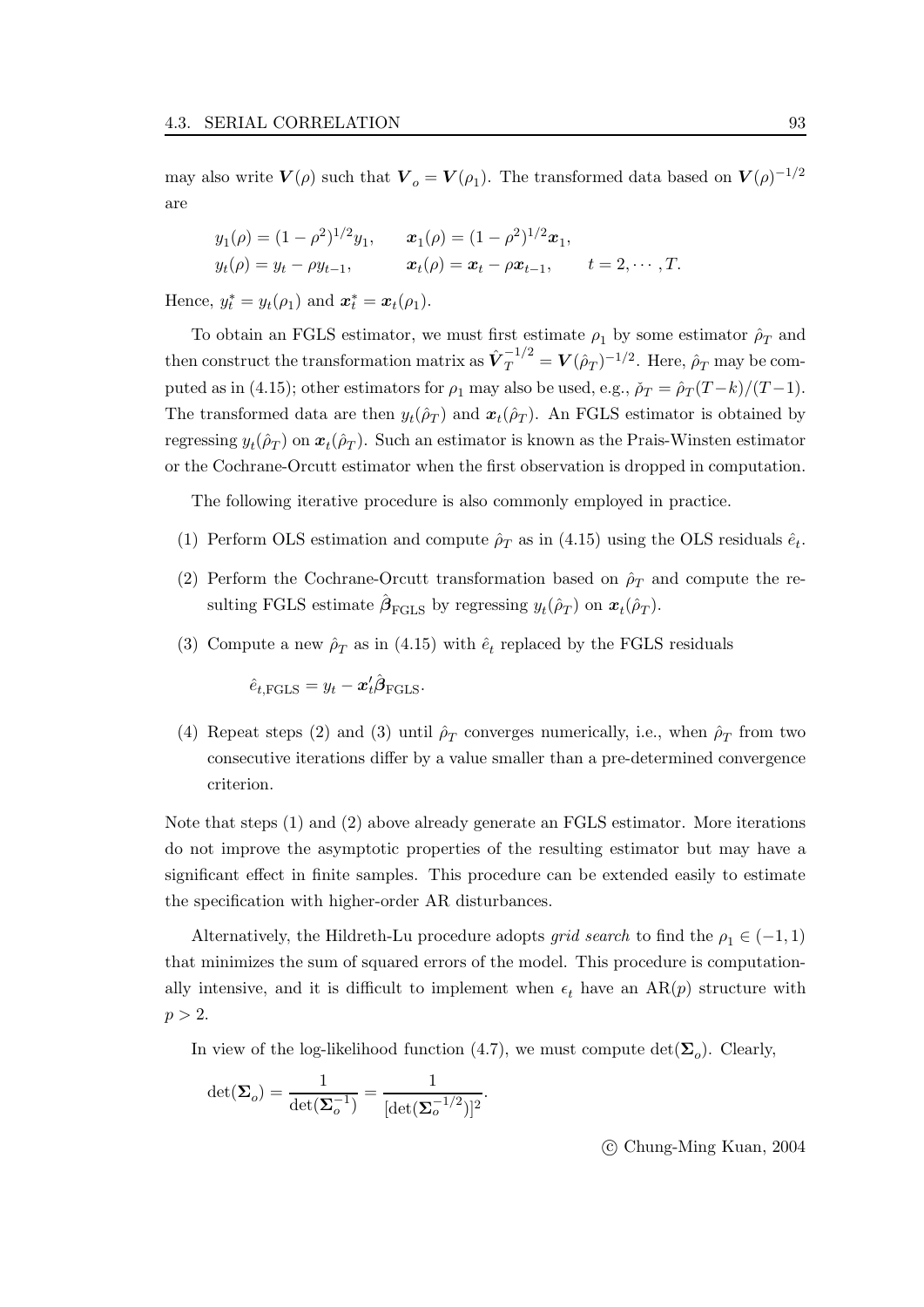In terms of the notations in the AR(1) formulation,  $\sigma_o^2 = \sigma_u^2/(1 - \rho_1^2)$ , and

$$
\Sigma_o^{-1/2} = \frac{1}{\sigma_o \sqrt{1 - \rho_1^2}} V_o^{-1/2} = \frac{1}{\sigma_u} V_o^{-1/2}.
$$

As det( $V_o^{-1/2}$ ) =  $(1 - \rho_1^2)^{1/2}$ , we then have

$$
\det(\mathbf{\Sigma}_o) = (\sigma_u^2)^T (1 - \rho_1^2)^{-1}.
$$

The log-likelihood function for given  $\sigma_u^2$  and  $\rho_1$  is

$$
\log L(\beta; \sigma_u^2, \rho_1)
$$
  
=  $-\frac{T}{2} \log(2\pi) - \frac{T}{2} \log(\sigma_u^2) + \frac{1}{2} \log(1 - \rho_1^2) - \frac{1}{2\sigma_u^2} (\mathbf{y}^* - \mathbf{X}^* \beta)' (\mathbf{y}^* - \mathbf{X}^* \beta).$ 

Clearly, when  $\sigma_u^2$  and  $\rho_1$  are known, the MLE of  $\beta$  is just the GLS estimator.

If  $\sigma_u^2$  and  $\rho_1$  are unknown, the log-likelihood function reads:

$$
\log L(\beta, \sigma^2, \rho)
$$
  
=  $-\frac{T}{2} \log(2\pi) - \frac{T}{2} \log(\sigma^2) + \frac{1}{2} \log(1 - \rho^2) - \frac{1}{2\sigma^2} (1 - \rho^2) (y_1 - x_1'\beta)^2$   
 $- \frac{1}{2\sigma^2} \sum_{t=2}^T [(y_t - x_t'\beta) - \rho(y_{t-1} - x_{t-1}'\beta)]^2,$ 

which is a nonlinear function of the parameters. Nonlinear optimization methods (see, e.g., Section 8.2.2) are therefore needed to compute the MLEs of  $\beta$ ,  $\sigma^2$ , and  $\rho$ . For a given  $\beta$ , estimating  $\rho$  by regressing  $e_t(\beta) = y_t - x'_t \beta$  on  $e_{t-1}(\beta)$  is equivalent to maximizing the last term of the log-likelihood function above. This does not yield an MLE because the other terms involving  $\rho$ , namely,

$$
\frac{1}{2}\log(1-\rho^2) - \frac{1}{2\sigma^2}(1-\rho^2)(y_1 - x_1'\beta)^2,
$$

have been ignored. This shows that the aforementioned iterative procedure does not result in the MLEs.

**Remark:** Exact tests based on FGLS estimation results are not available because the finite-sample distribution of the FGLS estimator is, again, unknown. Asymptotic theory is needed to construct proper tests.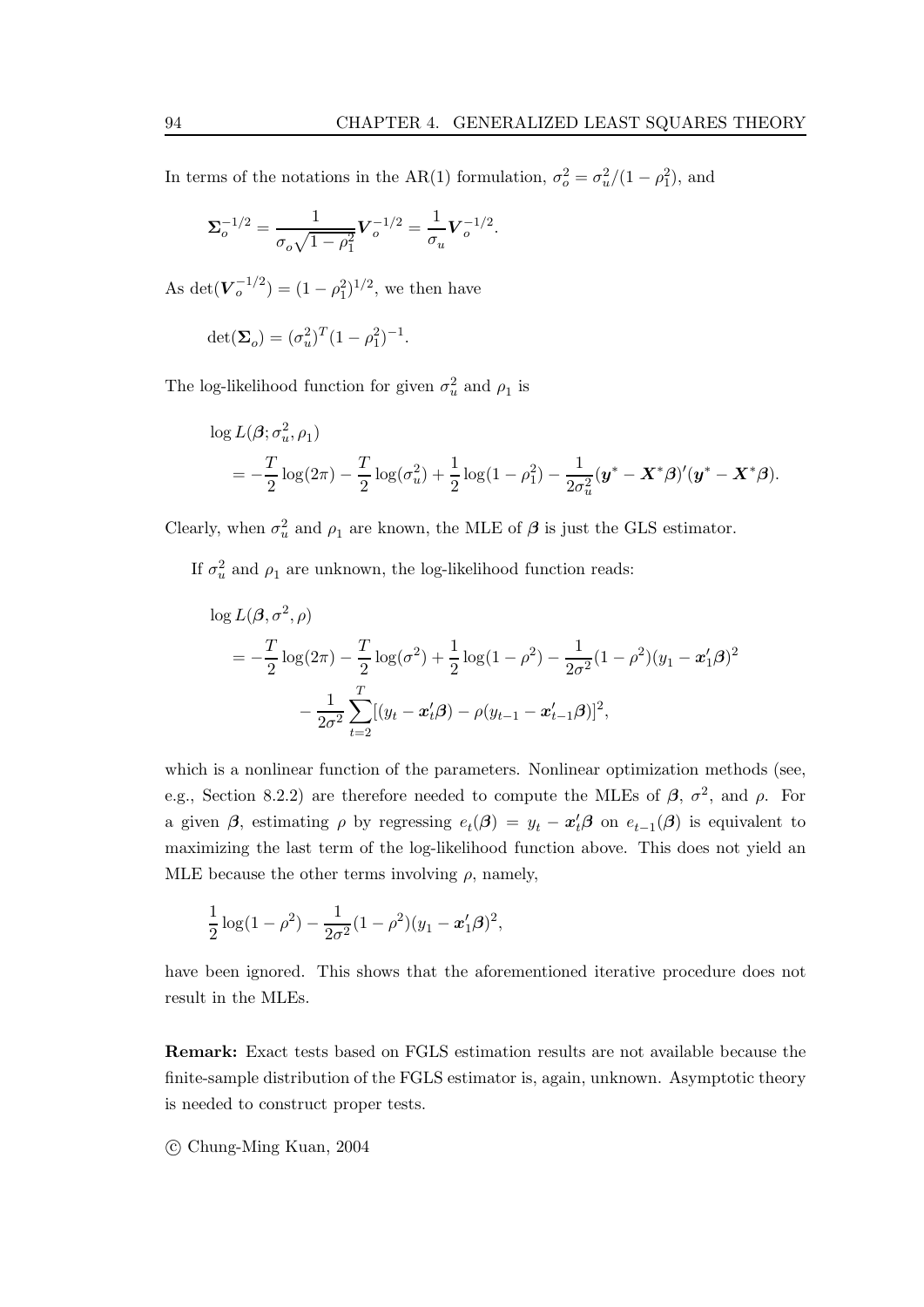## **4.4 Application: Linear Probability Model**

In some applications researchers are interested in analyzing why consumers own a house or participate a particular event. The ownership or the choice of participation are typically represented by a binary variable that takes the values one and zero. If the dependent variable in a linear regression is binary, we will see below that both the OLS and FGLS methods are not appropriate.

Let  $x_t$  denote the t<sup>th</sup> column of  $X'$ . The t<sup>th</sup> observation of the linear specification  $y = X\beta + e$  can be expressed as

$$
y_t = \mathbf{x}'_t \boldsymbol{\beta} + e_t.
$$

For the binary dependent variable y whose t<sup>th</sup> observation is  $y_t = 1$  or 0, we know

$$
\mathbb{E}(y_t) = \mathbb{P}(y_t = 1).
$$

Thus,  $x_t^{\prime} \beta$  is just a specification of the probability that  $y_t = 1$ . As such, the linear specification of binary dependent variables is usually referred to as the *linear probability* model.

When [A1] and [A2](i) hold for a linear probability model,

$$
\mathbf{E}(y_t) = \mathbf{P}(y_t = 1) = \mathbf{x}'_t \mathbf{\beta}_o,
$$

and the OLS estimator is unbiased for  $\beta_o$ . Note, however, that the variance of  $y_t$  is

$$
var(y_t) = \mathbb{P}(y_t = 1)[1 - \mathbb{P}(y_t = 1)].
$$

Under [A1] and  $[A2](i)$ ,

$$
var(y_t) = \boldsymbol{x}_t' \boldsymbol{\beta}_o (1 - \boldsymbol{x}_t' \boldsymbol{\beta}_o),
$$

which varies with  $x_t$ . Thus, the linear probability model suffers from the problem of heteroskedasticity, and the OLS estimator is not the BLUE for  $\beta_o$ . Apart from the efficiency issue, the OLS method is still not appropriate for the linear probability model because the OLS fitted values need not be bounded between zero and one. When  $x_t^{\prime} \hat{\beta}_T$ is negative or greater than one, it can not be interpreted as a probability.

Although the GLS estimator is the BLUE, it is not available because  $\beta_o$ , and hence var( $y_t$ ), is unknown. Nevertheless, if  $y_t$  are uncorrelated so that var( $y$ ) is diagonal, an FGLS estimator may be obtained using the transformation matrix

$$
\hat{\mathbf{\Sigma}}_T^{-1/2} = \text{diag}\left[ \bm{x}_1' \hat{\bm{\beta}}_T (1-\bm{x}_1' \hat{\bm{\beta}}_T)]^{-1/2}, \bm{x}_2' \hat{\bm{\beta}}_T (1-\bm{x}_2' \hat{\bm{\beta}}_T)]^{-1/2}, \ldots, \\ \bm{x}_T' \hat{\bm{\beta}}_T (1-\bm{x}_T' \hat{\bm{\beta}}_T)]^{-1/2} \right]
$$

c Chung-Ming Kuan, 2004

,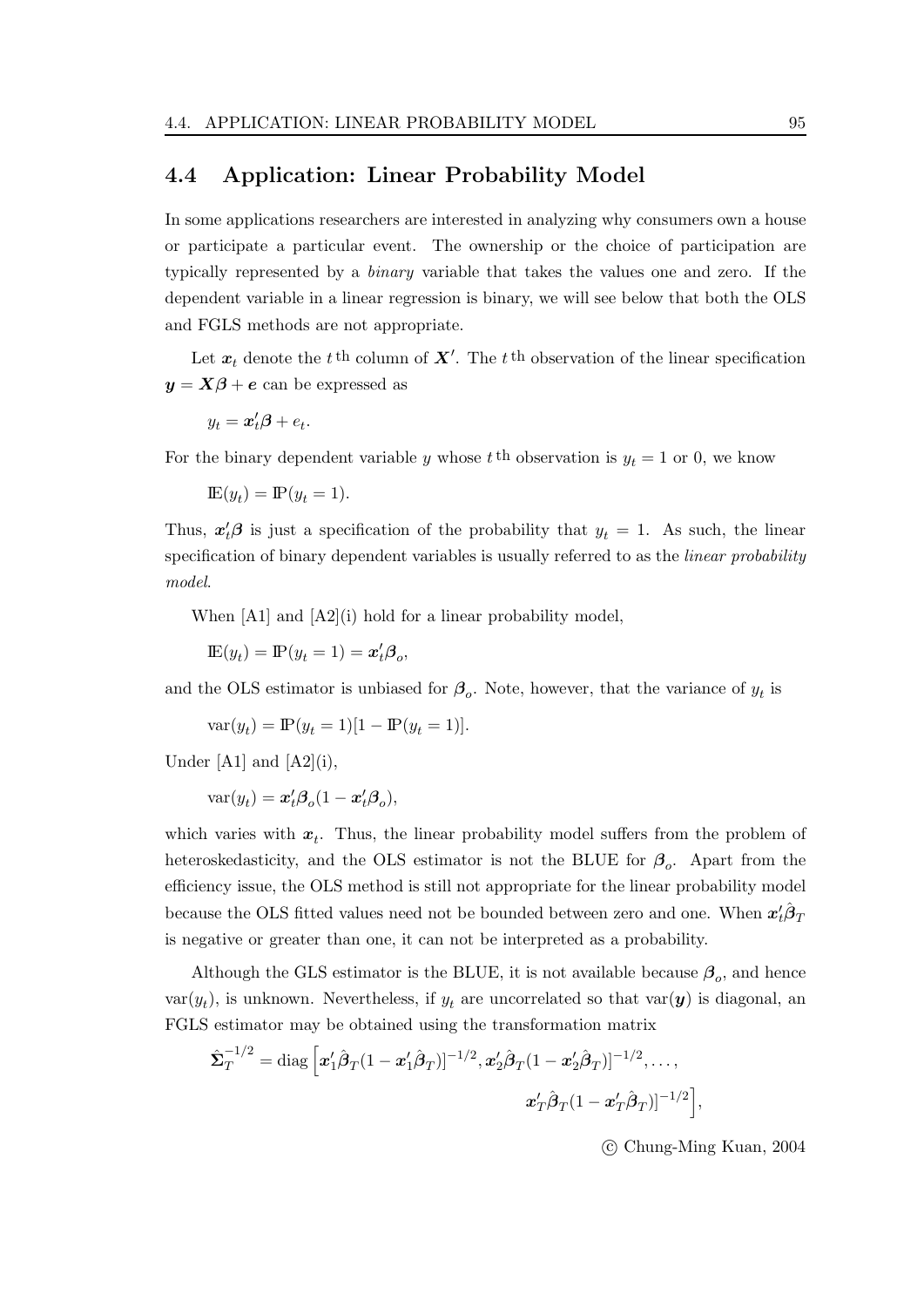where  $\hat{\beta}_T$  is the OLS estimator of  $\beta_o$ . Such an estimator breaks down when  $\hat{\Sigma}_T^{-1/2}$ cannot be computed (i.e., when  $x_t \hat{\beta}_T$  is negative or greater than one). Even when  $\hat{\Sigma}_T^{-1/2}$  is available, there is still no guarantee that the FGLS fitted values are bounded between zero and one. This shows that the FGLS method may not always be a solution when the OLS method fails.

This example also illustrates the importance of data characteristics in estimation and modeling. Without taking into account the binary nature of the dependent variable, even the FGLS method may be invalid. More appropriate methods for specifications with binary dependent variables will be discussed in Chapter 10.

## **4.5 Seemingly Unrelated Regressions**

In many econometric practices, it is important to study the joint behavior of several dependent variables. For example, the input demands of an firm may be described using a system of linear regression functions in which each regression represents the demand function of a particular input. It is intuitively clear that these input demands ought to be analyzed jointly because they are related to each other.

Consider the specification of a system of N equations, each with  $k_i$  explanatory variables and T observations. Specifically,

$$
\boldsymbol{y}_i = \boldsymbol{X}_i \boldsymbol{\beta}_i + \boldsymbol{e}_i, \qquad i = 1, 2, \dots, N,
$$
\n
$$
(4.16)
$$

where for each i,  $y_i$  is  $T \times 1$ ,  $X_i$  is  $T \times k_i$ , and  $\beta_i$  is  $k_i \times 1$ . The system (4.16) is also known as a specification of seemingly unrelated regressions (SUR). Stacking the equations of (4.16) yields

$$
\begin{bmatrix}\ny_1 \\
y_2 \\
\vdots \\
y_N\n\end{bmatrix} = \begin{bmatrix}\nX_1 & 0 & \cdots & 0 \\
0 & X_2 & \cdots & 0 \\
\vdots & \vdots & \ddots & \vdots \\
0 & 0 & \cdots & X_N\n\end{bmatrix} \begin{bmatrix}\n\beta_1 \\
\beta_2 \\
\vdots \\
\beta_N\n\end{bmatrix} + \begin{bmatrix}\ne_1 \\
e_2 \\
\vdots \\
e_N\n\end{bmatrix}.
$$
\n(4.17)

This is a linear specification (3.1) with  $k = \sum_{i=1}^{N} k_i$  explanatory variables and TN observations. It is not too hard to see that the whole system (4.17) satisfies the identification requirement whenever every specification of (4.16) does.

Suppose that the classical conditions [A1] and [A2] hold for each specified linear regression in the system. Then under [A2](i), there exists  $\beta_o = (\beta'_{o,1} \dots \beta'_{o,N})'$  such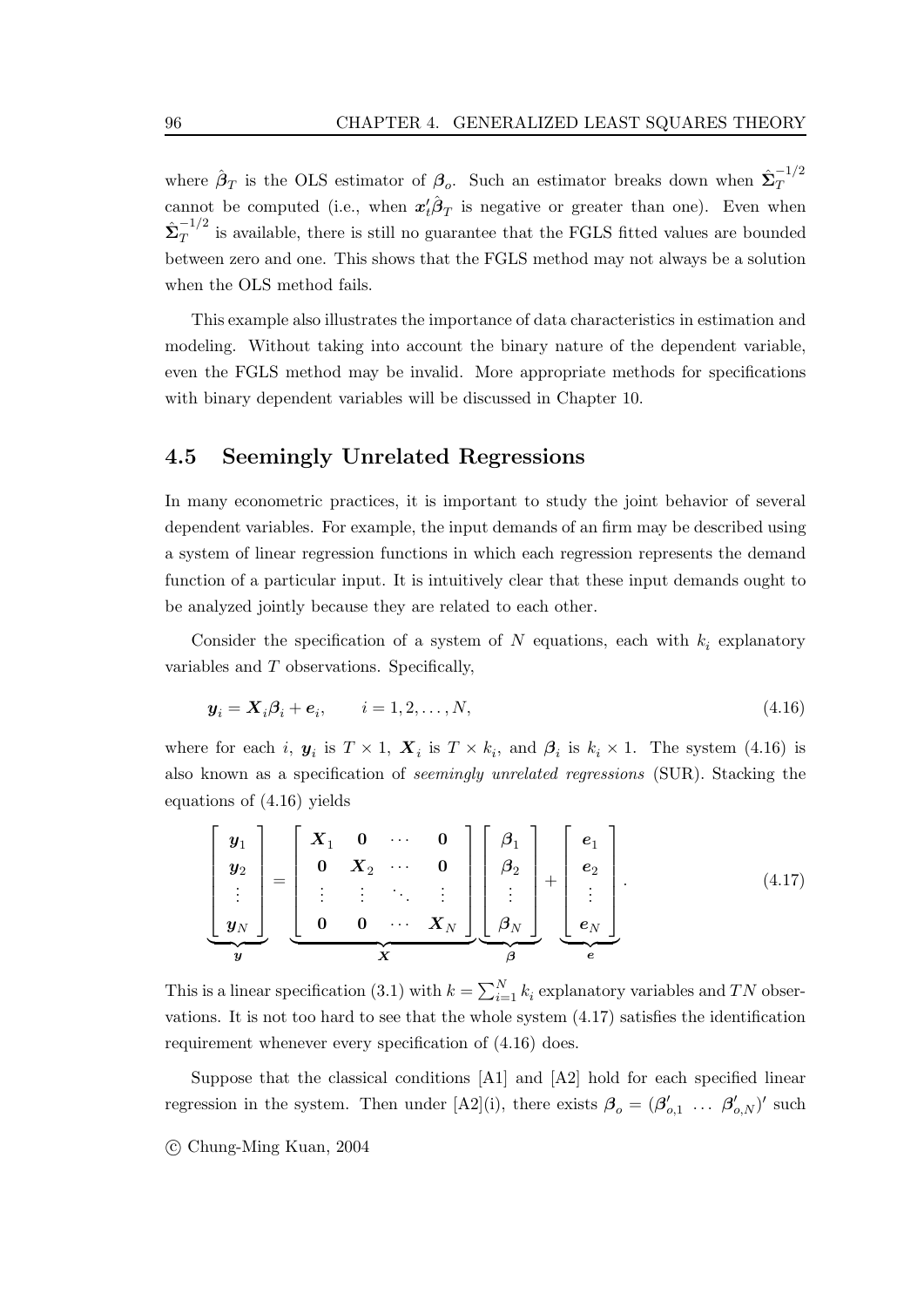that  $\mathbb{E}(y) = X\beta_o$ . The OLS estimator obtained from (4.17) is therefore unbiased. Note, however, that  $[A2](ii)$  for each linear regression ensures that, for each i,

$$
\text{var}(\boldsymbol{y}_i) = \sigma_i^2 \boldsymbol{I}_T;
$$

there is no restriction on the correlations between  $y_i$  and  $y_j$ . The variance-covariance matrix of *y* is then

$$
var(\boldsymbol{y}) = \boldsymbol{\Sigma}_o = \begin{bmatrix} \sigma_1^2 \boldsymbol{I}_T & cov(\boldsymbol{y}_1, \boldsymbol{y}_2) & \cdots & cov(\boldsymbol{y}_1, \boldsymbol{y}_N) \\ cov(\boldsymbol{y}_2, \boldsymbol{y}_1) & \sigma_2^2 \boldsymbol{I}_T & \cdots & cov(\boldsymbol{y}_2, \boldsymbol{y}_N) \\ \vdots & \vdots & \ddots & \vdots \\ cov(\boldsymbol{y}_N, \boldsymbol{y}_1) & cov(\boldsymbol{y}_N, \boldsymbol{y}_2) & \cdots & \sigma_N^2 \boldsymbol{I}_T \end{bmatrix} .
$$
 (4.18)

This shows that  $y$ , the vector of stacked dependent variables, violates  $[A2](ii)$ , even when each individual dependent variable has a scalar variance-covariance matrix. Consequently, the OLS estimator of the whole system,  $\hat{\boldsymbol{\beta}}_{TN} = (\boldsymbol{X}'\boldsymbol{X})^{-1}\boldsymbol{X}'\boldsymbol{y}$ , is not the BLUE in general. In fact, owing to the block-diagonal structure of  $\mathbf{X}$ ,  $\hat{\boldsymbol{\beta}}_{TN}$  simply consists of N equation-by-equation OLS estimators and hence ignores the correlations between equations and heteroskedasticity across equations.

In practice, it is also typical to postulate that for  $i \neq j$ ,

$$
cov(\boldsymbol{y}_i, \boldsymbol{y}_j) = \sigma_{ij} \boldsymbol{I}_T,
$$

that is,  $y_{it}$  and  $y_{jt}$  are contemporaneously correlated but  $y_{it}$  and  $y_{j\tau}$ ,  $t \neq \tau$ , are serially uncorrelated. Under this condition, (4.18) simplifies to  $\Sigma_o = S_o \otimes I_T$  with

$$
\mathbf{S}_o = \begin{bmatrix} \sigma_1^2 & \sigma_{12} & \cdots & \sigma_{1N} \\ \sigma_{21} & \sigma_2^2 & \cdots & \sigma_{2N} \\ \vdots & \vdots & \ddots & \vdots \\ \sigma_{N1} & \sigma_{N2} & \cdots & \sigma_N^2 \end{bmatrix} .
$$
 (4.19)

As  $\Sigma_o^{-1} = S_o^{-1} \otimes I_T$ , the GLS estimator of (4.17) is

$$
\hat{\boldsymbol{\beta}}_{\mathrm{GLS}} = [\boldsymbol{X}^{\prime}(\boldsymbol{S}_{o}^{-1} \otimes \boldsymbol{I}_{T})\boldsymbol{X}]^{-1} \boldsymbol{X}^{\prime}(\boldsymbol{S}_{o}^{-1} \otimes \boldsymbol{I}_{T}) \boldsymbol{y},
$$

and its covariance matrix is  $[\mathbf{X}'(\mathbf{S}_o^{-1} \otimes \mathbf{I}_T)\mathbf{X}]^{-1}$ .

It is readily verified that when  $\sigma_{ij} = 0$  for all  $i \neq j$ ,  $S_o$  becomes a diagonal matrix, and so is  $\Sigma_o$ . Then, the resulting GLS estimator reduces to the OLS estimator. This should not be too surprising because estimating a SUR system would be unnecessary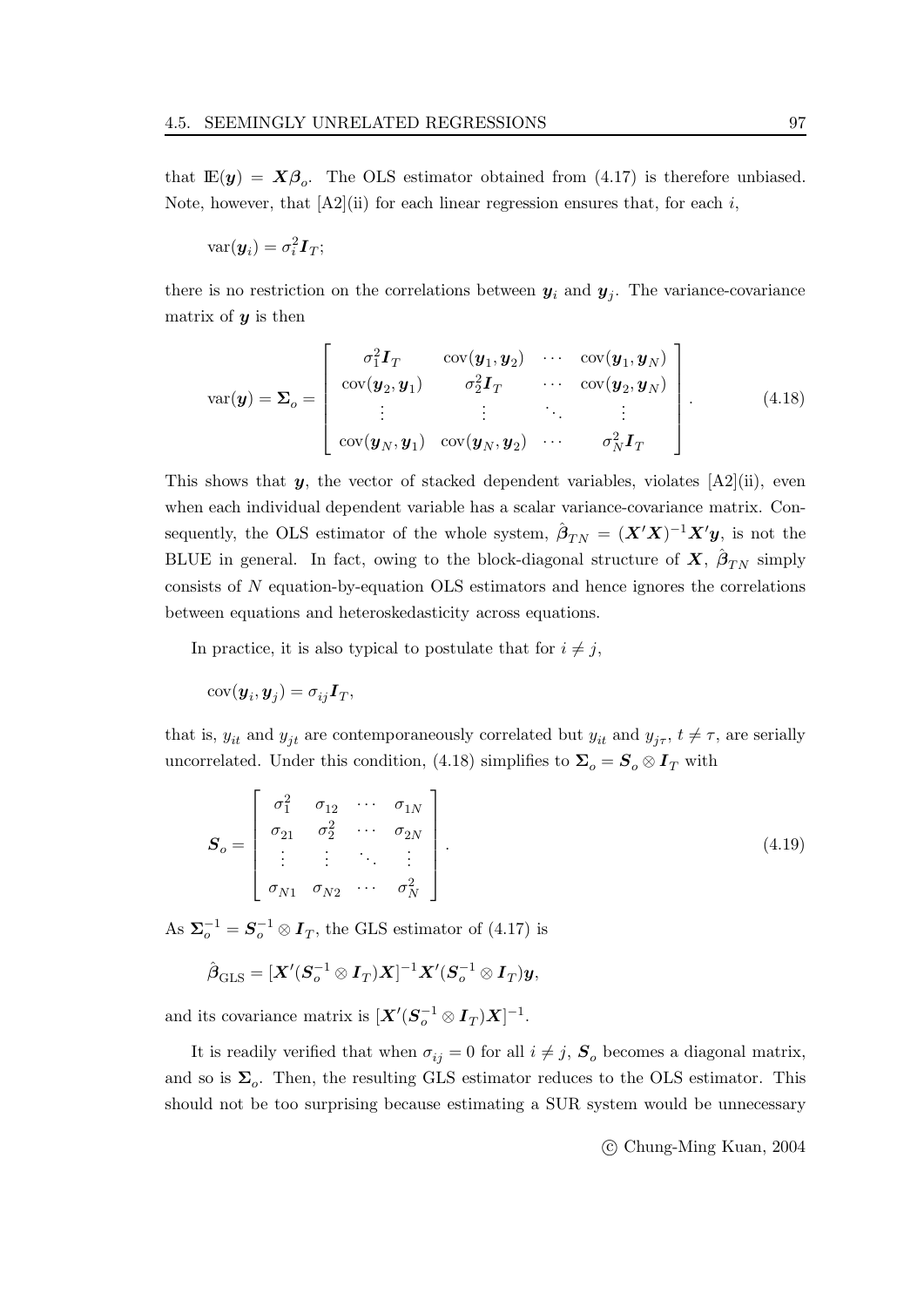if the dependent variables are in fact uncorrelated. (Note that the heteroskedasticity across equations does not affect this result.) If all equations in the system have the same regressors, i.e.,  $\mathbf{X}_i = \mathbf{X}_0$  (say), the GLS estimator is also the same as the OLS estimator; see e.g., Exercise 4.8. More generally, it can be shown that there would not be much efficiency gain for GLS estimation if  $y_i$  and  $y_j$  are less correlated and/or  $X_i$ and  $\boldsymbol{X}_i$  are highly correlated; see e.g., Goldberger (1991, p. 328) for an illustrative example.

The FGLS estimator is now readily obtained by replacing  $S_o^{-1}$  with  $\hat{S}_{TN}^{-1}$ , where  $\hat{\mathbf{S}}_{TN}$  is an  $N \times N$  matrix computed as

$$
\hat{\boldsymbol{S}}_{TN} = \frac{1}{T} \left[ \begin{array}{c} \hat{\boldsymbol{e}}_1' \\ \hat{\boldsymbol{e}}_2' \\ \vdots \\ \hat{\boldsymbol{e}}_N' \end{array} \right] \left[ \begin{array}{ccc} \hat{\boldsymbol{e}}_1 & \hat{\boldsymbol{e}}_2 & \dots & \hat{\boldsymbol{e}}_N \end{array} \right],
$$

where  $\hat{\mathbf{e}}_i$  is the OLS residual vector of the *i*<sup>th</sup> equation. The elements of this matrix are

$$
\hat{\sigma}_i^2 = \frac{\hat{e}_i' \hat{e}_i}{T}, \qquad i = 1, \dots, N,
$$
  

$$
\hat{\sigma}_{ij} = \frac{\hat{e}_i' \hat{e}_j}{T}, \qquad i \neq j, \ i, j = 1, \dots, N.
$$

Note that  $\hat{\mathbf{S}}_{TN}$  is of an outer product form and hence a positive semi-definite matrix. One may also replace the denominator of  $\hat{\sigma}_i^2$  with  $T - k_i$  and the denominator of  $\hat{\sigma}_{ij}$ with  $T - \max(k_i, k_j)$ . The resulting estimator  $\hat{S}_{TN}$  need not be positive semi-definite, however.

**Remark:** The estimator  $\hat{S}_{TN}$  mentioned above is valid provided that  $\text{var}(y_i) = \sigma_i^2 \mathbf{I}_T$ and  $cov(\boldsymbol{y}_i, \boldsymbol{y}_j) = \sigma_{ij} \boldsymbol{I}_T$ . If these assumptions do not hold, FGLS estimation would be much more complicated. This may happen when heteroskedasticity and serial correlations are present in each equation, or when  $cov(y_{it}, y_{it})$  changes over time.

## **4.6 Models for Panel Data**

A data set that contains a collection of cross-section units (individuals, families, firms, or countries), each with some time-series observations, is known as a panel data set. Well known panel data sets in the U.S. include the National Longitudinal Survey of Labor Market Experience and the Michigan Panel Study of Income Dynamics. Building such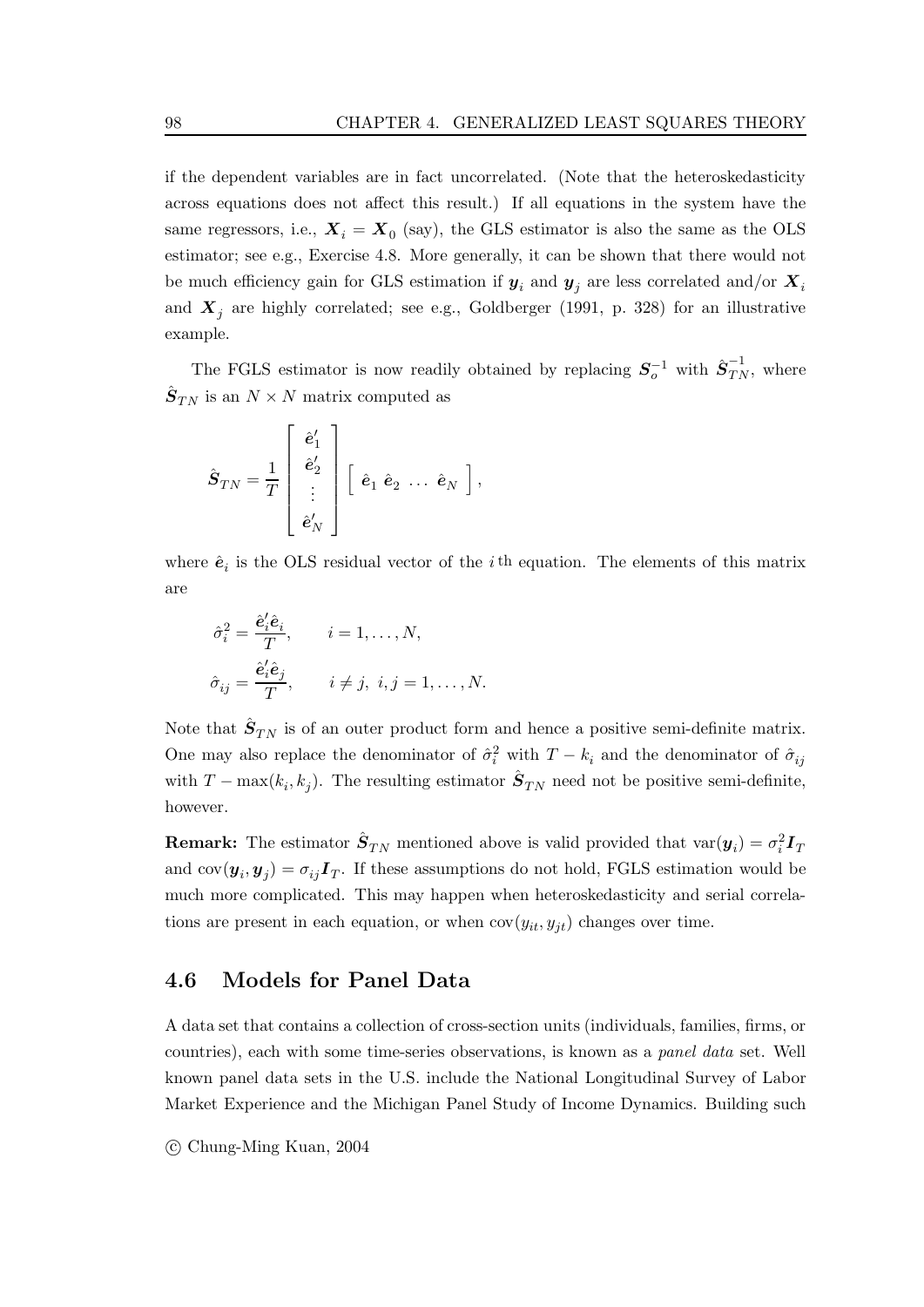data sets is very costly because they are obtained by tracking thousands of individuals through time. Some panel data may be easier to establish; for example, the GDP data for all G7 countries over 50 years also form a panel data set.

Panel data contain richer information than pure cross-section or time-series data. On one hand, panel data offer a description of the dynamics of each cross-section unit. On the other hand, panel data are able to reveal the variations of dynamic patterns across individual units. Thus, panel data may render more precise parameter estimates and permit analysis of topics that could not be studied using only cross-section or timeseries data. For example, to study whether each individual unit  $i$  has its own pattern, a specification with parameter(s) changing with  $i$  is needed. Such specifications can not be properly estimated using only cross-section data because the number of parameters must exceed the number of observations. The problem may be circumvented by using panel data. In what follows we will consider specifications for panel data that allow parameter to change across individual units.

#### **4.6.1 Fixed-Effects Model**

Given a panel data set with  $N$  cross-section units and  $T$  observations, the linear specification allowing for individual effects is

$$
y_{it} = \mathbf{x}_{it}'\mathbf{\beta}_i + e_{it}, \qquad i = 1, \dots, N, \quad t = 1, \dots, T,
$$

where  $x_{it}$  is  $k \times 1$  and  $\beta_i$  is the parameter vector depending only on i but not on t. In this specification, individual effects are characterized by  $\beta_i$ , and there is no timespecific effect. This may be reasonable when a short time series is observed for each individual unit. Analogous to the notations in the SUR system (4.16), we can express the specification above as

$$
\mathbf{y}_i = \mathbf{X}_i \boldsymbol{\beta}_i + \boldsymbol{e}_i, \qquad i = 1, 2, \dots, N,
$$
\n
$$
(4.20)
$$

where  $y_i$  is  $T \times 1$ ,  $X_i$  is  $T \times k$ , and  $e_i$  is  $T \times 1$ . This is a system of equations with  $k \times N$  parameters. Here, the dependent variable y and explanatory variables X are the same across individual units such that  $y_i$  and  $X_i$  are simply their observations for each individual *i*. For example, *y* may be the family consumption expenditure, and each  $y_i$ contains family i's annual consumption expenditures. By contrast,  $y_i$  and  $X_i$  may be different variables in a SUR system.

When  $T$  is small (i.e., observed time series are short), estimating  $(4.20)$  is not feasible. A simpler form of  $(4.20)$  is such that only the intercept changes with i and the other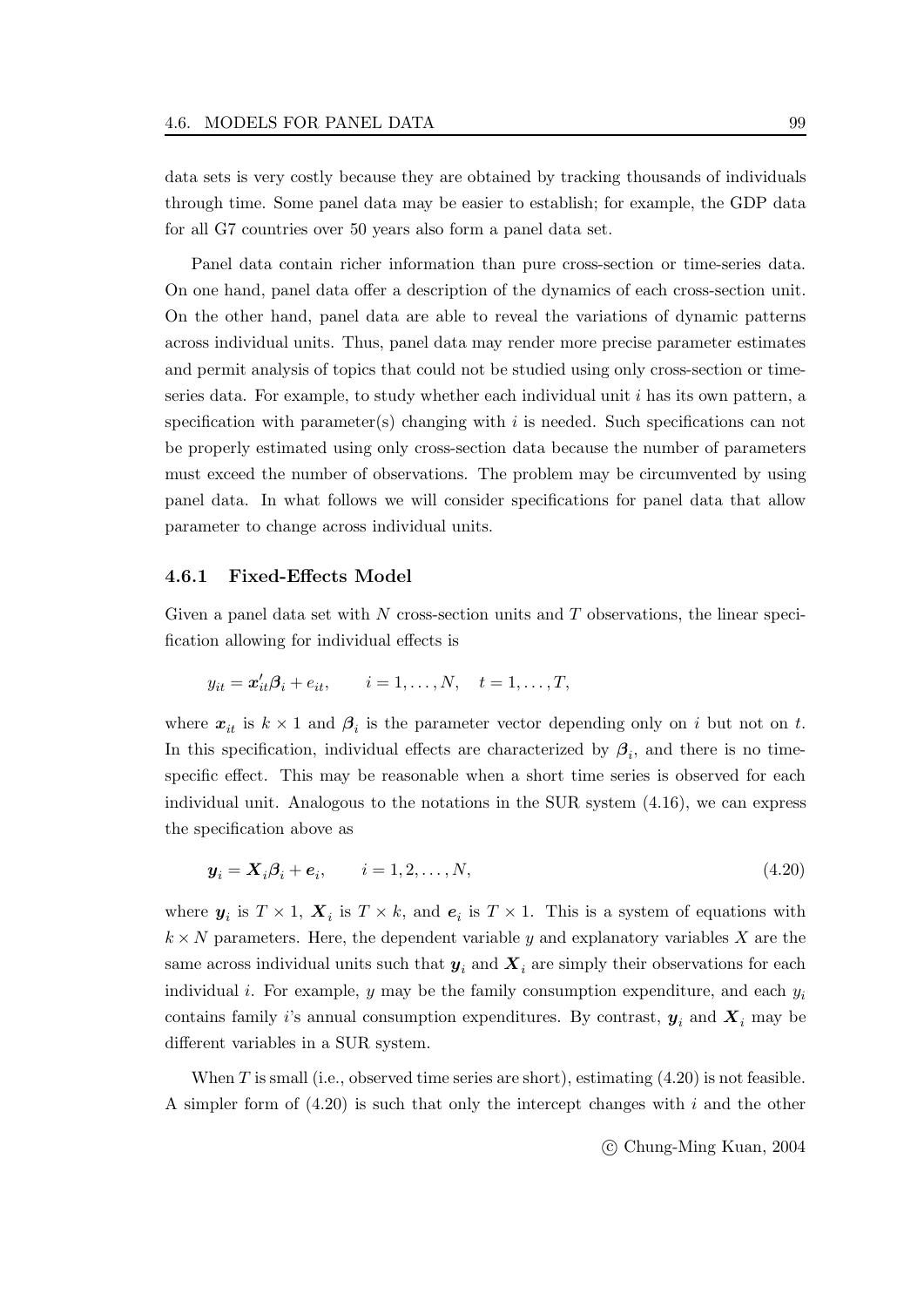parameters remain constant across i:

$$
\mathbf{y}_i = \boldsymbol{\ell}_T a_i + \mathbf{Z}_i \mathbf{b} + \mathbf{e}_i, \qquad i = 1, 2, \dots, N,
$$
\n
$$
(4.21)
$$

where  $\ell_T$  is the T-dimensional vector of ones,  $[\ell_T \ Z_i] = X_i$  and  $[a_i \ b']' = \beta_i$ . In  $(4.21)$ , individual effects are completely captured by the intercept  $a_i$ . This specification simplifies (4.20) from kN to  $N + k - 1$  parameters and is known as the fixed-effects model. Stacking  $N$  equations in  $(4.21)$  together we obtain

$$
\begin{bmatrix}\ny_1 \\
y_2 \\
\vdots \\
y_N\n\end{bmatrix} = \begin{bmatrix}\n\ell_T & 0 & \cdots & 0 \\
0 & \ell_T & \cdots & 0 \\
\vdots & \vdots & \ddots & \vdots \\
0 & 0 & \cdots & \ell_T\n\end{bmatrix} \begin{bmatrix}\na_1 \\
a_2 \\
\vdots \\
a_N\n\end{bmatrix} + \begin{bmatrix}\nZ_1 \\
Z_2 \\
\vdots \\
Z_N\n\end{bmatrix} b + \begin{bmatrix}\ne_1 \\
e_2 \\
\vdots \\
e_N\n\end{bmatrix}.
$$
\n(4.22)

Clearly, this is still a linear specification with  $N + k - 1$  explanatory variables and TN observations. Note that each column of  $D$  is in effect a dummy variable for the i<sup>th</sup> individual unit. In what follows, an individual unit will be referred to as a "group."

The following notations will be used in the sequel. Let  $Z_i'$  ((k – 1) × T) be the i<sup>th</sup> block of  $Z'$  and  $z_{it}$  be its t<sup>th</sup> column. For  $z_{it}$ , the i<sup>th</sup> group average over time is

$$
\bar{z}_i = \frac{1}{T} \sum_{t=1}^T z_{it} = \frac{1}{T} Z_i' \ell_T;
$$

the *i*<sup>th</sup> group average of  $y_{it}$  over time is

$$
\bar{\boldsymbol{y}}_i = \frac{1}{T} \sum_{t=1}^T y_{it} = \frac{1}{T} \boldsymbol{y}_i' \boldsymbol{\ell}_T.
$$

The overall sample average of  $z_{it}$  (average over time and group) is

$$
\bar{\mathbf{z}} = \frac{1}{TN} \sum_{i=1}^{N} \sum_{t=1}^{T} \mathbf{z}_{it} = \frac{1}{TN} \mathbf{Z}' \boldsymbol{\ell}_{TN},
$$

and the overall sample average of  $y_{it}$  is

$$
\bar{\mathbf{y}} = \frac{1}{TN} \sum_{i=1}^{N} \sum_{t=1}^{T} y_{it} = \frac{1}{TN} \mathbf{y}' \mathbf{\ell}_{TN}.
$$

Observe that the overall sample averages are

$$
\bar{\mathbf{z}} = \frac{1}{N} \sum_{i=1}^{N} \bar{\mathbf{z}}_i, \qquad \qquad \bar{\mathbf{y}} = \frac{1}{N} \sum_{i=1}^{N} \bar{\mathbf{y}}_i,
$$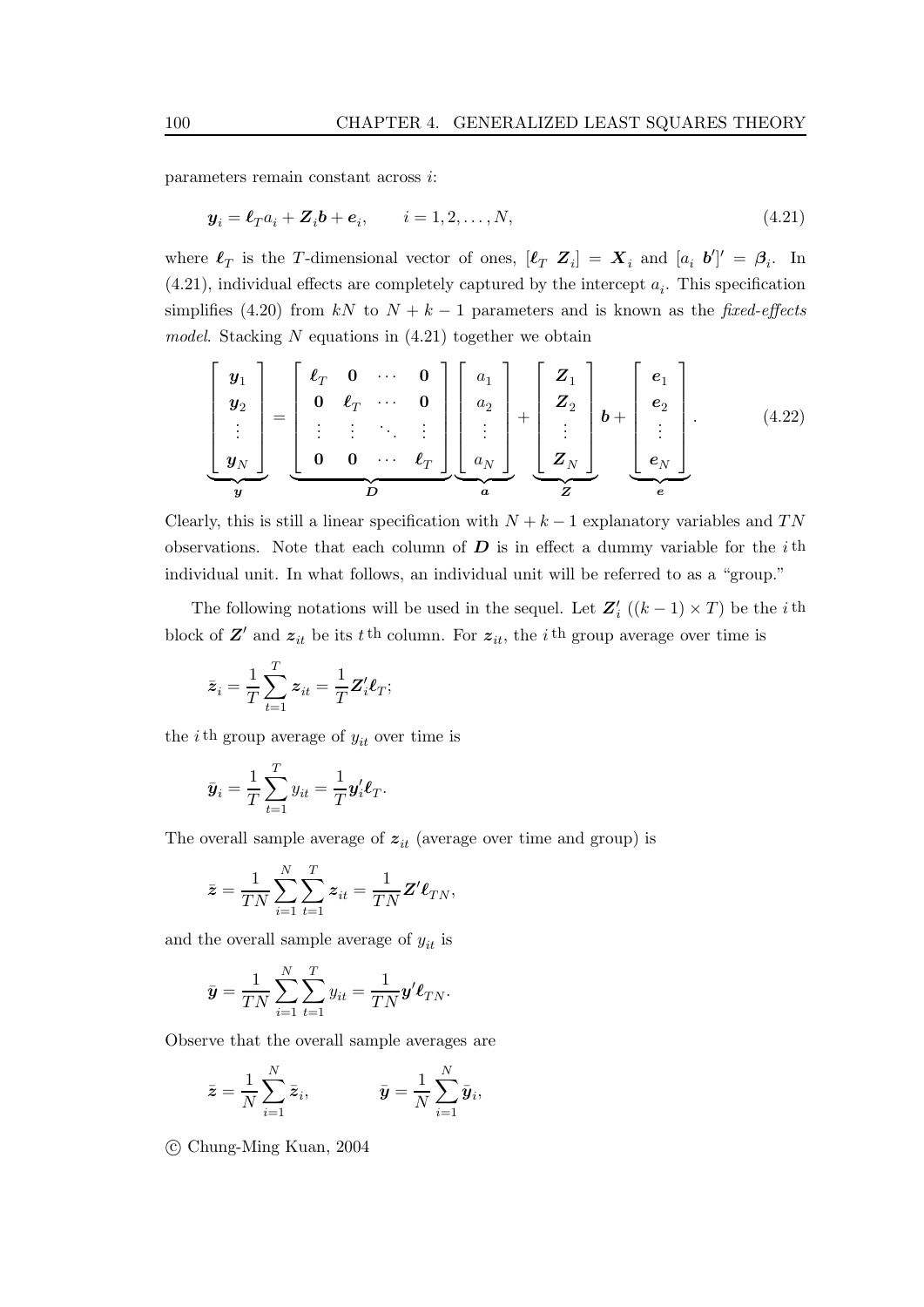which are the sample averages of group averages.

From  $(4.22)$  we can see that this specification satisfies the identification requirement [ID-1] provided that there is no time invariant regressor (i.e., no column of *Z* is a constant). Once this requirement is satisfied, the OLS estimator is readily computed. By Theorem 3.3, the OLS estimator for *b* is

$$
\hat{\boldsymbol{b}}_{TN} = [\boldsymbol{Z}'(\boldsymbol{I}_{TN} - \boldsymbol{P}_D)\boldsymbol{Z}]^{-1}\boldsymbol{Z}'(\boldsymbol{I}_{TN} - \boldsymbol{P}_D)\boldsymbol{y},\tag{4.23}
$$

where  $P_D = D(D'D)^{-1}D'$  is a projection matrix. Thus,  $\hat{b}_{TN}$  can be obtained by regressing  $(I_{TN} - P_D)y$  on  $(I_{TN} - P_D)Z$ . Let  $\hat{a}_{TN}$  denote the OLS estimator of the vector  $\boldsymbol{a}$  of individual effects. By the facts that

$$
\boldsymbol{D}'\hat{\boldsymbol{y}} = \boldsymbol{D}'\boldsymbol{D}\hat{\boldsymbol{a}}_{TN} + \boldsymbol{D}'\boldsymbol{Z}\hat{\boldsymbol{b}}_{TN},
$$

and that the OLS residual vector is orthogonal to  $D$ ,  $\hat{a}_{TN}$  can be computed as

$$
\hat{\boldsymbol{a}}_{TN} = (\boldsymbol{D}'\boldsymbol{D})^{-1}\boldsymbol{D}'(\boldsymbol{y} - \boldsymbol{Z}\hat{\boldsymbol{b}}_{TN}).
$$
\n(4.24)

We will present alternative expressions for these estimators which yield more intuitive interpretations.

Writing  $\mathbf{D} = \mathbf{I}_N \otimes \mathbf{\ell}_T$ , we have

$$
\begin{aligned} \boldsymbol{P}_D &= (\boldsymbol{I}_N \otimes \boldsymbol{\ell}_T)(\boldsymbol{I}_N \otimes \boldsymbol{\ell}_T' \boldsymbol{\ell}_T)^{-1} (\boldsymbol{I}_N \otimes \boldsymbol{\ell}_T') \\ &= (\boldsymbol{I}_N \otimes \boldsymbol{\ell}_T)[\boldsymbol{I}_N \otimes (\boldsymbol{\ell}_T' \boldsymbol{\ell}_T)^{-1}](\boldsymbol{I}_N \otimes \boldsymbol{\ell}_T') \\ &= \boldsymbol{I}_N \otimes [\boldsymbol{\ell}_T (\boldsymbol{\ell}_T' \boldsymbol{\ell}_T)^{-1} \boldsymbol{\ell}_T'] \\ &= \boldsymbol{I}_N \otimes \boldsymbol{\ell}_T \boldsymbol{\ell}_T'/T, \end{aligned}
$$

where  $\ell_T \ell'_T / T$  is also a projection matrix. Thus,

$$
\boldsymbol{I}_{TN} - \boldsymbol{P}_D = \boldsymbol{I}_N \otimes (\boldsymbol{I}_T - \boldsymbol{\ell}_T \boldsymbol{\ell}_T'/T),
$$

and  $(I_T - \ell_T \ell'_T/T) y_i = y_i - \ell_T \bar{y}_i$  with the t<sup>th</sup> element being  $y_{it} - \bar{y}_i$ . It follows that

$$
(\boldsymbol{I}_{TN} - \boldsymbol{P}_D)\boldsymbol{y} = \left(\begin{array}{c} \boldsymbol{y}_1 \\ \boldsymbol{y}_2 \\ \vdots \\ \boldsymbol{y}_N \end{array}\right) - \left(\begin{array}{c} \boldsymbol{\ell}_T\bar{\boldsymbol{y}}_1 \\ \boldsymbol{\ell}_T\bar{\boldsymbol{y}}_2 \\ \vdots \\ \boldsymbol{\ell}_T\bar{\boldsymbol{y}}_N \end{array}\right),
$$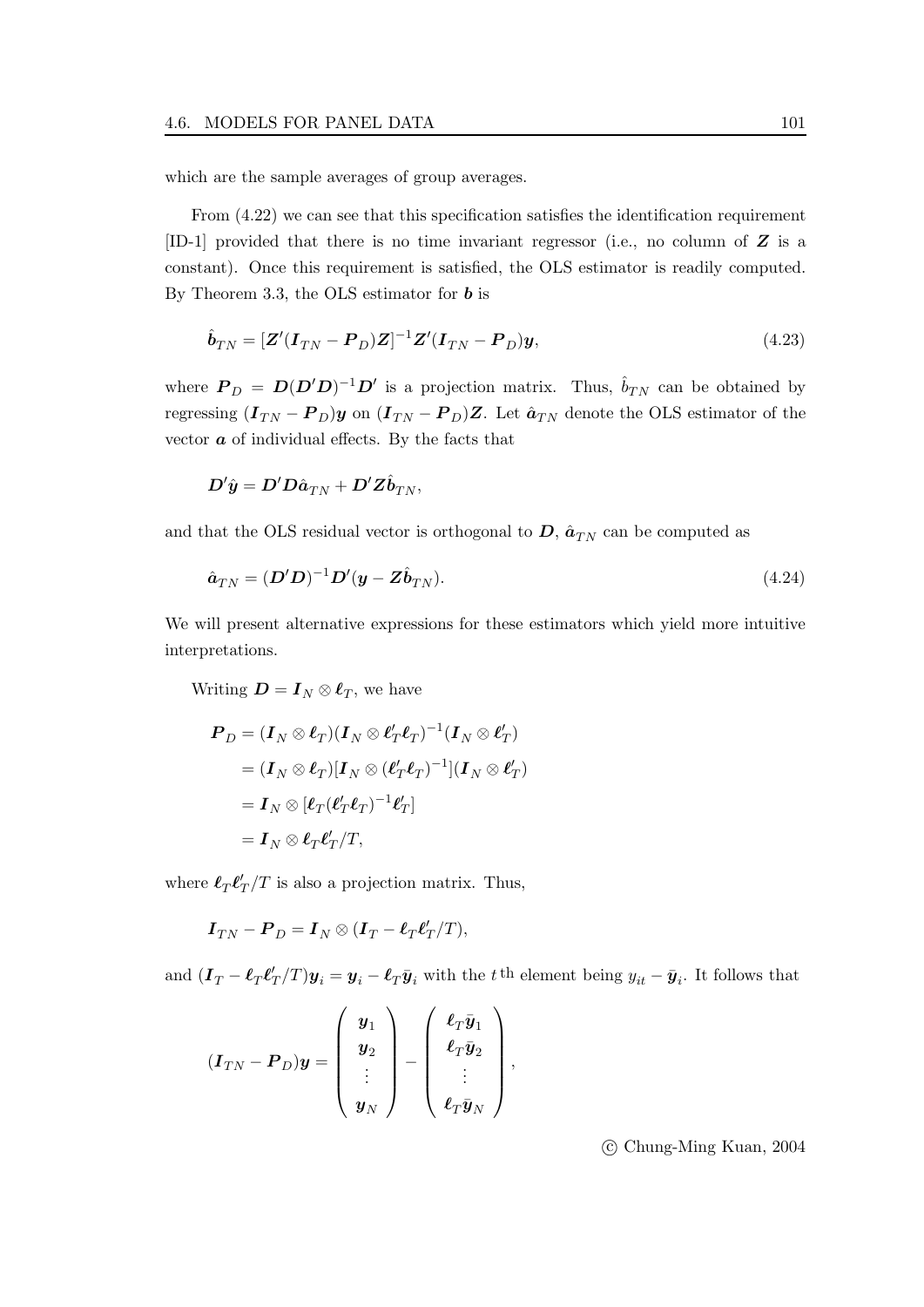which is the vector of all the deviations of  $y_{it}$  from the group averages  $\bar{y}_i$ . Similarly,

$$
(\boldsymbol{I}_{TN} - \boldsymbol{P}_D)\boldsymbol{Z} = \begin{pmatrix} \boldsymbol{Z}_1 \\ \boldsymbol{Z}_2 \\ \vdots \\ \boldsymbol{Z}_N \end{pmatrix} - \begin{pmatrix} \boldsymbol{\ell}_T \bar{\boldsymbol{z}}_1' \\ \boldsymbol{\ell}_T \bar{\boldsymbol{z}}_2' \\ \vdots \\ \boldsymbol{\ell}_T \bar{\boldsymbol{z}}_N' \end{pmatrix},
$$

with the t<sup>th</sup> observation in the i<sup>th</sup> block being  $(z_{it} - \bar{z}_i)'$ , the deviation of  $z_{it}$  from the group average  $\bar{z}_i$ . This shows that the OLS estimator (4.23) can be obtained by regressing  $y_{it} - \bar{y}_i$  on  $z_{it} - \bar{z}_i$  for  $i = 1, ..., N$ , and  $t = 1, ..., T$ . That is,

$$
\hat{\boldsymbol{b}}_{TN} = \left( \sum_{i=1}^{N} (\boldsymbol{Z}_{i}^{\prime} - \bar{\boldsymbol{z}}_{i} \boldsymbol{\ell}_{T}^{\prime}) (\boldsymbol{Z}_{i} - \boldsymbol{\ell}_{T} \bar{\boldsymbol{z}}_{i}^{\prime}) \right)^{-1} \left( \sum_{i=1}^{N} (\boldsymbol{Z}_{i}^{\prime} - \bar{\boldsymbol{z}}_{i} \boldsymbol{\ell}_{T}^{\prime}) (\boldsymbol{y}_{i} - \boldsymbol{\ell}_{T} \bar{\boldsymbol{y}}_{i}) \right) \n= \left( \sum_{i=1}^{N} \sum_{t=1}^{T} (\boldsymbol{z}_{it} - \bar{\boldsymbol{z}}_{i}) (\boldsymbol{z}_{it} - \bar{\boldsymbol{z}}_{i})^{\prime} \right)^{-1} \left( \sum_{i=1}^{N} \sum_{t=1}^{T} (\boldsymbol{z}_{it} - \bar{\boldsymbol{z}}_{i}) (\boldsymbol{y}_{it} - \bar{\boldsymbol{y}}_{i}) \right).
$$
\n(4.25)

The estimator  $\hat{\bm{b}}_{TN}$  will be referred to as the *within-groups estimator* because it is based on the observations that are deviations from their own group averages, as shown in (4.25). It is also easily seen that the *i*<sup>th</sup> element of  $\hat{a}_{TN}$  is

$$
\hat{a}_{TN,i} = \frac{1}{T}(\boldsymbol{\ell}_T' \boldsymbol{y}_i - \boldsymbol{\ell}_T' \boldsymbol{Z}_i \hat{\boldsymbol{b}}_{TN}) = \bar{\boldsymbol{y}}_i - \bar{\boldsymbol{z}}_i' \hat{\boldsymbol{b}}_{TN},
$$

which involves only group averages and the within-groups estimator. To distinguish  $\hat{\bm{a}}_{TN}$  and  $\hat{\bm{b}}_{TN}$  from other estimators, we will suppress their subscript TN and denote them as  $\hat{\boldsymbol{a}}_w$  and  $\hat{\boldsymbol{b}}_w$ .

Suppose that the classical conditions  $[A1]$  and  $[A2](i)$  hold for every equation i in  $(4.21)$  so that

$$
\mathop{\mathrm{I\!E}}\nolimits(\boldsymbol{y}_i) = \boldsymbol{\ell}_T a_{i,o} + \boldsymbol{Z}_i \boldsymbol{b}_o. \qquad i = 1, 2, \dots, N.
$$

Then,  $[A1]$  and  $[A2](i)$  also hold for the entire system  $(4.22)$  as

$$
\mathbb{E}(\boldsymbol{y}) = \boldsymbol{D}\boldsymbol{a}_o + \boldsymbol{Z}\boldsymbol{b}_o,
$$

where the *i*<sup>th</sup> element of  $a_o$  is  $a_{i,o}$ . Theorem 3.4(a) now ensures that  $\hat{a}_w$  and  $\hat{b}_w$  are unbiased for  $a_o$  and  $b_o$ , respectively.

Suppose also that  $\text{var}(\mathbf{y}_i) = \sigma_o^2 \mathbf{I}_T$  for every equation i and that  $\text{cov}(\mathbf{y}_i, \mathbf{y}_j) = \mathbf{0}$  for every  $i \neq j$ . Under these assumptions,  $var(y)$  is the scalar variance-covariance matrix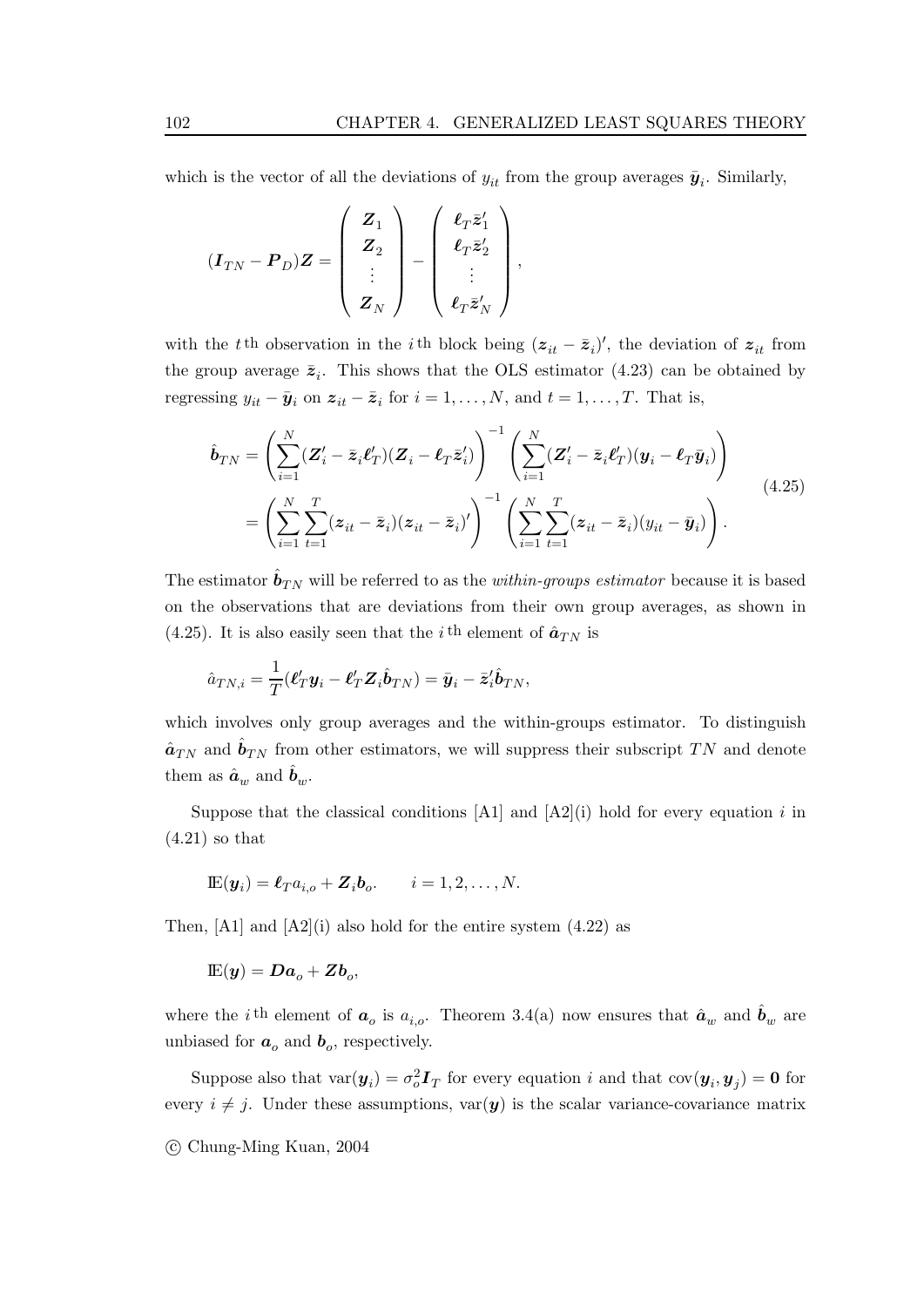$\sigma_o^2 \mathbf{I}_{TN}$ . By the Gauss-Markov theorem,  $\hat{\boldsymbol{a}}_w$  and  $\hat{\boldsymbol{b}}_w$  are the BLUEs for  $\boldsymbol{a}_o$  and  $\boldsymbol{b}_o$ , respectively. The variance-covariance matrix of the within-groups estimator is

$$
\operatorname{var}(\hat{\boldsymbol{b}}_w) = \sigma_o^2 [\mathbf{Z}' (\mathbf{I}_{TN} - \mathbf{P}_D) \mathbf{Z}]^{-1}
$$

$$
= \sigma_o^2 \left[ \sum_{i=1}^N \sum_{t=1}^T (\mathbf{z}_{it} - \bar{\mathbf{z}}_i) (\mathbf{z}_{it} - \bar{\mathbf{z}}_i)' \right]^{-1}
$$

It is also easy to verify that the variance of the *i*<sup>th</sup> element of  $\hat{a}_w$  is

$$
\text{var}(\hat{a}_{w,i}) = \frac{1}{T}\sigma_o^2 + \bar{\mathbf{z}}_i'[\text{var}(\hat{\boldsymbol{b}}_w)]\bar{\mathbf{z}}_i; \tag{4.26}
$$

.

see Exercise 4.9. The OLS estimator for the regression variance  $\sigma_o^2$  in this case is

$$
\hat{\sigma}_w^2 = \frac{1}{TN - N - k + 1} \sum_{i=1}^N \sum_{t=1}^T (y_{it} - \hat{\mathbf{a}}_{w,i} - \mathbf{z}_{it}' \hat{\mathbf{b}}_w)^2,
$$

which can be used to compute the estimators of  $\text{var}(\hat{\boldsymbol{a}}_{w,i})$  and  $\text{var}(\hat{\boldsymbol{b}}_w)$ .

It should be emphasized that the conditions  $\text{var}(\bm{y}_i) = \sigma_o^2 \bm{I}_T$  for all  $i$  and  $\text{cov}(\bm{y}_i, \bm{y}_j) =$ **0** for every  $i \neq j$  may be much too strong in applications. When any one of these conditions fails,  $var(y)$  can not be written as  $\sigma_o^2 \bm{I}_{TN}$ , and  $\hat{\bm{a}}_w$  and  $\hat{\bm{b}}_w$  are no longer the BLUEs. Despite that  $var(y)$  may not be a scalar variance-covariance matrix in practice, the fixed-effects model is typically estimated by the OLS method and hence also known as the least squares dummy variable model. For GLS and FGLS estimation see Exercise 4.10.

If [A3] holds for (4.22) such that

 $\boldsymbol{y} \sim \mathcal{N} \big(\boldsymbol{D} \boldsymbol{a}_o + \boldsymbol{Z} \boldsymbol{b}_o,~\sigma_o^2 \boldsymbol{I}_{TN} \big),$ 

the  $t$  and  $F$  tests discussed in Section 3.3 remain applicable. An interesting hypothesis for the fixed-effects model is whether fixed (individual) effects indeed exist. This amounts to applying an  $F$  test to the hypothesis

$$
H_0: a_{1,o} = a_{2,o} = \cdots = a_{N,o}.
$$

The null distribution of this F test is  $F(N-1, TN-N-k+1)$ . In practice, it may be more convenient to estimate the following specification for the fixed-effects model:

$$
\begin{bmatrix}\n\mathbf{y}_1 \\
\mathbf{y}_2 \\
\vdots \\
\mathbf{y}_N\n\end{bmatrix} = \begin{bmatrix}\n\boldsymbol{\ell}_T & \mathbf{0} & \cdots & \mathbf{0} \\
\boldsymbol{\ell}_T & \boldsymbol{\ell}_T & \cdots & \mathbf{0} \\
\vdots & \vdots & \ddots & \vdots \\
\boldsymbol{\ell}_T & \mathbf{0} & \cdots & \boldsymbol{\ell}_T\n\end{bmatrix} \begin{bmatrix}\na_1 \\
a_2 \\
\vdots \\
a_N\n\end{bmatrix} + \begin{bmatrix}\n\mathbf{Z}_1 \\
\mathbf{Z}_2 \\
\vdots \\
\mathbf{Z}_N\n\end{bmatrix} \mathbf{b} + \begin{bmatrix}\n\mathbf{e}_1 \\
\mathbf{e}_2 \\
\vdots \\
\mathbf{e}_N\n\end{bmatrix} . \qquad (4.27)
$$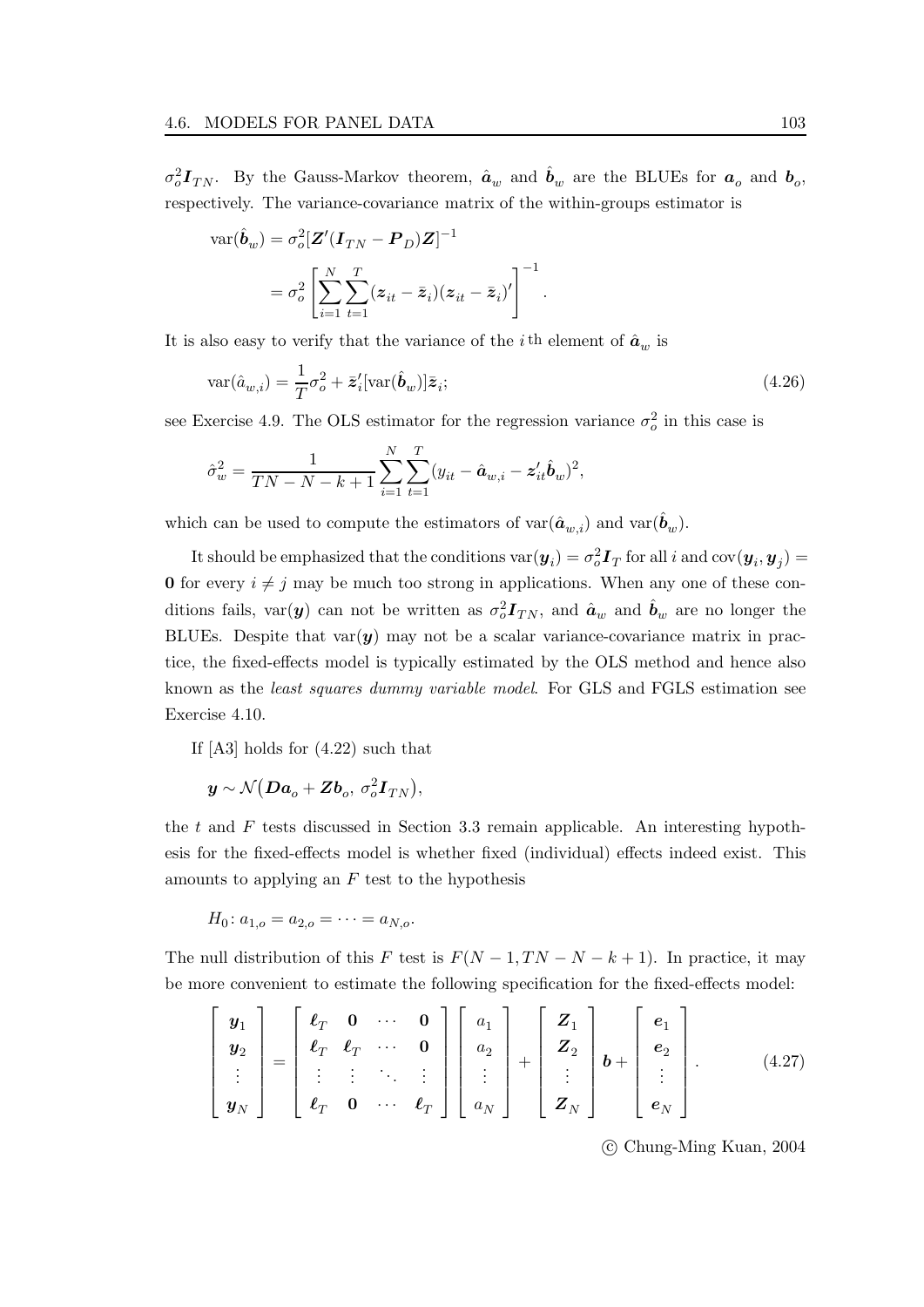This specification is virtually the same as (4.22), yet the parameters  $a_i$ ,  $i = 2, \ldots, N$ , now denote the differences between the  $i$ <sup>th</sup> and first group effects. Testing the existence of fixed effects is then equivalent to testing

$$
H_0: a_{2,o} = \cdots = a_{N,o} = 0.
$$

This can be easily done using an F test; see Exercise 4.11.

#### **4.6.2 Random-Effects Model**

Given the specification  $(4.21)$  that allows for individual effects:

$$
\mathbf{y}_i = \mathbf{\ell}_T a_i + \mathbf{Z}_i \mathbf{b} + \mathbf{e}_i, \qquad i = 1, 2, \dots, N,
$$

we now treat  $a_i$  as random variables rather than parameters. Writing  $a_i = a + u_i$  with  $a = \mathbb{E}(a_i)$ , the specification above can be expressed as

$$
\mathbf{y}_i = \boldsymbol{\ell}_T a + \mathbf{Z}_i \mathbf{b} + (\boldsymbol{\ell}_T u_i + \boldsymbol{e}_i), \qquad i = 1, 2, \dots, N. \tag{4.28}
$$

where  $\ell_T u_i$  and  $\epsilon_i$  form the error term. This specification differs from the fixed-effects model in that the intercept does not vary across i. The presence of  $u_i$  also makes (4.28) different from the specification that does not allow for individual effects. Here, the group heterogeneity due to individual effects is characterized by the random variables  $u_i$  and absorbed into the error term. Thus,  $(4.28)$  is known as the *random-effects model*.

If we apply the OLS method to (4.28), the OLS estimator of *b* and a are, respectively,

$$
\hat{\boldsymbol{b}}_p = \left(\sum_{i=1}^N \sum_{t=1}^T (z_{it} - \bar{z})(z_{it} - \bar{z})'\right)^{-1} \left(\sum_{i=1}^N \sum_{t=1}^T (z_{it} - \bar{z})(y_{it} - \bar{y})\right),\tag{4.29}
$$

and  $\hat{a}_p = \bar{y} - \bar{z}' \hat{b}_p$ . Comparing with the within-groups estimator (4.25),  $\hat{b}_p$  is based on the deviations of  $y_{it}$  and  $z_{it}$  from their respective overall averages  $\bar{y}$  and  $\bar{z}$ , whereas  $\hat{b}_w$ is based on the deviations from group averages  $\bar{y}_i$  and  $\bar{z}_i$ . Note that we have suppressed the subscript TN for these two estimators. Alternatively, pre-multiplying  $\ell'/T$  through equation (4.28) yields

$$
\bar{\mathbf{y}}_i = a + \bar{\mathbf{z}}_i' \mathbf{b} + (u_i + \bar{\mathbf{e}}_i), \qquad i = 1, 2, \dots, N,
$$
\n
$$
(4.30)
$$

where  $\bar{e}_i = \sum_{t=1}^T e_{it}/T$ . By noting that the sample averages of  $\bar{y}_i$  and  $\bar{z}_i$  are just  $\bar{y}$  and  $\bar{z}$ , the OLS estimators for the specification (4.30) are

$$
\hat{\boldsymbol{b}}_b = \left(\sum_{i=1}^N (\bar{z}_i - \bar{z})(\bar{z}_i - \bar{z})'\right)^{-1} \left(\sum_{i=1}^N (\bar{z}_i - \bar{z})(\bar{y}_i - \bar{y})\right),\tag{4.31}
$$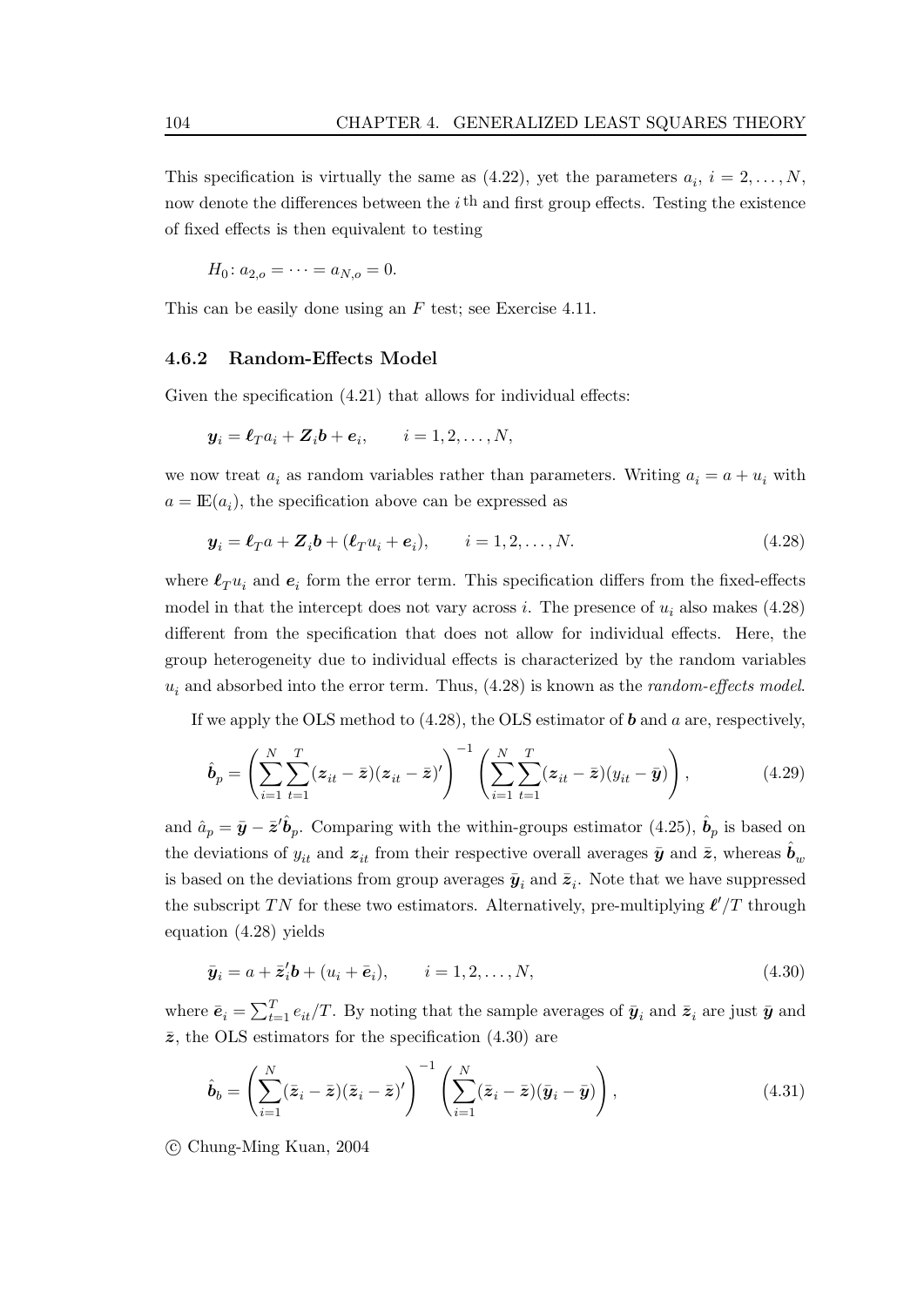and  $\hat{a}_b = \bar{y} - \bar{z}^{\prime} \hat{b}_b$ . The estimator  $\hat{b}_b$  is known as the *between-groups estimator* because it is based on the deviations of group averages from the overall averages. Here, we suppress the subscript N for  $\hat{a}_b$  and  $\hat{b}_b$ . It can also be shown that the estimator (4.29) is a weighted sum of the within-groups estimator (4.25) and the between-group estimator (4.31); see Exercise 4.12. Thus,  $\hat{b}_p$  is known as the *pooled estimator*.

Suppose that the classical conditions  $[A1]$  and  $[A2](i)$  hold for every equation i such that

$$
\mathbb{E}(\boldsymbol{y}_i) = \boldsymbol{\ell}_T a_o + \boldsymbol{Z}_i \boldsymbol{b}_o, \qquad i = 1, \dots, N.
$$

Then,  $[A1]$  and  $[A2](i)$  hold for the entire system of  $(4.28)$  as

$$
\mathop{\mathrm{I\!E}}\nolimits(\boldsymbol{y}) = \boldsymbol{\ell}_{T N} a_o + \boldsymbol{Z} \boldsymbol{b}_o.
$$

Moreover, they also hold for the specification (4.30) as

$$
\mathbb{E}(\bar{\pmb{y}}_i) = a_o + \bar{\pmb{z}}_i' \pmb{b}_o, \qquad i = 1, \dots, N.
$$

It follows that  $\hat{a}_b$  and  $\hat{b}_b$ , as well as  $\hat{a}_p$  and  $\hat{b}_p$ , are unbiased for  $a_o$  and  $b_o$  in the randomeffects model. Moreover, write

$$
\mathbf{y}_i = \mathbf{\ell}_T a_o + \mathbf{Z}_i \mathbf{b}_o + \boldsymbol{\epsilon}_i^*,\tag{4.32}
$$

where  $\epsilon_i^*$  is the sum of two components: the random effects  $\ell_T u_i$  and the disturbance  $\epsilon_i$  for equation i. Then,

$$
\text{var}(\boldsymbol{y}_i) = \sigma_u^2 \boldsymbol{\ell}_T \boldsymbol{\ell}_T' + \text{var}(\boldsymbol{\epsilon}_i) + 2 \text{cov}(\boldsymbol{\ell}_T u_i, \boldsymbol{\epsilon}_i),
$$

where  $\sigma_u^2$  is var $(u_i)$ . As the first term on the right-hand side above is a full matrix,  $var(\mathbf{y}_i)$  is not a scalar variance-covariance matrix in general. Consequently,  $\hat{a}_p$  and  $\hat{b}_p$ are not the BLUEs. For the specification (4.30),  $\hat{a}_b$  and  $\hat{b}_b$  are not the BLUEs unless more stringent conditions are imposed.

**Remark:** If the fixed-effects model (4.21) is correct, the random-effects model (4.28) can be viewed as a specification that omits  $n-1$  relevant dummy variables. This implies the pooled estimator  $\hat{b}_p$  and the between-groups estimator  $\hat{b}_b$  are biased for  $b_o$  in the fixed-effects model. This should not be too surprising because, while there are  $N + k - 1$ parameters in the fixed-effects model, the specification (4.30) only permits estimation of k parameters. We therefore conclude that neither the between-groups estimator nor the pooled estimator is a proper choice for the fixed-effects model.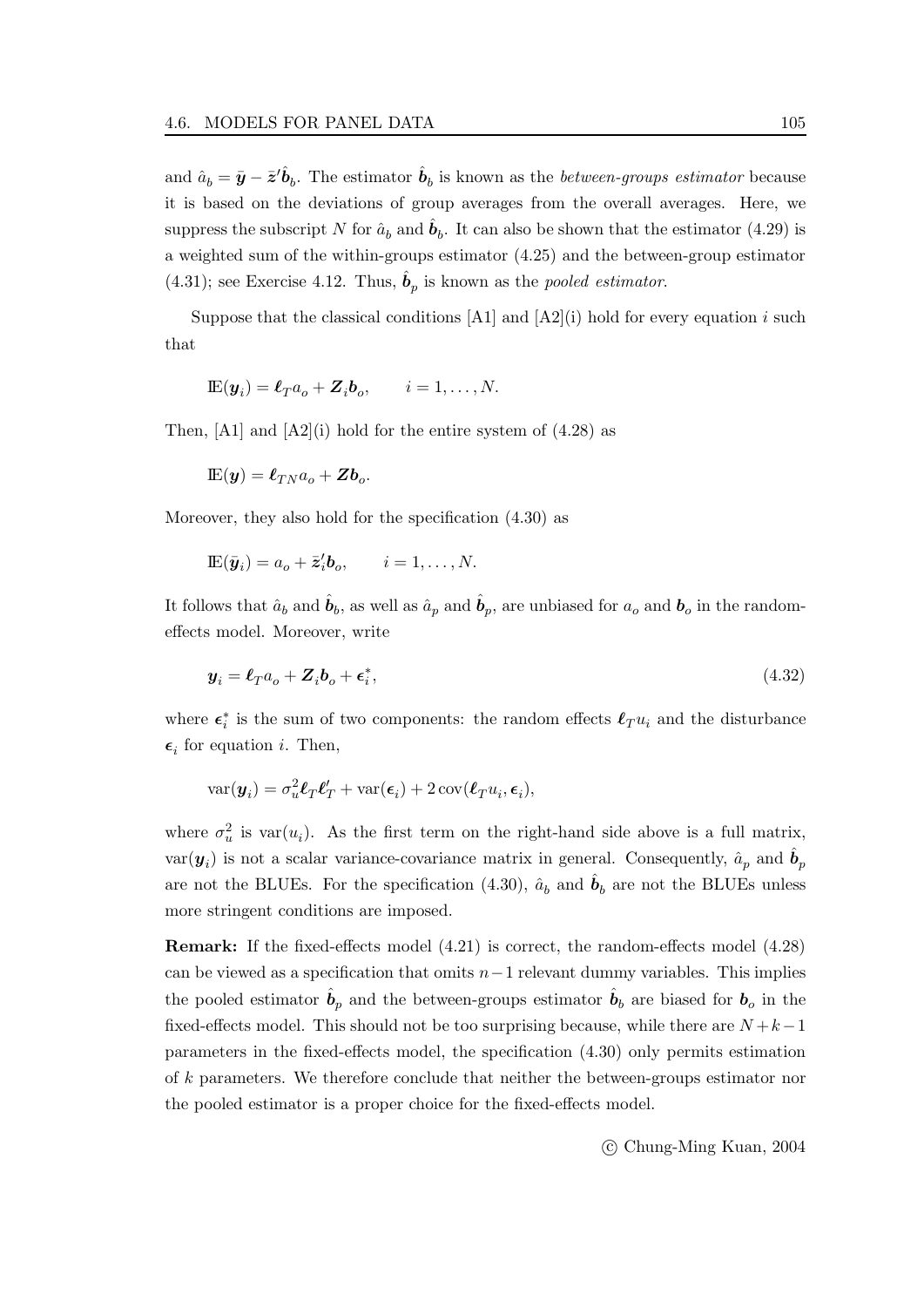To perform FGLS estimation for the random-effects model, more conditions on  $var(\mathbf{y}_i)$  are needed. If  $var(\boldsymbol{\epsilon}_i) = \sigma_o^2 \mathbf{I}_T$  and  $\mathbb{E}(u_i \boldsymbol{\epsilon}_i) = \mathbf{0}$ ,  $var(\mathbf{y}_i)$  has a simpler form:

$$
\boldsymbol{S}_o := \text{var}(\boldsymbol{y}_i) = \sigma_u^2 \boldsymbol{\ell}_T \boldsymbol{\ell}_T' + \sigma_o^2 \boldsymbol{I}_T.
$$

Under the following additional conditions:  $\mathbb{E}(u_i u_j) = 0$ ,  $E(u_i \epsilon_j) = \mathbf{0}$  and  $\mathbb{E}(\epsilon_i \epsilon_j) = \mathbf{0}$ for all  $i \neq j$ , we have  $cov(\mathbf{y}_i, \mathbf{y}_j) = \mathbf{0}$ . Hence,  $var(\mathbf{y})$  simplifies to a block diagonal matrix:

$$
\boldsymbol{\Sigma}_o := \mathrm{var}(\boldsymbol{y}) = \boldsymbol{I}_N \otimes \boldsymbol{S}_o,
$$

which is not a scalar variance-covariance matrix unless  $\sigma_u^2 = 0$ . It can be verified that the desired transformation matrix for GLS estimation is  $\sum_{o}^{-1/2} = I_N \otimes S_o^{-1/2}$ , where

$$
\boldsymbol{S}_o^{-1/2} = \boldsymbol{I}_T - \frac{c}{T} \boldsymbol{\ell}_T \boldsymbol{\ell}_T',
$$

and  $c = 1 - \frac{\sigma_o^2}{(T\sigma_u^2 + \sigma_o^2)^{1/2}}$ . The transformed data are then  $S_o^{-1/2}y_i$  and  $S_o^{-1/2}Z_i$ ,  $i = 1, \ldots, N$ , and their t<sup>th</sup> elements are, respectively,  $y_{it} - c\bar{y}_i$  and  $z_{it} - c\bar{z}_i$ . Regressing  $y_{it} - c\bar{y}_i$  on  $z_{it} - c\bar{z}_i$  gives the desired GLS estimator.

It can be shown that the GLS estimator is also a weighted average of the withingroups and between-groups estimators. For the special case that  $\sigma_o^2 = 0$ , we have  $c = 1$ and

$$
\Sigma_o^{-1/2} = \boldsymbol{I}_N \otimes (\boldsymbol{I}_T - \boldsymbol{\ell}_T \boldsymbol{\ell}_T'/T) = \boldsymbol{I}_{TN} - \boldsymbol{P}_D,
$$

as in the fixed-effects model. In this case, the GLS estimator of *b* is nothing but the within-groups estimator  $\hat{\boldsymbol{b}}_w$ . When  $c = 0$ , the GLS estimator of  $\boldsymbol{b}$  reduces to the pooled estimator  $\hat{\boldsymbol{b}}_p$ .

To compute the FGLS estimator, we must estimate the parameters  $\sigma_u^2$  and  $\sigma_o^2$  in  $\mathbf{S}_o$ . We first eliminate the random effects  $u_i$  by taking the difference of  $y_i$  and  $\ell_T \bar{y}_i$ :

$$
\boldsymbol{y}_i - \boldsymbol{\ell}_T\bar{\boldsymbol{y}}_i = (\boldsymbol{Z}_i - \boldsymbol{\ell}_T\bar{\boldsymbol{z}}_i')\boldsymbol{b}_o + (\boldsymbol{\epsilon}_i - \boldsymbol{\ell}_T\bar{\boldsymbol{\epsilon}}_i).
$$

For this specification, the OLS estimator of  $b<sub>o</sub>$  is just the within-groups estimator  $\hat{b}<sub>w</sub>$ . As  $u_i$  have been eliminated, we can estimate  $\sigma_o^2$ , the variance of  $\epsilon_{it}$ , by

$$
\hat{\sigma}_{\epsilon}^2 = \frac{1}{TN - N - k + 1} \sum_{i=1}^N \sum_{i=1}^T [(y_{it} - \bar{y}_i) - (\mathbf{z}_{it} - \bar{\mathbf{z}}_i)' \hat{\boldsymbol{b}}_w]^2,
$$

which is also the variance estimator  $\hat{\sigma}_w^2$  in the fixed-effects model. To estimate  $\sigma_w^2$ , note that under  $[A1]$  and  $[A2](i)$  we have

$$
\bar{\pmb{y}}_i = a_o + \bar{\pmb{z}}_i' \pmb{b}_o + (u_i + \bar{\pmb{\epsilon}}_i), \qquad i = 1, 2, \dots, N,
$$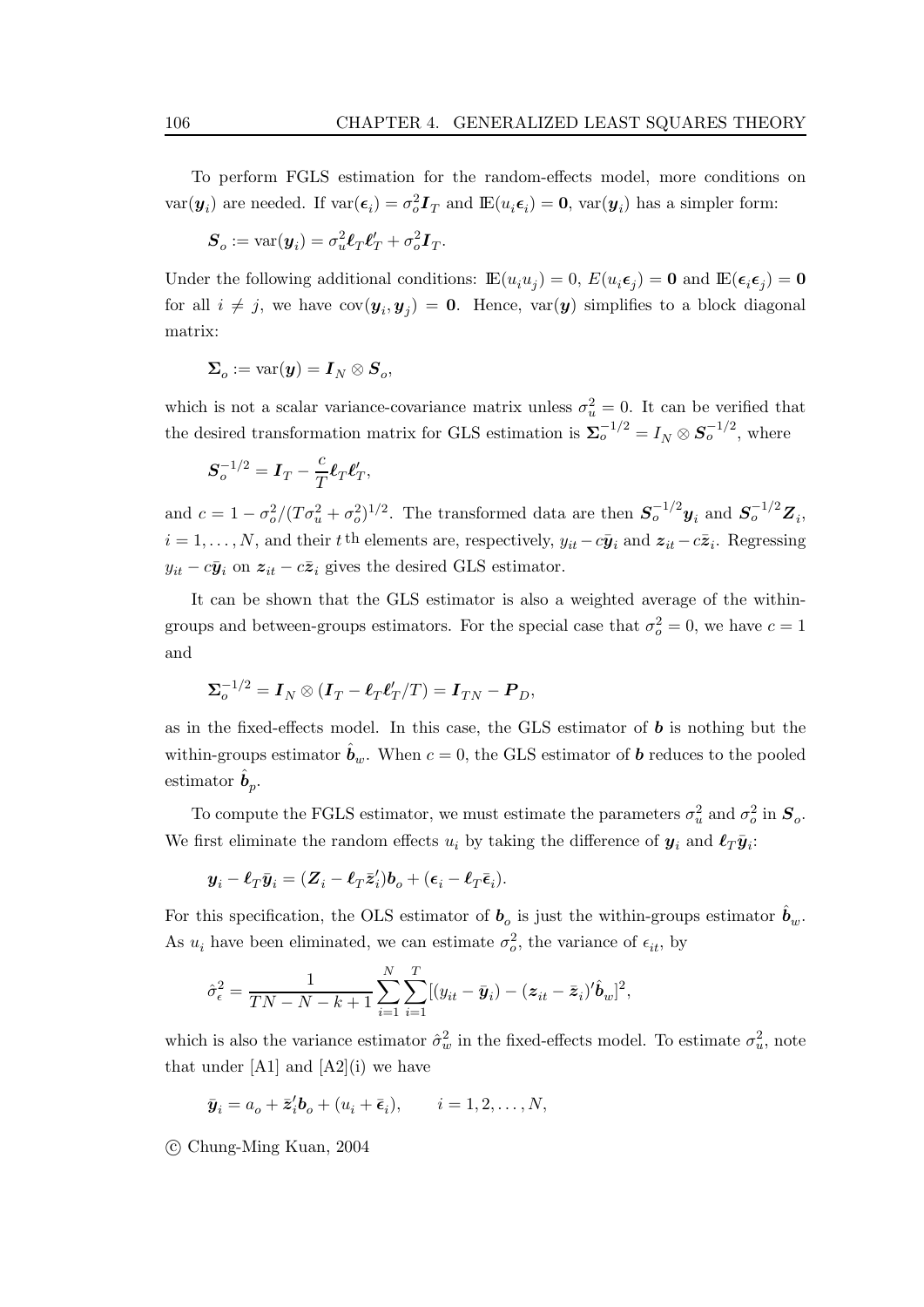which corresponds to the specification  $(4.30)$  for computing the between-groups estimator. When  $[A2](ii)$  also holds for every i,

$$
\text{var}(u_i + \bar{\epsilon}_i) = \sigma_u^2 + \sigma_o^2 / T.
$$

This variance may be estimated by  $\sum_{i=1}^{N} \hat{e}_{b,i}^2/(N-k)$ , where

$$
\hat{e}_{b,i} = (\bar{\boldsymbol{y}}_i - \bar{\boldsymbol{y}}) - (\bar{\boldsymbol{z}}_i - \bar{\boldsymbol{z}})^{\prime} \hat{\boldsymbol{b}}_b, \qquad i = 1, \ldots, N.
$$

Consequently, the estimator for  $\sigma_u^2$  is

$$
\hat{\sigma}_u^2 = \frac{1}{N-k} \sum_{i=1}^N \hat{e}_{b,i}^2 - \frac{\hat{\sigma}_{\epsilon}^2}{T}.
$$

The estimators  $\hat{\sigma}_u^2$  and  $\hat{\sigma}_\epsilon^2$  now can be used to construct the estimated transformation matrix  $\hat{\boldsymbol{S}}^{-1/2}$ . It is clear that the FGLS estimator is, again, a very complex function of *y*.

## **4.7 Limitations of the FGLS Method**

In this chapter we relax only the classical condition  $[A2](ii)$  while maintaining  $[A1]$ and  $[A2](i)$ . The limitations of  $[A1]$  and  $[A2](i)$  discussed in Chapter 3.6 therefore still exist. In particular, stochastic regressors and nonlinear specifications are excluded in the present context.

Although the GLS and FGLS methods are designed to improve on estimation efficiency when there is a non-scalar covariance matrix  $\Sigma_o$ , they also create further difficulties. First, the GLS estimator is usually not available, except in some exceptional cases. Second, a convenient FGLS estimator is available at the expense of more conditions on  $\Sigma_o$ . If these simplifying conditions are incorrectly imposed, the resulting FGLS estimator may perform poorly. Third, the finite-sample properties of the FGLS estimator are typically unknown. In general, we do not know if an FGLS estimator is unbiased, nor do we know its efficiency relative to the OLS estimator and its exact distribution. It is therefore difficult to draw statistical inferences from FGLS estimation results.

### **Exercises**

4.1 Given the linear specification  $y = X\beta + e$ , suppose that the conditions [A1] and  $[A2](i)$  hold and that var $(y) = \sum_{o}$ . If the matrix *X* contains k eigenvectors of  $\Sigma$ <sub>o</sub> which are normalized to unit length. What are the resulting  $\hat{\beta}_T$  and  $\hat{\beta}_{\text{GLS}}$ ? Explain your result.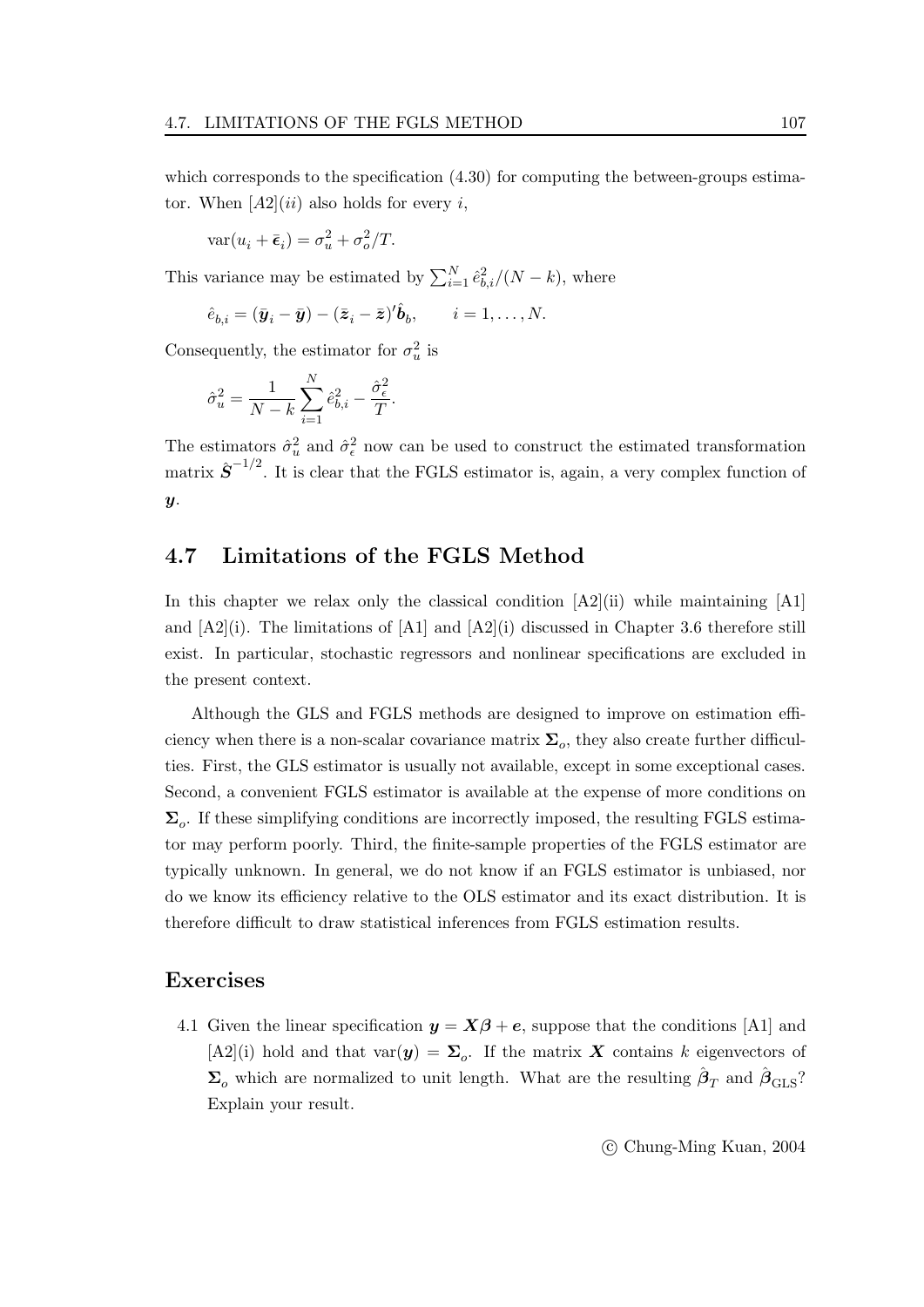4.2 For the specification (3.1) estimated by the GLS method, a natural goodness-of-fit measure is

$$
\text{Centered } R_{\text{GLS}}^2 = 1 - \frac{\hat{e}_{\text{GLS}}'\hat{e}_{\text{GLS}}}{\text{Centered TSS of } \mathbf{y}},
$$

where the denominator is the centered TSS of the original dependent variable y. Show that  $R_{\text{GLS}}^2$  need not be bounded between zero and one.

4.3 Given the linear specification  $y = X\beta + e$ , suppose that the conditions [A1] and  $[A2](i)$  hold and that var $(y) = \Sigma_o$ . Show directly that

$$
\text{var}(\hat{\boldsymbol{\beta}}_T) - \text{var}(\hat{\boldsymbol{\beta}}_{\text{GLS}})
$$

is a positive semi-definite matrix.

4.4 Given the linear specification  $y = X\beta + e$ , suppose that the conditions [A1] and  $[A2](i)$  hold and that  $var(\mathbf{y}) = \sum_o$ . Show that

$$
\text{cov}(\hat{\pmb{\beta}}_T,\hat{\pmb{\beta}}_{\text{GLS}})=\text{var}(\hat{\pmb{\beta}}_{\text{GLS}}).
$$

Also find  $cov(\hat{\boldsymbol{\beta}}_{\text{CLS}}, \hat{\boldsymbol{\beta}}_{\text{CLS}} - \hat{\boldsymbol{\beta}}_{\text{T}}).$ 

- 4.5 Suppose that  $y = X\beta_o + \epsilon$  and the elements of  $\epsilon$  are  $\epsilon_t = \alpha_1 \epsilon_{t-1} + u_t$ , where  $\alpha_1 = 1$  and  $\{u_t\}$  is a white noise with mean zero and variance  $\sigma_u^2$ . What are the properties of  $\epsilon_t$ ? Is  $\{\epsilon_t\}$  still weakly stationary?
- 4.6 Suppose that  $y = X\beta_o + \epsilon$  and the elements of  $\epsilon$  are  $\epsilon_t = u_t + \alpha_1 u_{t-1}$ , where  $|\alpha_1|$  < 1 and  $\{u_t\}$  is a white noise with mean zero and variance  $\sigma_u^2$ . Calculate the variance, autocovariances, and autocorrelations of  $\epsilon_t$  and compare them with those of AR(1) disturbances.
- 4.7 Let  $y_t$  denote investment expenditure that is determined by expected earning  $x_t^*$ :

$$
y_t = a_o + b_o x_t^* + u_t.
$$

When  $x_t^*$  is adjusted adaptively:

$$
x^*_t = x^*_{t-1} + (1-\lambda_o)(x_t-x^*_{t-1}), \qquad 0<\lambda_o<1,
$$

show that  $y_t$  can be represented by a model with a lagged dependent variable and moving average disturbances.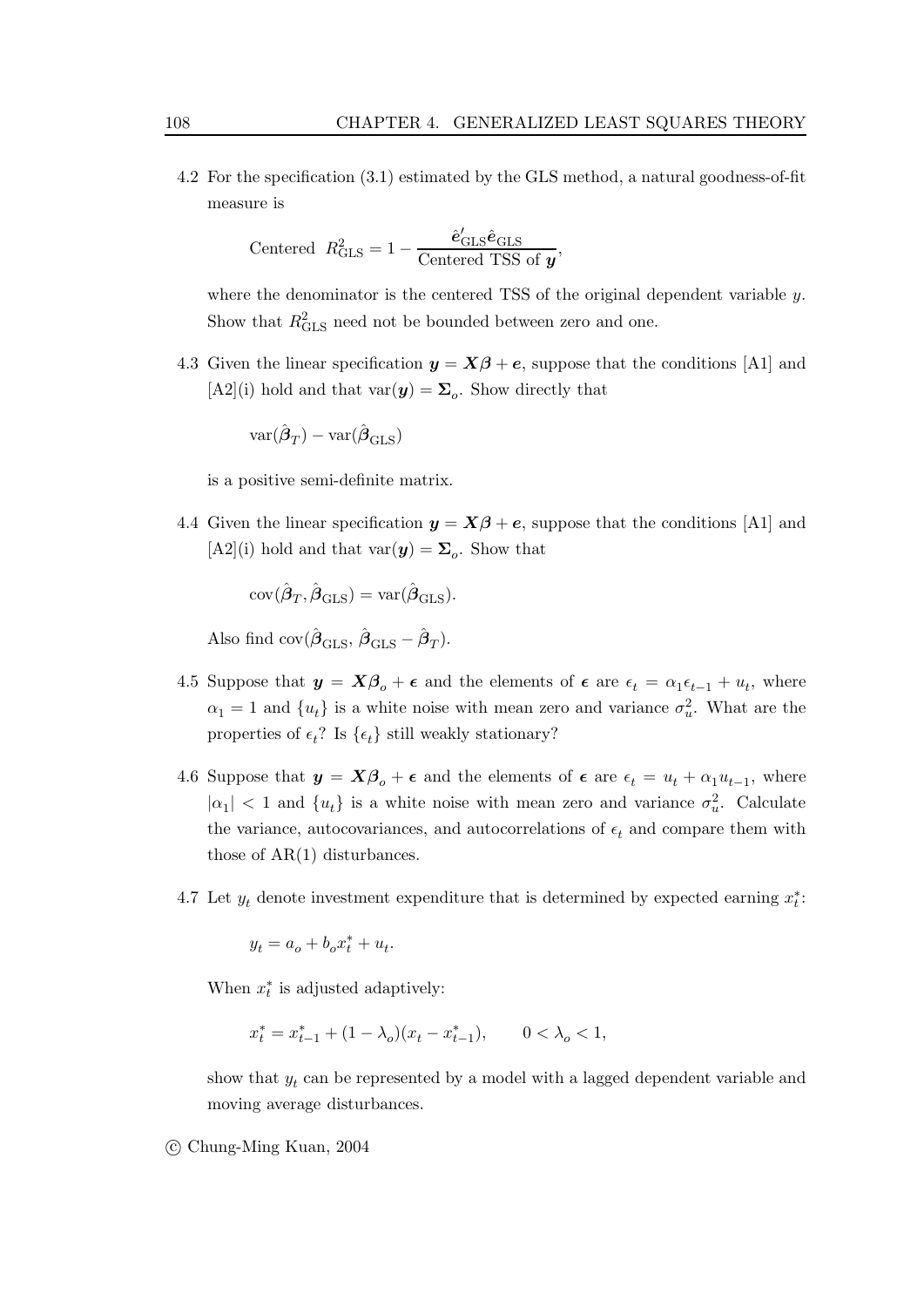- 4.8 Given the SUR specification (4.17), show that the GLS estimator is the same as the OLS estimator when  $X_i = X_0$  for all i. Give an intuitive explanation of this result.
- 4.9 Given the fixed-effects model (4.21) for panel data, suppose that  $[A1]$  and  $[A2](i)$ hold for each group equation,  $var(\mathbf{y}_i) = \sigma_o^2 \mathbf{I}_T$  and  $cov(\mathbf{y}_i, \mathbf{y}_j) = \mathbf{0}$  for  $i \neq j$ . Prove  $(4.26).$
- 4.10 Given the fixed-effects model  $(4.21)$  for panel data, suppose that  $[A1]$  and  $[A2](i)$ hold for each group equation,  $\text{var}(\mathbf{y}_i) = \sigma_i^2 \mathbf{I}_T$  and  $\text{cov}(\mathbf{y}_i, \mathbf{y}_j) = \sigma_{ij} \mathbf{I}_T$  for  $i \neq j$ . What is  $var(y)$ ? Find the GLS estimator and propose an FGLS estimator.
- 4.11 Given the fixed-effects model (4.27) for panel data, consider testing the null hypothesis of no fixed effects. Write down the  $F$  statistic that is based on constrained and unconstrained  $R^2$  and explain clearly how this test should be implemented.
- 4.12 Consider the pooled estimator (4.29), the within-groups estimator (4.25) and the between-groups estimator (4.31). Define the total sum of squares (TSS), total sum of cross products (TSC), within-groups sum of squares (WSS), within-groups cross products (WSC), between-groups sum of squares (BSS) and between-groups sum of cross products (BSC) as, respectively,

$$
TSS = \sum_{i=1}^{N} \sum_{t=1}^{T} (z_{it} - \bar{z})(z_{it} - \bar{z})', \qquad TSC = \sum_{i=1}^{N} \sum_{t=1}^{T} (z_{it} - \bar{z})(y_{it} - \bar{y})',
$$
  
\n
$$
WSS = \sum_{i=1}^{N} \sum_{t=1}^{T} (z_{it} - \bar{z}_{i})(z_{it} - \bar{z}_{i})', \qquad WSC = \sum_{i=1}^{N} \sum_{t=1}^{T} (z_{it} - \bar{z}_{i})(y_{it} - \bar{y}_{i})',
$$
  
\n
$$
BSS = \sum_{i=1}^{N} T(\bar{z}_{i} - \bar{z})(\bar{z}_{i} - \bar{z})', \qquad BSC = \sum_{i=1}^{N} T(\bar{z}_{i} - \bar{z})(\bar{y}_{i} - \bar{y})'.
$$

Prove that  $TSS = WSS + BSS$  and  $TSC = WSC + BSC$ . Based on these results, show that the pooled estimator  $(4.29)$  is a weighted sum of the within-groups estimator (4.25) and the between-groups estimator (4.31).

## **References**

Amemiya, Takeshi (1985). Advanced Econometrics, Cambridge, MA: Harvard University Press.